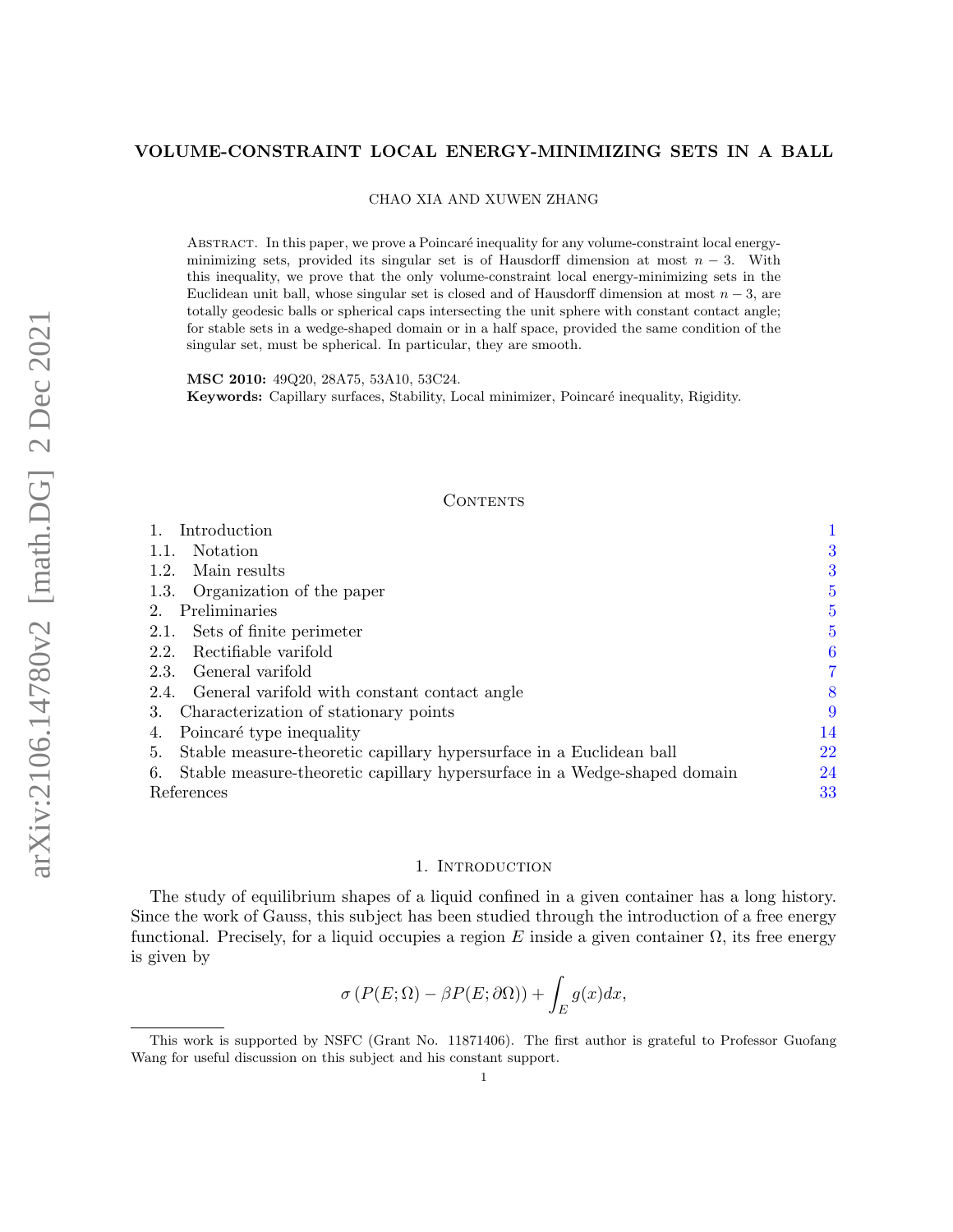where  $P$  is the perimeter functional as in  $(2.1)$ .

Mathematically, we assume  $\Omega \subset \mathbb{R}^n$  is a fixed bounded open set with smooth boundary and E is a set of finite perimeter in  $\Omega$ . Here  $\sigma \in \mathbf{R}_{+}$  denotes the surface tension at the interface between this liquid and other medium filling  $\Omega$ ,  $\beta \in \mathbf{R}$  is called relative adhesion coefficient between the fluid and the container, which satisfies  $|\beta| < 1$  due to Young's law, g is typically assumed to be the gravitational energy, whose integral is called the potential energy. The free energy functional is usually minimized under a prescribed volume constraint. The existence of global minimizers of the free energy functional under volume constraint is easy to be shown by the direct method in calculus of variations, see for example [\[Mag12,](#page-33-0) Theorem 19.5].

For simplicity, we assume throughout this paper that  $\sigma = 1, g = 0$ , that is, we consider the energy functional

<span id="page-1-0"></span>
$$
\mathcal{F}_{\beta}(E;\Omega) = P(E;\Omega) - \beta P(E;\partial\Omega), \quad |\beta| < 1. \tag{1.1}
$$

Provided  $\overline{\partial E \cap \Omega}$  is sufficiently smooth, the boundary of stationary points of E for the corresponding variational problems are capillary hypersurfaces  $\partial E \cap \Omega$ , namely, constant mean curvature hypersurfaces intersecting  $\partial\Omega$  at constant contact angle  $\theta = \pi - \arccos \beta$ . For the reader who is interested in the physical consideration of capillary surfaces, we refer to Finn's celebrated monograph [\[Fin86\]](#page-33-1) for a detailed account.

When  $\beta = 0$ ,  $\mathcal{F}_{\beta}(E;\Omega)$  reduces to the perimeter functional  $P(E;\Omega)$  of E in  $\Omega$ . The structure and regularity of local minimizers of  $P(E; \Omega)$  under volume constraint has been studied by Gonzalez-Massari-Tamanini [\[GMT83\]](#page-33-2) and Grüter [\[GJ86;](#page-33-3) Grü87]. It was shown that for any local minimizer E,  $\overline{\partial E \cap \Omega}$  is smooth in  $\Omega$  except for a singular set of Hausdorff dimension at most  $n-8$ . Moreover, Sternberg-Zumbrun [\[SZ98\]](#page-34-0) has derived a Poincaré-type inequality for any local minimizer E, provided the singular set in  $\partial E \cap \Omega$  is of Hausdorff dimension at most  $n-3$ . This Poincaré-type inequality can be used to prove the connectivity of stable solutions in convex domains, as well as smoothness of local minimizers in  $\mathbb{B}^n(n-\text{dimensional Euclidean unit ball})$ under the condition  $|E| < \frac{1}{n-1} \mathcal{H}^{n-1}(\bar{E} \cap \mathbb{S}^{n-1})$ , where  $\mathbb{S}^{n-1}$  denotes the  $(n-1)$ -dimensional unit sphere. Such condition has been recently verified by Barbosa [\[Bar18\]](#page-32-1). Sternberg-Zumbrun [\[SZ98\]](#page-34-0) have conjectured all the local minimizers in a convex domain are smooth. On the other hand, they constructed a local minimizer with singularity in a non-convex domain [\[SZ18\]](#page-33-5). Recently, Wang-Xia [\[WX19\]](#page-34-1) classified all local minimizers in  $\mathbb{B}^n$  to be either totally geodesic balls or spherical caps intersecting  $\mathbb{S}^{n-1}$  orthogonally. In particular, they proved the smoothness of local minimizers in  $\mathbb{B}^n$ . The classification for  $n=3$  has been proved by Nunes [\[Nun17\]](#page-33-6). Note that for  $n = 3$ , the local minimizers are a priori known to be smooth by virtue of [\[GMT83;](#page-33-2) Grü87].

We remark that, in the smooth setting, that is, provided  $\overline{\partial E \cap \Omega}$  is  $C^2$ , the Poincaré-type inequality is just the second variational formula for  $P(E; \Omega) = \mathcal{H}^{n-1}(\partial E \cap \Omega)$  under volume constraint and the stability problem has been first investigated by Ros-Vergasta [\[RV95\]](#page-33-7).

In this paper, we study the general case  $|\beta|$  < 1. In smooth setting,

$$
\mathcal{F}_{\beta}(E;\Omega) = \mathcal{H}^{n-1}(\partial E \cap \Omega) - \beta \mathcal{H}^{n-1}(\partial E \cap \partial \Omega).
$$

As we have already mentioned, the boundary of stationary points of  $E$  are capillary hypersurfaces  $\partial E \cap \Omega$ . The second variational formula for  $\mathcal{F}_{\beta}(E;\Omega)$  under volume constraint has been derived by Ros-Souam [\[RS97\]](#page-33-8). Wang-Xia [\[WX19\]](#page-34-1) classified all smooth stable solutions in  $\mathbb{B}^n$  to be either totally geodesic balls or spherical caps intersecting  $\mathbb{S}^{n-1}$  at constant contact angle  $\theta =$ arccos(-β). In general, as in the case of  $\beta = 0$ , the local minimizers of  $\mathcal{F}_{\beta}(E; \Omega)$  under volume constraint are not known to be smooth. Therefore, one needs to study the regularity of local minimizers as well as Sternberg-Zumbrun's Poincaré-type inequality in the case  $|\beta|$  < 1.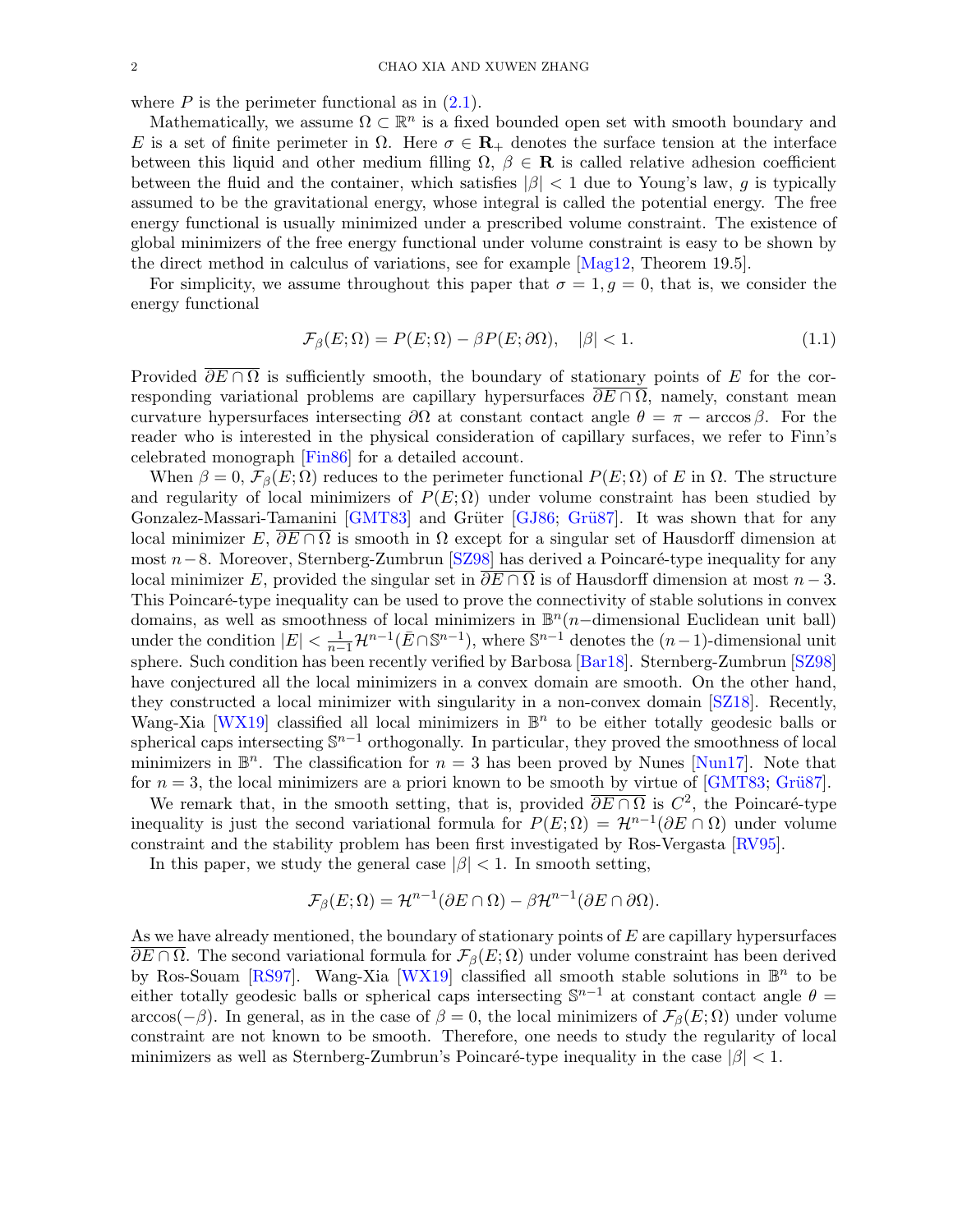The main purpose is to study the Poincaré-type inequality for local minimizers of  $\mathcal{F}_{\beta}(E; \Omega)$ under volume constraint in the case  $|\beta|$  < 1.

<span id="page-2-0"></span>1.1. Notation. In all follows, we denote by  $\mathcal{H}^k$  the k-dimensional Hausdorff measure in  $\mathbb{R}^n$ , by  $\omega_n$  the volume of *n*-dimensional Euclidean unit ball, by  $\overline{E}$  the topological closure of a set E, by Int(E) the topological interior of E, by  $E^c$  the topological complement of E and by  $\partial E$  the topological boundary of E.

For the constrained isoperimetric problems, the container  $\Omega \subset \mathbb{R}^n$  is assumed to be an open domain(possibly unbounded) with smooth boundary  $\partial\Omega$ . Let  $E \subset \Omega$  be a set with finite volume and perimeter, let M denote the closed set  $\overline{\partial E \cap \Omega}$ , let regM denotes the  $C^2$  part of M in  $\overline{\Omega}$ , let sing  $M = M \ \text{reg}M$  denote the singular part of  $M$ ; let  $B^+$  denote the set Int( $\partial E \cap \partial \Omega$ ), which is open and smooth; let  $\Gamma$  denote the closed set  $M \cap \partial B^+$ , namely,  $\Gamma = \partial M \cap \partial \Omega = \partial B^+$ . Throughout this paper, let  $\nu_M, \nu_{B^+}$  denote the outer unit normal of  $M, B^+$ , respectively, when they exist;  $\nu_{\Gamma}^M, \nu_{\Gamma}^{B^+}$  denote the exterior unit conormal of  $\Gamma$  in  $M, B^+$ , respectively(see also [Figure 1\)](#page-10-0). Let  $B_M$  denotes the second fundamental form of reg $M$  in  $\mathbb{R}^n$  with respect to  $-\nu_M$ <sup>[1](#page-2-2)</sup> and  $B_{\partial\Omega}$  denotes the second fundamental form of  $\partial\Omega$  with respect to the inwards pointing unit normal  $-\nu_{B+}$ ,  $||B_M||^2 = \sum_{i=1}^{n-1} \kappa_i^2$ , where  $\{\kappa_i\}$  are the principal curvatures of M. When taking an orthonormal basis  ${\{\tau_i\}}_{i=1}^{n-1}$  on  $TM$ , the mean curvature H of M with respect to  $B_M$  is given by  $H = \sum_{i=1}^{n-1} B_M(\tau_i, \tau_i)$ .

We introduce the following admissible family of sets of finite perimeter for the study of fixedvolume variation.

<span id="page-2-6"></span>**Definition 1.1.** For some  $T > 0$ , a family of sets of finite perimeter in  $\Omega$ , denoted by  $\{E_t\}_{t \in (-T,T)}$ , with each  $E_t$  of finite perimeter and  $E_0 = E$ , is called admissible, if:

- (1)  $\chi_{E_t} \to \chi_E$  in  $L^1(\Omega)$  as  $t \to 0$ ,
- (2)  $t \to \mathcal{F}_{\beta}(E_t; \Omega)$  is twice differentiable at  $t = 0$ ,
- (3)  $|E_t| = |E|$  for all  $t \in (-T, T)$ .

The stationary and stable sets in our settings are defined in the following sense.

<span id="page-2-3"></span>**Definition 1.2.** For a set of finite perimeter  $E \subset \Omega \subset \mathbb{R}^n$ , let  $\mathcal{F}_{\beta}(t) := \mathcal{F}_{\beta}(E_t)$ . E is said to be stationary for energy functional  $\mathcal{F}_{\beta}$  under volume constraint if  $\mathcal{F}'_{\beta}(0) = 0$  for all admissible families  $\{E_t\}$ . A stationary set E is called stable if  $\mathcal{F}_{\beta}^{\prime\prime}(0) \geq 0$  for all admissible families  $\{E_t\}$ .

Our main results are as follows.

## <span id="page-2-5"></span><span id="page-2-1"></span>1.2. Main results.

**Theorem 1.1.** Let  $E \subset \Omega$  be set of finite perimeter, which is stable for  $\mathcal{F}_{\beta}$ ,  $|\beta|$  < 1, under volume constraint, as in [Definition 1.2.](#page-2-3) Using the notations in [Section 1.1,](#page-2-0) if the singular set singM is closed and satisfying  $\mathcal{H}^{n-3}(\text{sing}M) = 0$ . Then, we have: the mean curvature of regM ∩  $\Omega$  is a constant H and  $\nu_M \cdot \nu_{B^+} = -\beta$  along regM ∩  $\partial \Omega$ . Moreover, for any smooth function  $\zeta : \text{reg}M \to \mathbb{R}^1$  with

<span id="page-2-4"></span>
$$
\int_{M} \zeta(x)d\mathcal{H}^{n-1}(x) = 0,
$$
\n(1.2)

 $the following Poincaré-type inequality holds,$ 

$$
J(\zeta) := \int_{M \cap \Omega} \left( |\nabla^M \zeta|^2 - ||B_M||^2 \zeta^2 \right) d\mathcal{H}^{n-1}(x) - \int_{M \cap \partial \Omega} q \zeta^2 d\mathcal{H}^{n-2} \ge 0 \tag{1.3}
$$

<span id="page-2-2"></span><sup>1</sup>Namely,  $B_M(X, Y) = \langle \nabla_X \nu_M, Y \rangle$  for any  $X, Y \in TM$ .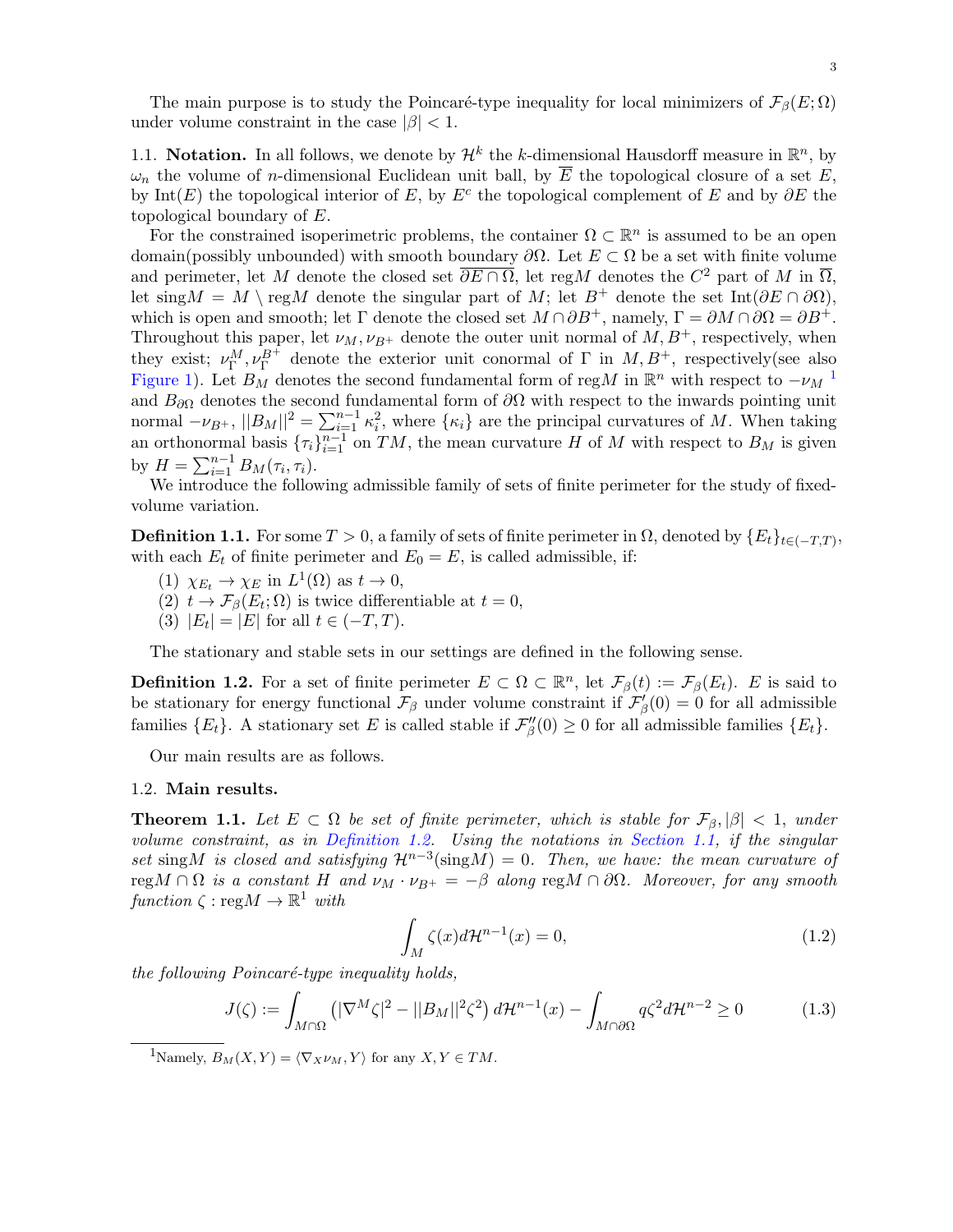where

<span id="page-3-4"></span><span id="page-3-0"></span>
$$
q = \frac{1}{\sin \theta} B_{\partial \Omega}(\nu_{\Gamma}^{B^{+}}, \nu_{\Gamma}^{B^{+}}) - \cot \theta B_{M}(\nu_{\Gamma}^{M}, \nu_{\Gamma}^{M}).
$$
\n(1.4)

Equivalently,

$$
-\int_{M\cap\Omega} \left(\zeta \Delta_M \zeta + ||B_M||^2 \zeta^2\right) d\mathcal{H}^{n-1}(x) + \int_{M\cap\partial\Omega} \left(\zeta \nabla^M \zeta \cdot \nu_{\Gamma}^M - q\zeta^2\right) d\mathcal{H}^{n-2} \ge 0, \tag{1.5}
$$

Here  $\nabla^M$  denotes the tangential gradient with respect to M and  $\Delta_M$  denotes the tangential Laplacian with respect to M.

**Remark 1.1.** When  $\beta = 0$ , the inequality [\(1.3\)](#page-2-4) or [\(1.5\)](#page-3-0) reduces to the Poincaré-type inequality by Sternberg-Zumbrun [\[SZ98,](#page-34-0) Theorem 2.2]. When M is  $C^2$ , the inequality [\(1.3\)](#page-2-4) or [\(1.5\)](#page-3-0) has been derived by Ros-Souam [\[RS97\]](#page-33-8).

<span id="page-3-3"></span>Remark 1.2. We remark that the interior regularity result of Gonzalez-Massari-Tamanini [\[GMT83\]](#page-33-2) tells that  $\mathcal{H}^{n-8+\gamma}(\text{sing}(\partial E \cap \Omega)) = 0$  for any  $\gamma > 0$ . When  $\beta = 0$ , the bound-ary regularity result of Grüter and Jost [\[GJ86;](#page-33-3) Grü87] tells that  $\sin(\overline{\partial E} \cap \overline{\Omega})$  is closed and  $\mathcal{H}^{n-8+\gamma}(\text{sing}(\overline{\partial E \cap \Omega})) = 0$  for any  $\gamma > 0$ . However, it seems unclear if one has the boundary regularity as Grüter and Jost for general  $|\beta|$  < 1, see for example [\[KT17\]](#page-33-9).

We will follow closely the proof of Sternberg-Zumbrun [\[SZ98\]](#page-34-0), where the case  $\beta = 0$  has been handled. The key step is the construction of smooth cut-off functions vanishing near  $\sin g M$ . These cut-off functions were first introduced in [\[SZ99\]](#page-34-2). With the help of such smooth cut-off functions, we can define smooth test functions which coincide with  $\zeta \nu_M$  outside some neighborhood of  $\sin g M$ . To construct such smooth cut-off functions, we use the stationary condition to associate M to a general varifold inside  $\Omega$  intersecting  $\partial\Omega$  with fixed contact angle, which was introduced by Kagaya-Tonegawa [\[KT17\]](#page-33-9). By virtue of this, we can use monotonicity formulas, both inside  $\Omega$  and near the boundary  $\partial\Omega$ , to obtain a uniform control on the ratio  $\frac{\mathcal{H}^{n-1}(B_r(x)\cap M)}{r^{n-1}}$  for every small ball  $B_r(x)$  which together form a covering of sing M. This uniform bound enables us to construct the smooth cut-off functions that we will be needed.

By using the Poincaré-type inequality  $(1.5)$ , we can get the regularity and classification of stable sets in the unit ball  $\mathbb{B}^n$  whose singular set is of Hausdorff dimension at most  $n-3$ .

<span id="page-3-1"></span>**Theorem 1.2.** Let  $E \subset \mathbb{B}^n$  be stable as in [Definition 1.2.](#page-2-3) If the singular set sing M is closed and satisfying  $\mathcal{H}^{n-3}(\text{sing}M) = 0$ . Then M is either a totally geodesic ball or spherical cap, in particular, M is smooth.

As we mentioned before, when M is  $C^2$ , this result was proved by Wang-Xia [\[WX19,](#page-34-1) Theorem 3.1. The key ingredient of their proof is a special choice of test function  $\varphi \in C^2(M)$  with  $\int_M \varphi = 0$ , which depends on a conformal Killing vector field in  $\mathbb{R}^n$  tangential to  $\mathbb{S}^{n-1}$ . With the help of the Poincaré-type inequality  $(1.5)$ , we can use their test function in regM and their proof still works for the case when  $\mathcal{H}^{n-3}(\text{sing}M) = 0$ . Moreover, we construct a volume preserving perturbation which strictly decreases the perimeter. This contradicts to the fact that  $E$  is capillary stable, and hence rule out the singularities.

<span id="page-3-2"></span>On the other hand, we can also prove that the stable measure-theoretic capillary hypersurface in a wedge-shaped domain must be spherical and smooth, which generalizes the results of the smooth case [\[LX17;](#page-33-10) [Sou21\]](#page-33-11) to the measure-theoretic sense.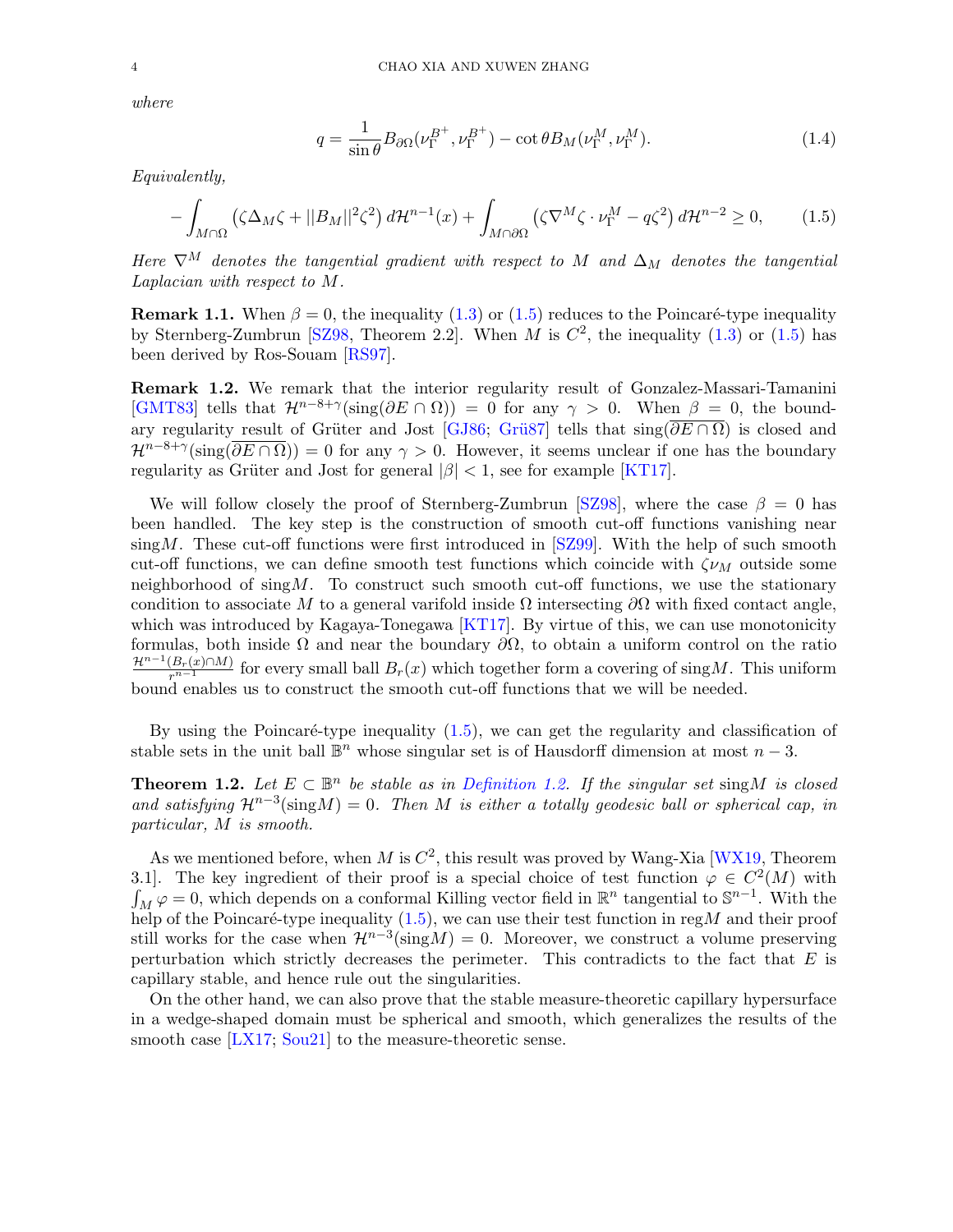**Theorem 1.3.** Let  $\Omega \subset \mathbb{R}^n$  be a wedge-shaped domain <sup>[2](#page-4-4)</sup> with planar boundaries  $P_1, \ldots, P_L$ . Let  $E \subset \Omega$  be a set with finite volume and perimeter, which is stable as in [Definition 6.1.](#page-24-0) If the singular set sing M is closed with  $\mathcal{H}^{n-3}(\text{sing}M) = 0$  $\mathcal{H}^{n-3}(\text{sing}M) = 0$  $\mathcal{H}^{n-3}(\text{sing}M) = 0$  and  $|\mathbf{k}| \leq 1^3$ , then M must be a spherical cap, in particular, M is smooth.

<span id="page-4-0"></span>1.3. Organization of the paper. The paper is organized as follows. In [Section 2](#page-4-1) we recall some background materials from Geometric Measure Theory. In [Section 3](#page-8-0) we prove that the regular part of the boundary of any stationary set is capillary[\(Proposition 3.1\)](#page-9-0). In [Section 4,](#page-13-0) we first construct smooth cut-off functions [\(Lemma 4.1\)](#page-13-1), which are crucial for deducing the Poincarétype inequality, then we finish the proof of [\(Theorem 1.1\)](#page-2-5). In [Section 5,](#page-21-0) as an application of the Poincaré-type inequality, we give the classification of stable sets in  $\mathbb{B}^n$  [\(Theorem 1.2\)](#page-3-1). In [Sec](#page-23-0)[tion 6,](#page-23-0) as another application, we prove that the stable measure-theoretic capillary hypersurface in a wedge-shaped domain must be smooth and spherical[\(Theorem 1.3\)](#page-3-2), in particular, the case when the wedge-shaped domain is a half space is included[\(Corollary 6.1\)](#page-32-2).

# 2. Preliminaries

<span id="page-4-1"></span>Throughout this paper, we denote by  $|E|$  the *n*-dimensional Lebesgue measure of a set  $E \subset \mathbb{R}^n$ ,  $\chi_E$  denotes the indicator function of E. Also,  $B_r(x)$  denotes a n-dimensional open ball in  $\mathbb{R}^n$  with radius r and centered at x.  $\mathbb{B}^n$ ,  $\mathbb{S}^{n-1}$  denote the *n*-dimensional unit ball,  $(n-1)$ -dimensional unit sphere in  $\mathbb{R}^n$ , respectively. div,  $\nabla$  will always denote the divergence operator, gradient operator in  $\mathbb{R}^n$ , respectively.

<span id="page-4-2"></span>2.1. Sets of finite perimeter. Let  $E \subset \mathbb{R}^n$  be a set of finite perimeter, namely,

$$
P(E) := \int_{\mathbf{R}^n} |D\chi_E| = \sup \left\{ \int_{\mathbf{R}^n} \operatorname{div} X d\mathcal{L}^n : X \in C_c^1(\mathbf{R}^n; \mathbf{R}^n), |X| \le 1 \right\} < \infty.
$$

Suppose  $\Omega \subset \mathbf{R}^n$  is open and  $E \subset \mathbf{R}^n$  is a Borel set. E is called a set of finite perimeter in  $\Omega$ if:

$$
P(E; \Omega) := \int_{\Omega} |D\chi_E| = \sup \left\{ \int_E \text{div}X d\mathcal{L}^n : X \in C_c^1(\Omega; \mathbf{R}^n), |X| \le 1 \right\} < \infty.
$$
 (2.1)

Let  $\mu_E$  denote the Gauss-Green measure of E,  $\partial^* E$  denotes the reduced boundary of E, and  $\nu_E$  denote the (measure-theoretic )outer unit normal to E. For a detailed account for Gauss-Green measure and reduced boundary, we refer to [\[Mag12,](#page-33-0) Chapter 15]. The well-known De Giorgi's structure theorem is stated as follows.

**Theorem 2.1** ([\[Mag12,](#page-33-0) Theorem 15.9]). If E is a set of finite perimeter in  $\mathbb{R}^n$ , then the Gauss-Green measure  $\mu_E$  of E satisfies

<span id="page-4-3"></span>
$$
\mu_E = \nu_E \mathcal{H}^{n-1} \llcorner \partial^* E
$$

and the generalized Gauss-Green formula holds:

$$
\int_{E} \operatorname{div} X d\mathcal{H}^{n} = \int_{\partial^* E} X \cdot \nu_E d\mathcal{H}^{n-1}, \quad \forall X \in C_c^1(\mathbb{R}^n; \mathbb{R}^n).
$$
\n(2.2)

<span id="page-4-4"></span> $2$ See [Section 6](#page-23-0) for a precise definition of wedge-shaped domain

<span id="page-4-5"></span> ${}^{3}$ k is defined in [\(6.20\)](#page-27-0), see also [\[LX17,](#page-33-10) Remark 6].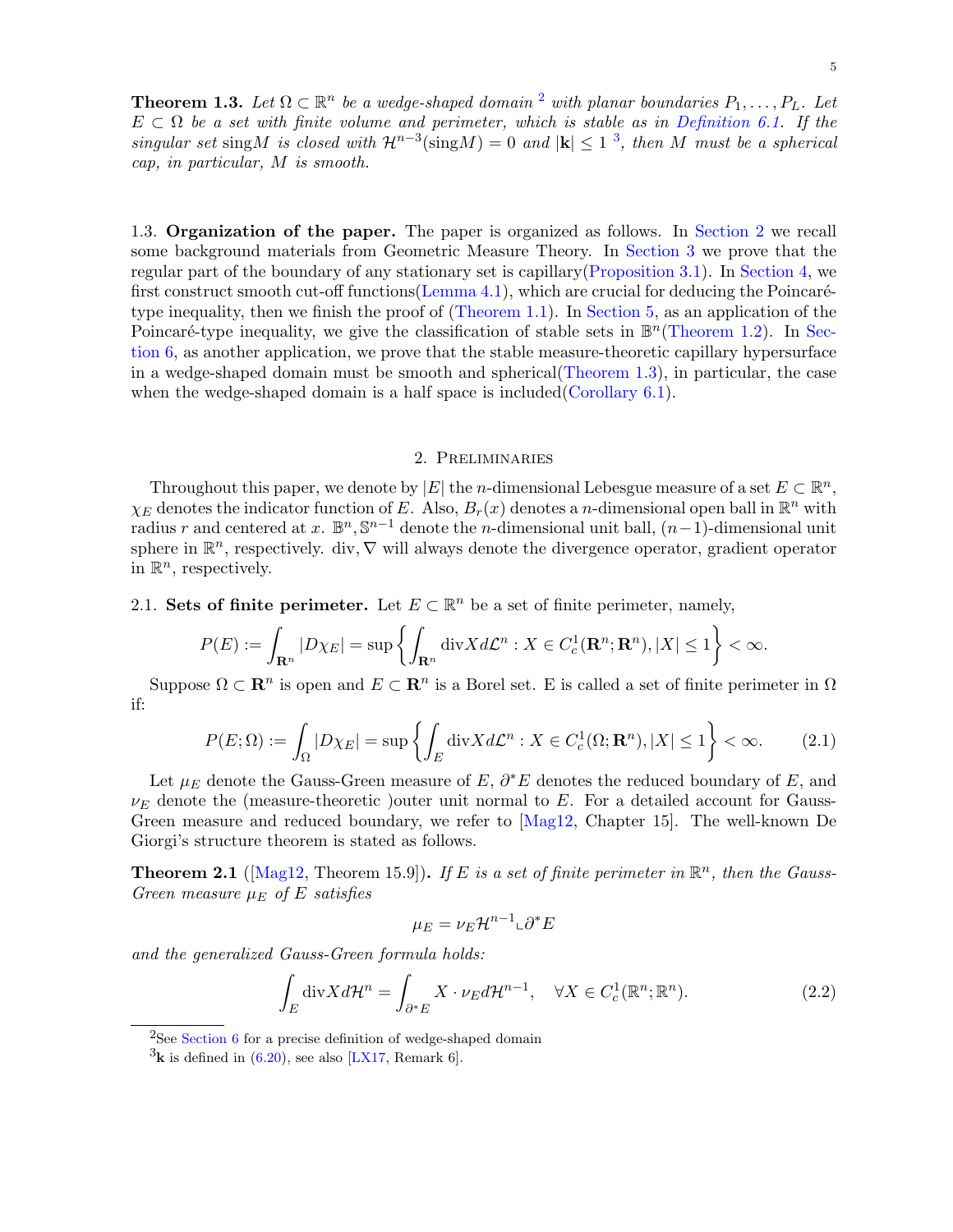Without loss of generality, we can assume that spt $\mu_E = \partial E$ . Indeed, for any set of finite perimeter E, it is equivalent(modulo a volume zero set)to a Borel set F such that  $spt\mu_F$  =  $\partial F(c.f., \text{[Mag12, Proposition12.19]})$ . With this modification, combined with the fact that  $\text{spt}\mu_E = \overline{\partial^* E}$ , we have

$$
\partial E = \overline{\partial^* E}.\tag{2.3}
$$

We need the following first variation formula of perimeter.

<span id="page-5-2"></span>**Theorem 2.2** ( $[Mag12, Theorem 17.5]$  $[Mag12, Theorem 17.5]$ ). If A is an open set in  $\mathbb{R}^n$ , E is a set of finite perimeter,  ${f_t}_{|t|<\epsilon}$  is a local variation in A, then

$$
P(f_t(E); A) = P(E; A) + t \int_{\partial^* E} \text{div}_E X d\mathcal{H}^{n-1} + O(t^2)
$$
 (2.4)

where X is the initial velocity of  $\{f_t\}_{|t|<\epsilon}$  and  $\text{div}_E X : \partial^* E \to \mathbb{R}$ , defined by

$$
\mathrm{div}_E X(x) = \mathrm{div} X(x) - \nu_E(x) \cdot \nabla X(x) \nu_E(x), \quad x \in \partial^* E
$$

is a Borel function called the boundary divergence of X on E. Here,  $\{f_t\}_{|t|<\epsilon}$  is called a local variation in A if it is a one parameter family of diffeomorphisms in  $\mathbb{R}^n$  and

$$
f_0(x) = x \quad \forall x \in \mathbb{R}^n,
$$
  

$$
\{x \in \mathbb{R}^n : f_t(x) \neq x\} \subset \subset A \quad \forall |t| < \epsilon.
$$

<span id="page-5-0"></span>2.2. Rectifiable varifold. First we recall the basic concepts of rectifiable set and rectifiable varifold, we refer to [\[Sim83;](#page-33-12) [De 08;](#page-32-3) [Mag12\]](#page-33-0) for a detailed account.

2.2.1. Rectifiable set. A Borel set  $M \subset \mathbb{R}^n$  is a locally  $\mathcal{H}^{n-1}$ -rectifiable set if M can be covered, up to a  $\mathcal{H}^{n-1}$ -negligible set, by countably mant Lipschitz images of  $\mathbb{R}^{n-1}$  to  $\mathbb{R}^n$ , and if  $\mathcal{H}^n \llcorner M$ is locally finite on  $\mathbb{R}^n$ . M is called  $\mathcal{H}^{n-1}$ -rectifiable if in addition,  $\mathcal{H}^{n-1}(M) < \infty$ ; M is said to be normalized, if  $M = \text{spt}(\mathcal{H}^{n-1} \llcorner M)$ . In this paper, we always assume that a rectifiable set is normalized.

2.2.2. Rectifiable varifold. Let M be a countably  $(n-1)$ -rectifiable,  $\mathcal{H}^n$ -measurable set in  $\mathbb{R}^n$ , let  $\theta$  be a positive locally  $\mathcal{H}^{n-1}$ -integrable function on M. A rectifiable  $(n-1)$ -varifold is denoted by  $v(M, \theta)$ , and is defined to be the equivalent class of all pairs  $(M, \theta)$ , where M is countably  $(n-1)$ -rectifiable with  $\mathcal{H}^{n-1}((M \setminus \tilde{M}) \cup (\tilde{M} \setminus M)) = 0$ , and  $\tilde{\theta} = \theta$  for  $\mathcal{H}^{n-1}$ -a.e. on  $M \cap \tilde{M}$ . Associated to  $V = \text{var}(M, \theta)$ , the weight measure of V, denoted by  $\mu_V$ , and is defined by

<span id="page-5-3"></span>
$$
\mu_V := \mathcal{H}^{n-1} \llcorner \theta
$$

where we adopt the convention that  $\theta \equiv 0$  on  $\mathbb{R}^n \setminus M$ .

<span id="page-5-1"></span>**Definition 2.1.** Let  $V = \underline{v}(M, \theta)$  be a rectifiable  $(n-1)$ -varifold in the open set  $\Omega \subset \mathbb{R}^n$ , we say that  $V$  has generalized mean curvature vector  $H$  if

$$
\int_{M} \operatorname{div}_{M} X d\mu_{V} = -\int_{M} \langle X, \underline{H} \rangle d\mu_{V}, \quad \forall X \in C_{c}^{1}(\Omega; \mathbb{R}^{n}).
$$
\n(2.5)

For a rectifiable varifold whose generalized mean curvature is bounded, we have the following monotonicity formula.

**Theorem 2.3** ( $[\text{Sim83}, \text{ Theorem 17.6}]$ ). Suppose  $\Omega \subset \mathbb{R}^n$  is open, for any  $\xi \in \Omega$  and some  $R > 0$ s.t:  $B_R(\xi) \subset \Omega$ . If V has generalized mean curvature  $\underline{H}$  as in [Definition 2.1,](#page-5-1)with  $|\underline{H}| \leq \Lambda$ , then

$$
F(r)\frac{\mu_V(B_r(\xi))}{r^{n-1}} - F(s)\frac{\mu_V(B_s(\xi))}{s^{n-1}} = G(s,r)\int_{B_r(\xi)-B_s(\xi)}\frac{|D^\perp\tau|^2}{\tau^{n-1}}d\mu_V(x),\tag{2.6}
$$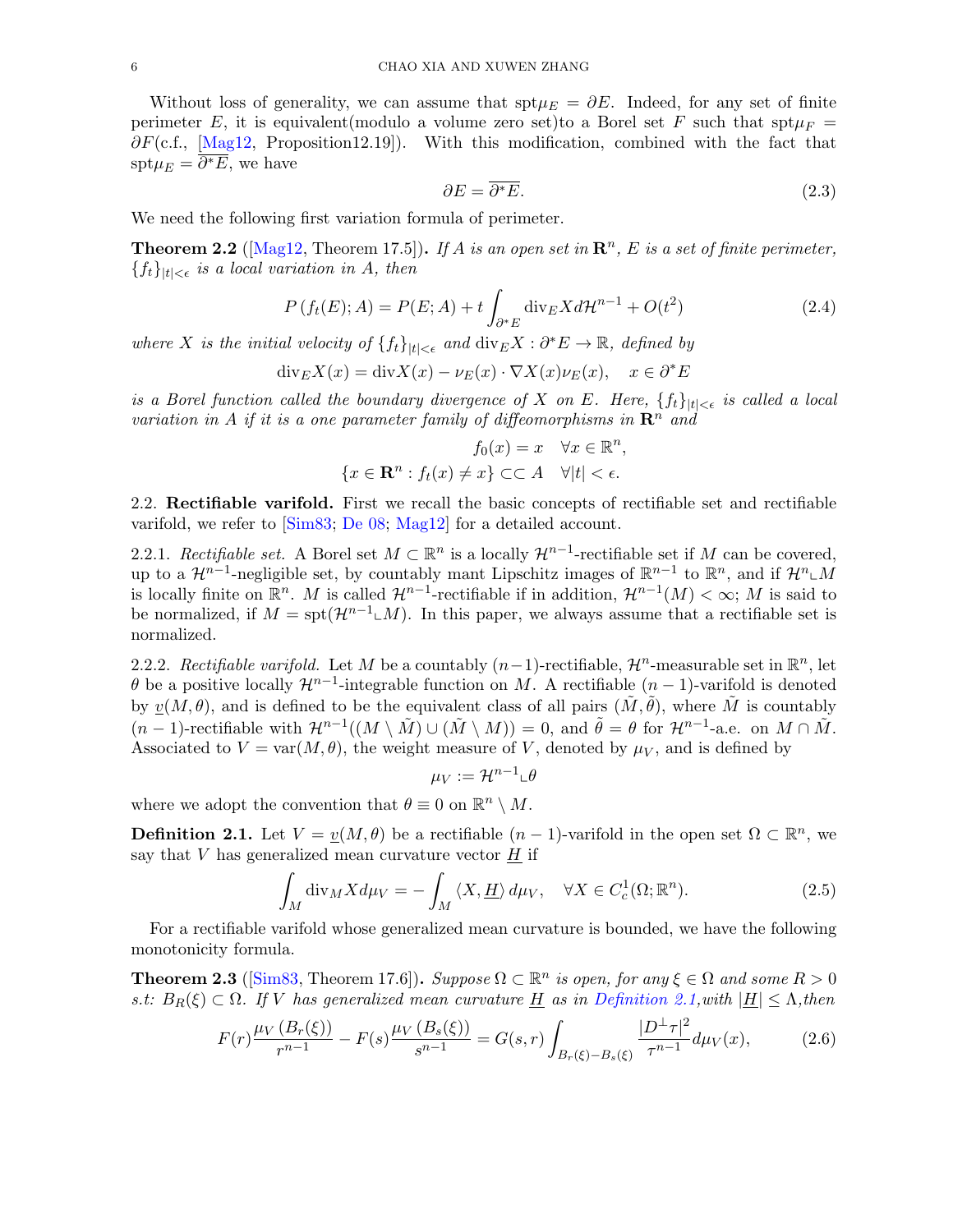for all  $0 < s < r < R$ , where  $F(r) \in [e^{-\Lambda r}, e^{\Lambda r}]$  for all  $0 < r < R$ , and  $G(s,r) \in [e^{-\Lambda R}, e^{\Lambda R}]$  for all  $0 < s \leq r < R$ ,  $\tau(x) := |x - \xi|$ .

We will need the following Schätzle's strong maximum principle for <sup>[4](#page-6-1)</sup>multiplicity one rectifiable varifold([\[Sch04\]](#page-33-13),[\[DM19,](#page-32-4) Theorem 4]), which is a very deep result and turns out to be powerful for singularity analysis when M.G. Delgadino and F. Maggi proved that the only stationary points for the Euclidean Isoperimeteric problem must be finite union of Euclidean balls, c.f., [\[DM19,](#page-32-4) Section3, conclusion of the proof].

## <span id="page-6-2"></span>2.2.3. Schätzle's strong maximum principle.

**Theorem 2.4** (Schätzle's strong maximum principle for rectifiable varifold). Let M be a normalized locally  $\mathcal{H}^{n-1}$ -rectifiable set with distributional mean curvature vector  $\underline{H} \in L^p(\mathcal{H}^{n-1} \llcorner M; \mathbb{R}^n)$ for some  $p > \max\{2, n\}$ .

Pick a direction  $\nu \in \mathbb{S}^{n-1}$  and a number  $h_0 \in \mathbf{R}$ , consider a connected open set  $U \in \nu^{\perp}$  such that

$$
\varphi(z) = \inf\{h > h_0 : z + h\nu \in M\}, \quad z \in U,
$$
\n(2.7)

satisfies  $\varphi(z) \in (h_0, \infty)$  for every  $z \in U$ .

For another function  $\eta \in W^{2,p}(U;(h_0,\infty))$ , whose graph lies below the graph of  $\varphi$  on U and touches at a point  $z_0$ , namley,  $\eta \leq \varphi$  on U and  $\eta(z_0) = \varphi(z_0)$  for some  $z_0 \in U$ , then it cannot be that

$$
-\text{div}\left(\frac{\nabla \eta}{\sqrt{1+|\nabla \eta|^2}}\right)(z) \le \mathbf{H}_M(z+\varphi(z)\nu) \cdot \frac{-\nabla \varphi(z)+\nu}{\sqrt{1+|\nabla \varphi(z)|^2}}
$$
(2.8)

for  $\mathcal{H}^{n-1}$ -a.e.  $z \in U$ , unless  $\eta = \varphi$  on  $U$ .

<span id="page-6-0"></span>2.3. General varifold. Now we recall the basic concepts of general varifold, for more detailed account, we refer to [\[All72;](#page-32-5) [All75;](#page-32-6) [Sim83;](#page-33-12) [GJ86\]](#page-33-3).

In what follows, we consider only the  $(n-1)$ -dimensional varifold in  $\mathbb{R}^n$ . Let  $U \subset \mathbb{R}^n$  be open, set  $G_{n-1}(U) := U \times G(n, n-1)$ . A general  $(n-1)$ -varifold in U is a Radon measure on  $G_{n-1}(U)$ . Let  $V_{n-1}(U)$  denote the set of all general  $(n-1)$ -varifolds in U. For  $V \in V_{n-1}(U)$ , let  $\mu_V$  denote the weight of  $V$ , which is a Radon measure on  $U$  defined by

$$
\mu_V(\phi) := \int_{G_{n-1}(U)} \phi(x) dV(x, S) \quad \forall \phi \in C_c(U),
$$

then for  $\phi = \chi_K$  for some compact  $K \subset U$ ,

$$
\mu_V(K) = \int_{G_{n-1}(U) \cap G_{n-1}(K)} 1 dV(x, S) = V(\pi^{-1}(K)),
$$

here  $\pi: U \times G(n, n-1) \to U$ ;  $(x, S) \mapsto x$ , is the canonical projection.

Let  $\delta V$  be the first variation of V, which is a linear functional on  $C_c^1(U; \mathbb{R}^n)$ , and is given by

$$
\delta V(g) = \int_{G_{n-1}(U)} Dg(x) \cdot SdV(x, S) = \int_{G_{n-1}(U)} \text{div}_S g(x) dV(x, S) \quad \forall g \in C_c^1(U; \mathbb{R}^n).
$$

<span id="page-6-1"></span> $4$ Although Schätzle's strong maximum principle for multiplicity one rectifiable is sufficient in our approach, it is still worth mentioning that Schätzle's strong maximum principle indeed works for integer multiplicity rectifiable varifolds with sufficiently summable (distributional) mean curvature vector. In that case, the distributional mean cuvature vector does not play a role as the mean curvature of some graph function, but rather the mean curvature of multiple sheets which overlaps in a possibly complicated way.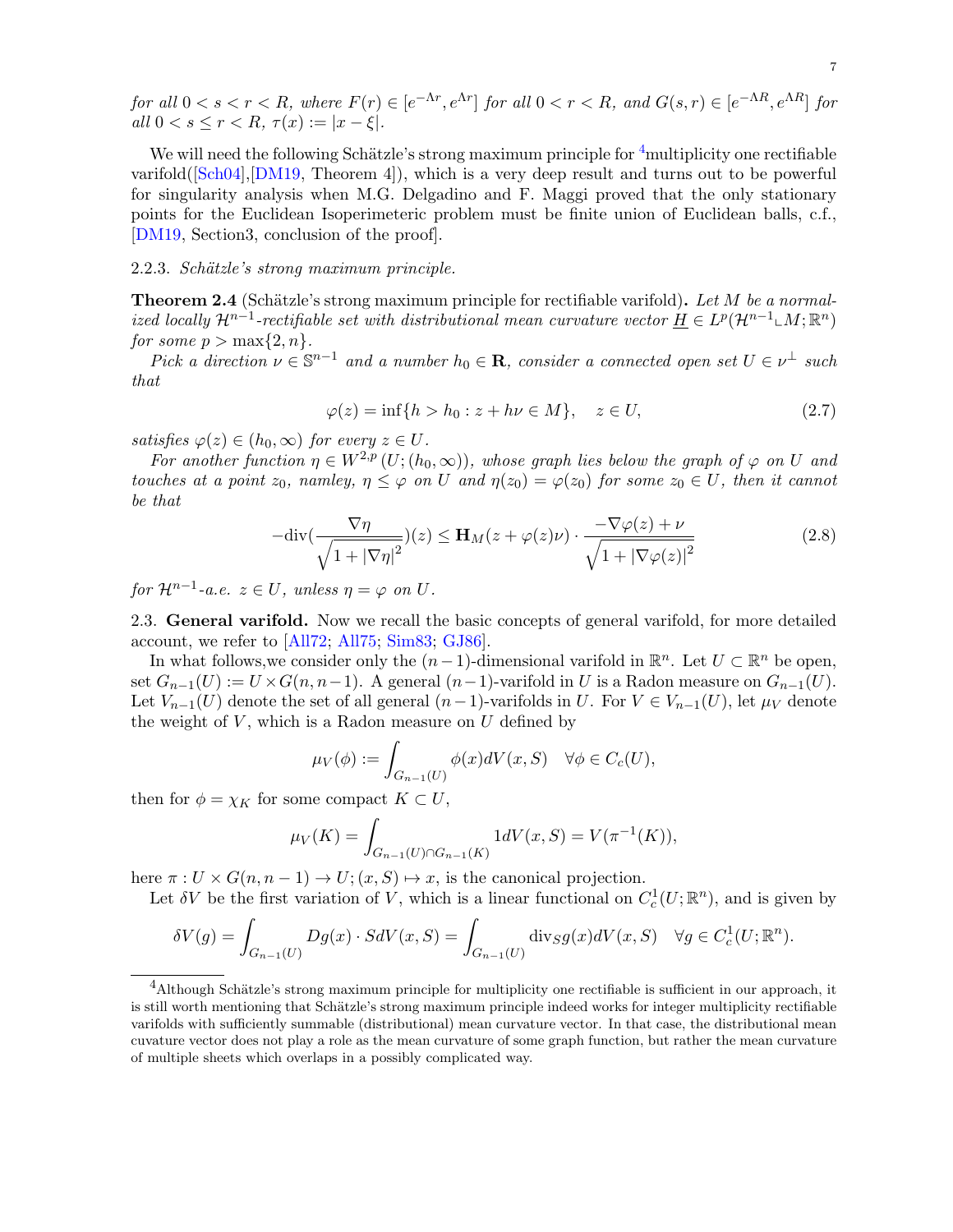Let  $||\delta V||$  be the total variation when it exists. Indeed, if V is of locally bounded variation in U, by Riesz representation theorem, there exists a Radon measure  $||\delta V||$  on U and a vector valued  $||\delta V||$ -measurable function  $\nu$  with  $|\nu| = 1$  for  $||\delta V||$ -a.e in U, such that

$$
\delta V(g) = \int_{G_{n-1}(U)} \text{div}_S g(x) dV(x, S) \equiv -\int_U \nu \cdot gd||\delta V||. \tag{2.9}
$$

Here  $||\delta V||$  is characterized by

<span id="page-7-1"></span>
$$
||\delta V||(W):=\sup_{g\in C^1_c(U;\mathbb{R}^n),|g|\leq 1,\text{spt}|g|\subset W}|\delta V(g)|
$$

for any open  $W \subset\subset U$ .

Furthermore, if  $||\delta V|| \ll \mu_V$ , we know that

<span id="page-7-3"></span>
$$
D_{\mu_V} ||\delta V|| (x) = \lim_{r \to 0^+} \frac{||\delta V|| (B_r(x))}{\mu_V (B_r(x))} := H(x)
$$

exists for  $\mu_V$ -a.e. and  $(2.9)$  can be written as

$$
\delta V(g) = -\int_U \nu \cdot g d||\delta V|| = -\int_U H(x)\nu \cdot g d\mu_V = -\int_U \underline{H}(x) \cdot g d\mu_V.
$$

Here the vector field  $H(x) := H(x)v(x)$  is called the generalized mean curvature vector of V.

For a  $\mathcal{H}^{n-1}$  measurable countably  $(n-1)$ -rectifiable set  $M \subset U$  with locally finite  $\mathcal{H}^{n-1}$ measure, a natural  $(n-1)$ -varifold  $|M| \in V_{n-1}(U)$  is defined by

$$
|M|(\varphi) := \int_M \varphi(x, \text{Tan}(M, x)) d\mathcal{H}^{n-1}(x), \quad \forall \varphi \in C_c(G_{n-1}(U)), \tag{2.10}
$$

where Tan(M, x) is the approximate tangent space of M at x, which exists  $\mathcal{H}^{n-1}$ -a.e. on M.

In particular, for some  $K \subset\subset G_{n-1}(U)$ ,

$$
|M|(K) = |M|(\chi_K) = \int_M \chi_K(x, \text{Tan}(M, x)) d\mathcal{H}^{n-1}(x) = \int_{\{x \in M: (x, \text{Tan}(M, x) \cap K \neq \emptyset)\}} d\mathcal{H}^{n-1}(x).
$$

In this case, the weight measure  $\mu_{|M|} = \mathcal{H}^{n-1} \llcorner M$ , since for any Borel set  $E \subset U \subset \mathbb{R}^n$ ,

$$
\mu_{|M|}(E) = |M|(\pi^{-1}(E)) = \int_{\{x \in M: (x, \text{Tan}(M, x)) \cap E \times G(n, n-1) \neq \emptyset\}} 1 d\mathcal{H}^{n-1}(x)
$$

$$
= \int_{E \cap M} d\mathcal{H}^{n-1}(x) = \mathcal{H}^{n-1} \cup M(E).
$$

Also, by setting  $\varphi_q(x, S) := Dg(x) \cdot S = \text{div}_S g(x)$ , we have

$$
\delta|M|(g) = |M|(\varphi_g) = \int_M \varphi_g(x, \text{Tan}(M, x)) d\mathcal{H}^{n-1}(x) = \int_M \text{div}_M g(x) d\mathcal{H}^{n-1}(x).
$$

<span id="page-7-0"></span>2.4. General varifold with constant contact angle. We briefly introduce the following definitions and propositions for general varifold with constant contact angle, which were first introduced and studied in a recent work [\[KT17\]](#page-33-9).

<span id="page-7-2"></span>**Definition 2.2** ([\[KT17,](#page-33-9) Definition 3.1]). Given  $V \in V_{n-1}(\Omega)$  with  $\mu_V(\Omega) < \infty$ , given a  $\mathcal{H}^{n-1}$ measurable set  $B^+ \subset \partial\Omega$  and  $\theta \in [0, \pi]$ , V is said to has a fixed contact angle  $\theta$  with  $\partial\Omega$  at the boundary of  $B^+$  if the following two conditions hold.

(1) The generalized mean curvature vector  $\underline{H}$  exists, i.e., for any  $g \in C_c^1(\Omega;\mathbb{R}^n)$ , we have

$$
\int_{G_{n-1}(\Omega)} \operatorname{div}_S g(x) dV(x, S) = -\int_{\Omega} \underline{H}(x) \cdot g(x) d\mu_V(x);
$$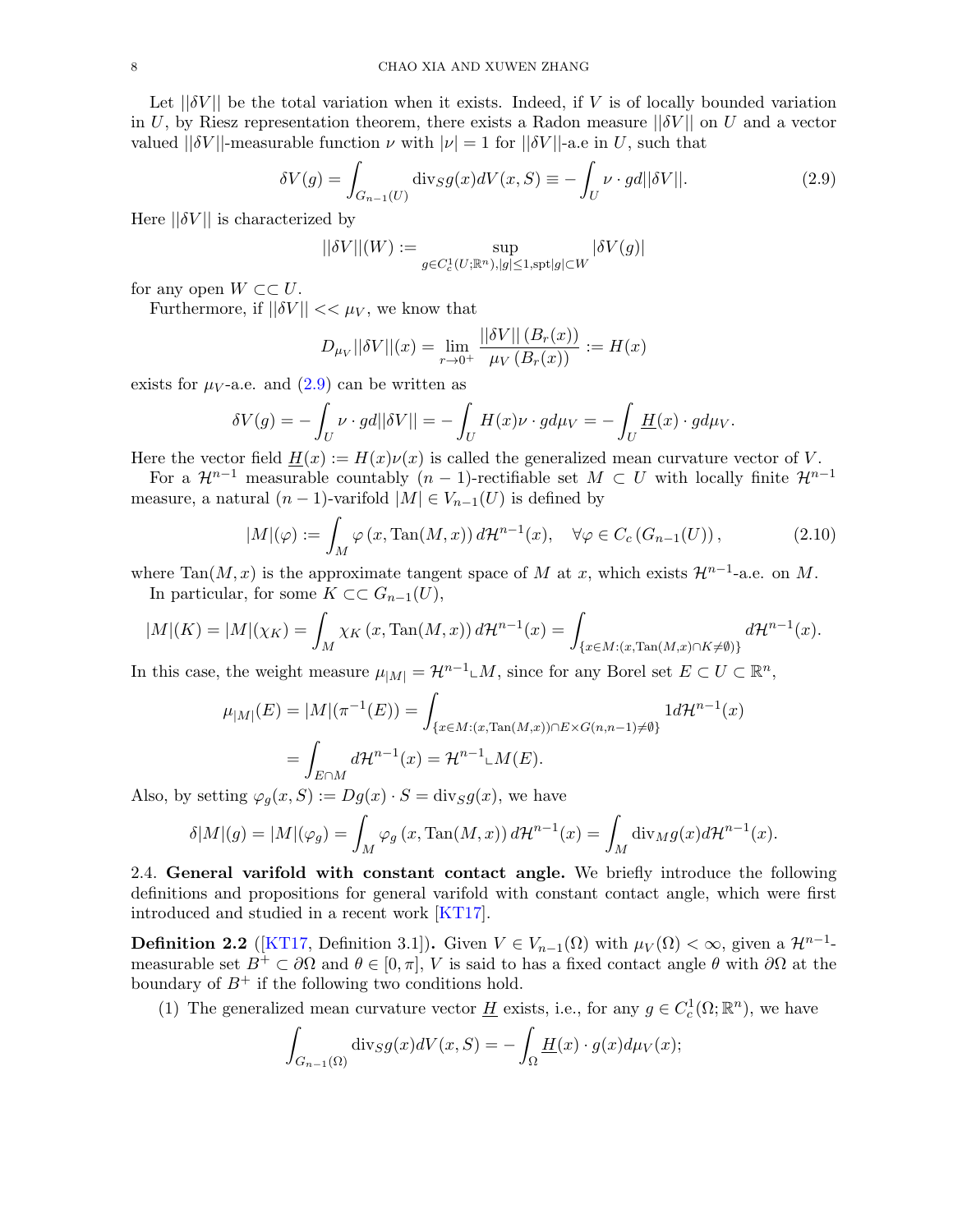(2) For any  $g \in C^1(\overline{\Omega}; \mathbb{R}^n)$  with  $g \cdot \nu_{\partial \Omega} = 0$  on  $\partial \Omega$ , we have

$$
\int_{G_{n-1}(\Omega)} \operatorname{div}_S g(x) dV(x, S) + \cos \theta \int_{B^+} \operatorname{div}_{\partial \Omega} g(x) d\mathcal{H}^{n-1}(x) = -\int_{\Omega} \underline{H}(x) \cdot g(x) d\mu_V(x),
$$

where div<sub>∂</sub> $\Omega$  is the tangential divergence on  $\partial\Omega$  and  $\nu_{\partial\Omega}$  is the outward unit normal vector on the boundary  $\partial\Omega$ .

Before we state the monotonicity formula, we need some further notations. Let us set

 $\kappa := ||$ principal curvature of  $\partial \Omega||_{L^{\infty}(\partial \Omega)},$ 

for  $s > 0$ , define a subset  $N_s$  of  $\mathbb{R}^n$  as

$$
N_s := \{ x \in \mathbb{R}^n : dist(x, \partial \Omega) < s \},
$$

Since  $\Omega$  is bounded and  $\partial\Omega$  is  $C^2$ , there exists  $s_0 \in (0, \kappa^{-1}]$ , depending only on  $\partial\Omega$ , s.t., for any  $x \in N_{s_0}$ , there exists a unique closest point  $\xi(x) \in \partial\Omega$ , namely,  $dist(x, \partial\Omega) = |x - \xi(x)|$ . By the projection  $\xi(x)$ , we define the reflection point  $\tilde{x}$  of x with respect to  $\partial\Omega$  as  $\tilde{x} := 2\xi(x) - x$ .

For any  $a \in \mathbb{R}^n$ , the reflection ball  $\tilde{B}_r(a)$  of  $B_r(a)$  with respect to  $\partial\Omega$  is defined as

<span id="page-8-2"></span>
$$
\tilde{B}_r(a) = \{ x \in \mathbb{R}^n : |\tilde{x} - a| < r \}.
$$

**Proposition 2.1** ([\[KT17,](#page-33-9) Theorem 3.2]). Given  $V \in V_{n-1}(\Omega)$  with  $\mu_V(\Omega) < \infty$ , given  $\mathcal{H}^{n-1}$ measurable set  $B^+ \subset \partial \Omega$ , and  $\theta \in [0, \frac{\pi}{2}]$  $\mathbb{Z}_2^{\pi}],$  if  $V$  has a fixed contact angle  $\theta$  with  $\partial \Omega$  at the boundary of  $B^+$  in the sense of Definition [2.2.](#page-7-2) Assume that for some  $p > n$  and  $\Gamma > 0$ , we have

<span id="page-8-3"></span>
$$
\left(\frac{1}{\omega_{n-1}}\int_{N_{s_0}\cap\Omega}2|\underline{H}(x)|^p d\mu_V(x)\right)^{\frac{1}{p}} \leq \Gamma.
$$
\n(2.11)

Then there exists a constant  $C_1 \geq 0$ , depending only on n, s.t., for any  $x \in N_{s_0/6} \cap \overline{\Omega}$ ,

$$
\left\{\frac{\mu_V(B_r(x)) + \mu_V(\tilde{B}_r(x)) - 2\beta \mathcal{H}^{n-1} \mathcal{L}_B + (B_r(x))}{\omega_{n-1}r^{n-1}}\right\} \left(1 + C_1\kappa r(1 + \frac{1}{p-n+1})\right) + \frac{\Gamma r^{1-\frac{n-1}{p}}}{p-n+1}
$$
\n(2.12)

is a non-decreasing function of r in  $(0, s_0/6)$ , here  $\beta = -\cos \theta$ .

For those  $\theta \in (\frac{\pi}{2})$  $\frac{\pi}{2}, \pi$ , we consider  $\partial \Omega - B^+$  and  $-\beta = -\cos \theta$  instead of  $B^+$  and  $\beta =$  $-\cos\theta$ , respectively, then the same claim holds.

**Remark 2.1.** For convenience to prove our main results, here we use  $\beta$  to replace  $\sigma$  in [\[KT17,](#page-33-9) Theorem 3.2, notice that  $\beta = -\sigma$ .

#### 3. Characterization of stationary points

<span id="page-8-0"></span>In this section, we give a characterization of the stationary points of the free-energy functional  $(1.1).$  $(1.1).$ 

First we prove a topological lemma.

<span id="page-8-1"></span>**Lemma 3.1.**  $\Omega \subset \mathbb{R}^n$  is a bounded open set with  $C^2$  boundary  $\partial\Omega$ ,  $E \subset \Omega$  is a set of fintie perimeter. Using the notations in [Section 1.1,](#page-2-0) if the singular set satisfies  $\mathcal{H}^{n-3}(\text{sing}M) = 0$ . Then,  $B^+ = \partial E \cap \partial \Omega$  is  $C^2$  in  $\partial \Omega$  off a singular set sing  $B^+$  with  $\mathcal{H}^{n-3}(\text{sing }B^+) = 0$ . Moreover,  $\text{sing}B^+\subset \text{sing}M$ .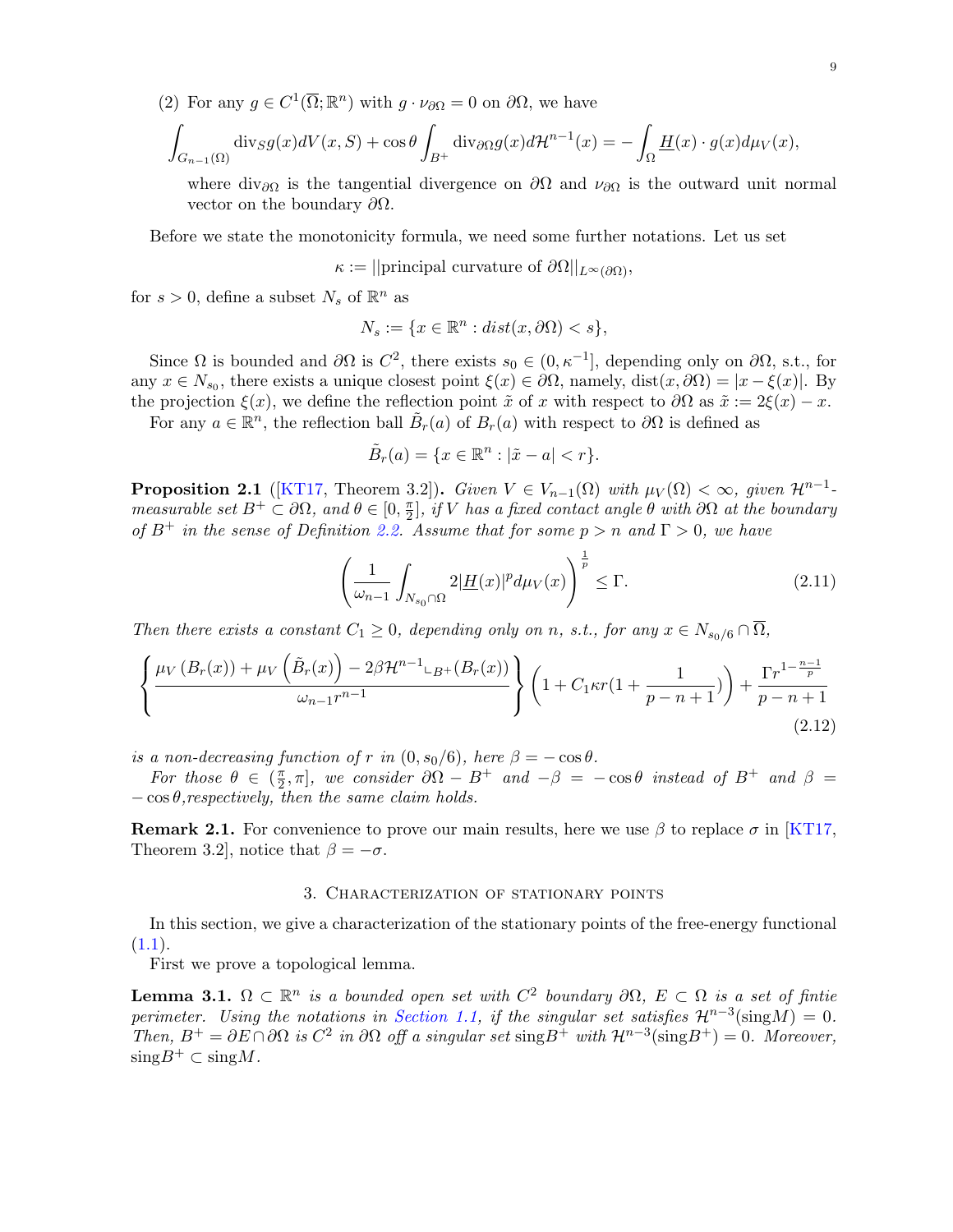*Proof.* By definition,  $int(B^+) = int(\partial E \cap \partial \Omega)$  is  $C^2$ , and hence  $singB^+ \subset \partial B^+$ . Notice that  $\partial B^+ \subset M$ , this is a simple topological fact, but we present the proof for the sake of clarity.

First we need the following fact: for any two sets  $C, D$ ,

$$
\partial (C \cap D) = \overline{C \cap D} \setminus \text{int} (C \cap D) \subset (\overline{C} \cap \overline{D}) \setminus (\text{int}C \cap \text{int}D)
$$
  
=  $(\overline{C} \cap \overline{D}) \cap (\text{int}C \cap \text{int}D)^c = (\overline{C} \cap \overline{D}) \cap ((\text{int}C)^c \cup (\text{int}D)^c)$   
=  $(\overline{C} \cap \overline{D} \cap (\text{int}C)^c) \cup (\overline{C} \cap \overline{D} \cap (\text{int}D)^c)$   
=  $(\partial C \cap \overline{D}) \cup (\partial D \cap \overline{C}).$ 

Thus

$$
\partial B^+ = \partial (\partial E \setminus (\partial E \cap \Omega)) \subset \left( \partial (\partial E) \cap \overline{(\partial E \cap \Omega)^c} \right) \cup \left( \partial (\partial E \cap \Omega)^c \cap \overline{\partial E} \right).
$$

Notice that  $\partial(\partial E) = \emptyset$ ,  $\overline{\partial E} = \partial E$  and  $\partial(\partial E \cap \Omega)^c = \partial(\partial E \cap \Omega)$ , and hence

 $\partial B^+ \subset (\partial (\partial E \cap \Omega) \cap \partial E).$ 

Notice also that

$$
\partial (\partial E \cap \Omega) \subset \overline{(\partial E \cap \Omega)} = M.
$$

Finally, we have:

$$
\partial B^+ \subset (\partial (\partial E \cap \Omega) \cap \partial E) \subset (M \cap \partial E) \subset M.
$$

Moreover, by above argument we see that  $\text{sing}B^+ \subset \partial B^+ \subset M$ , by definition of  $\text{sing}M$ , we have:

 $\text{sing}B^+\subset \text{sing}M,$ 

which also implies  $\mathcal{H}^{n-3}(\text{sing}B^+) = 0$ .

Now we show the first part of [Theorem 1.1](#page-2-5) about the geometry of the measure-theoretic capillary hypersurface M.

<span id="page-9-0"></span>**Proposition 3.1.** Let  $E \subset \Omega$  be a set of finite perimeter, which is stationary for  $\mathcal{F}_{\beta}$  under volume constraint, as in [Definition 1.2.](#page-2-3) Using notations in [Section 1.1,](#page-2-0) if the singular set satisfies  $\mathcal{H}^{n-2}(\text{sing}M) = 0^5$  $\mathcal{H}^{n-2}(\text{sing}M) = 0^5$ . Then E satisfies

- i. (Constant mean curvature) On  $\text{reg}M$ , the mean curvature of  $M$  is constant, denoted by  $H_M$ ,
- ii. (Constant contact angle) On reg $M \cap \partial\Omega$ , the measure-theoretic hypersurface m intersects  $\partial\Omega$  with a constant contact angle  $\theta$ (cos $\theta = -\beta$ ), i.e.,

$$
\langle \nu_M, \nu_{B^+} \rangle = -\beta = -\left\langle \nu_{\Gamma}^M, \nu_{\Gamma}^{B^+} \right\rangle. \tag{3.1}
$$

Moreover, regM∩ $\Omega$  is locally an analytic hypersurface with constant mean curvature, relatively open in ∂E ∩ Ω.

<span id="page-9-1"></span><sup>5</sup>Notice that the here singM is not required to be closed, also, the Hausdorff dimension at most  $(n-2)$  is sufficient here.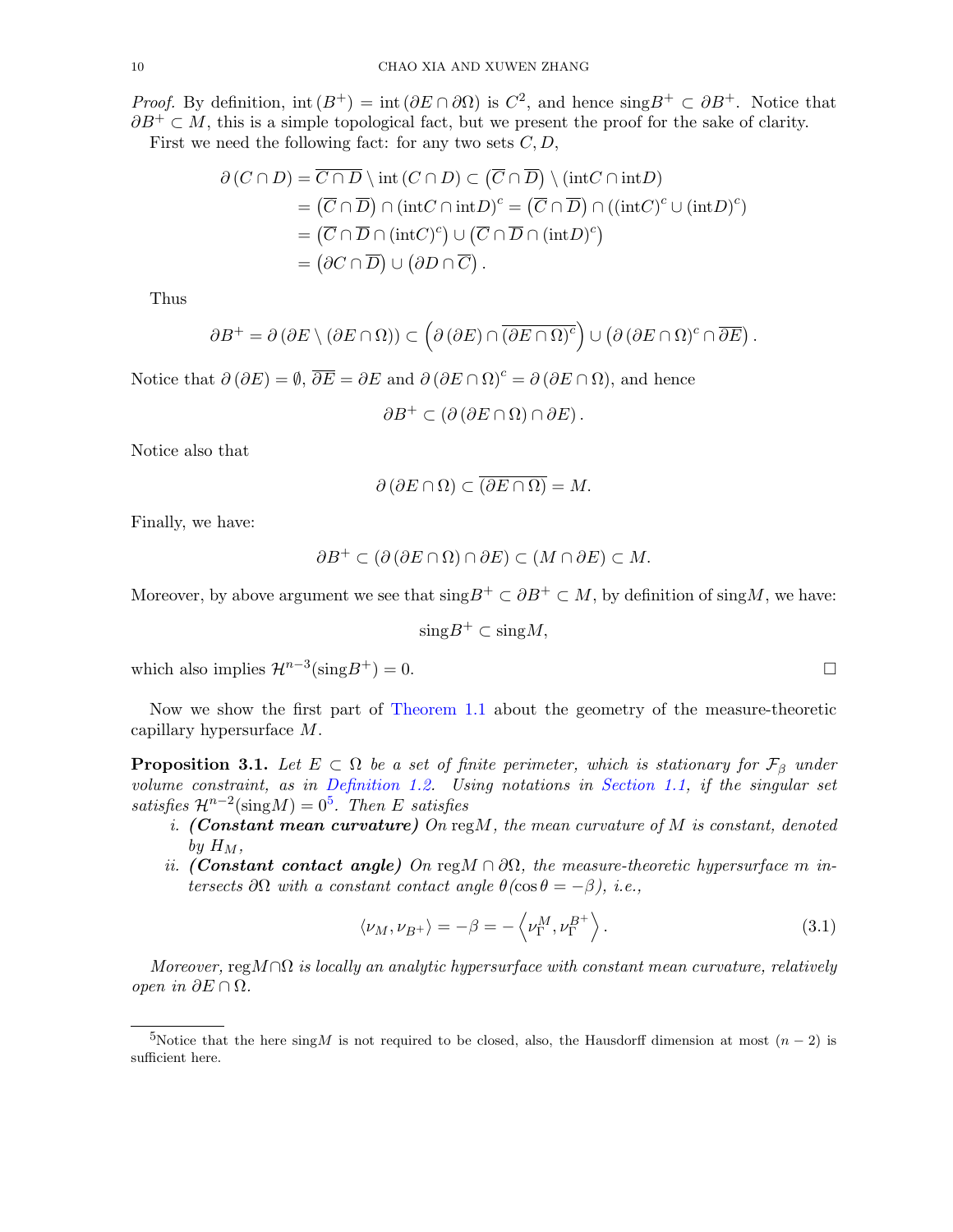<span id="page-10-0"></span>

Figure 1. Capillary surface

<span id="page-10-4"></span>**Remark 3.1.** Notice that by virtue of  $\mathcal{H}^{n-3}(\text{sing}M) = 0$ , the integrals  $\int_{M\cap\Omega} d\mathcal{H}^{n-1}(x)$  and  $\int_{\text{reg }M\cap\Omega} d\mathcal{H}^{n-1}$  or  $\int_{M\cap\partial\Omega} d\mathcal{H}^{n-2}(x)$  and  $\int_{\text{reg }M\cap\partial\Omega} d\mathcal{H}^{n-2}$  are exactly the same things. Also, by [Lemma 3.1](#page-8-1) and notice that  $\Gamma := \partial B^+ \cap M$ , we have:  $\int_{B^+} d\mathcal{H}^{n-1} = \int_{\text{reg }B^+} d\mathcal{H}^{n-1}$  and  $\int_{\Gamma} d\mathcal{H}^{n-2} = \int_{\text{regB}^+\cap \Gamma} d\mathcal{H}^{n-2}$ . Here we use reg $B^+$  to denote the  $C^2$  part of  $B^+$ .

Proof. We argue as in [\[SZ98\]](#page-34-0), first we construct a family of admissible sets as in [Definition 1.1,](#page-2-6) we start from any variation which preserves volume at first order and maps boundary to the boundary, and then do some modifications inside  $\Omega$  such that the volume of  $E_t$  (defined below  $(3.5)$ ) preserves for a short time  $(-T, T)$ . The method is fairly well-known and, for example, is applied in the proof of Young's law[\[Mag12,](#page-33-0) Theorem19.8].

First, let  $X \in C_c^{\infty}(\mathbb{R}^n;\mathbb{R}^n)$  be any vector field satisfying

$$
\int_{M} X \cdot \nu_M d\mathcal{H}^{n-1}(x) = 0,
$$
\n(3.2)

$$
X(x) \in T_x(\partial \Omega), \quad \forall x \in \partial \Omega.
$$
\n(3.3)

By solving the Cauchy's problems

$$
\frac{\partial}{\partial_t} \Psi(t, x) = X(\Psi(t, x)), \quad x \in \mathbb{R}^n,
$$
\n(3.4)

<span id="page-10-5"></span><span id="page-10-3"></span><span id="page-10-2"></span><span id="page-10-1"></span>
$$
\Psi(0, x) = x, \quad x \in \mathbb{R}^n,\tag{3.5}
$$

we obain a local variation  $\{\Psi_t\}_{|t| < T}$  for some small  $T > 0$ , having X as its initial velocity.

Let  $E_t := \Psi_t(E)$ , we see that  $\Psi_t(\Omega) \subset \Omega$  by  $(3.3)$ , hence  $E_t \subset \Omega$ .

Let  $V(t) := |E_t|$ , following the same computations in the proof of [\[SZ98,](#page-34-0) Theorem2.2] we have:

- (1)  $V'(0) = 0$ ,
- (2)  $V''(0) = \int_M \text{div}X (X \cdot \nu_M) d\mathcal{H}^{n-1}(x)$ .

Now we do some modifications inside  $\Omega$  to obtain a new family of admissible sets  $\{\tilde{E}_t\}_{|t| < T}$ . Fix any  $x \in \text{reg } M \cap \Omega$ , by regularity,  $\partial E$  can be locally written as the graph of some smooth function  $u_0: D' \to \mathbb{R}^1$ , where  $D' \subset \mathbb{R}^{n-1}$  is a fixed open set near x. Since  $X \in C_c^{\infty}(\mathbb{R}^n;\mathbb{R}^n)$ satisfies [\(3.4\)](#page-10-3), we can find a much smaller number, still denoted by T, such that not only  $\partial E$ , but also  $\partial E_t$  for all  $t \in (-T, T)$ , can be written as a graph of a smooth function  $u: D' \times (-T, T) \to \mathbb{R}^1$ .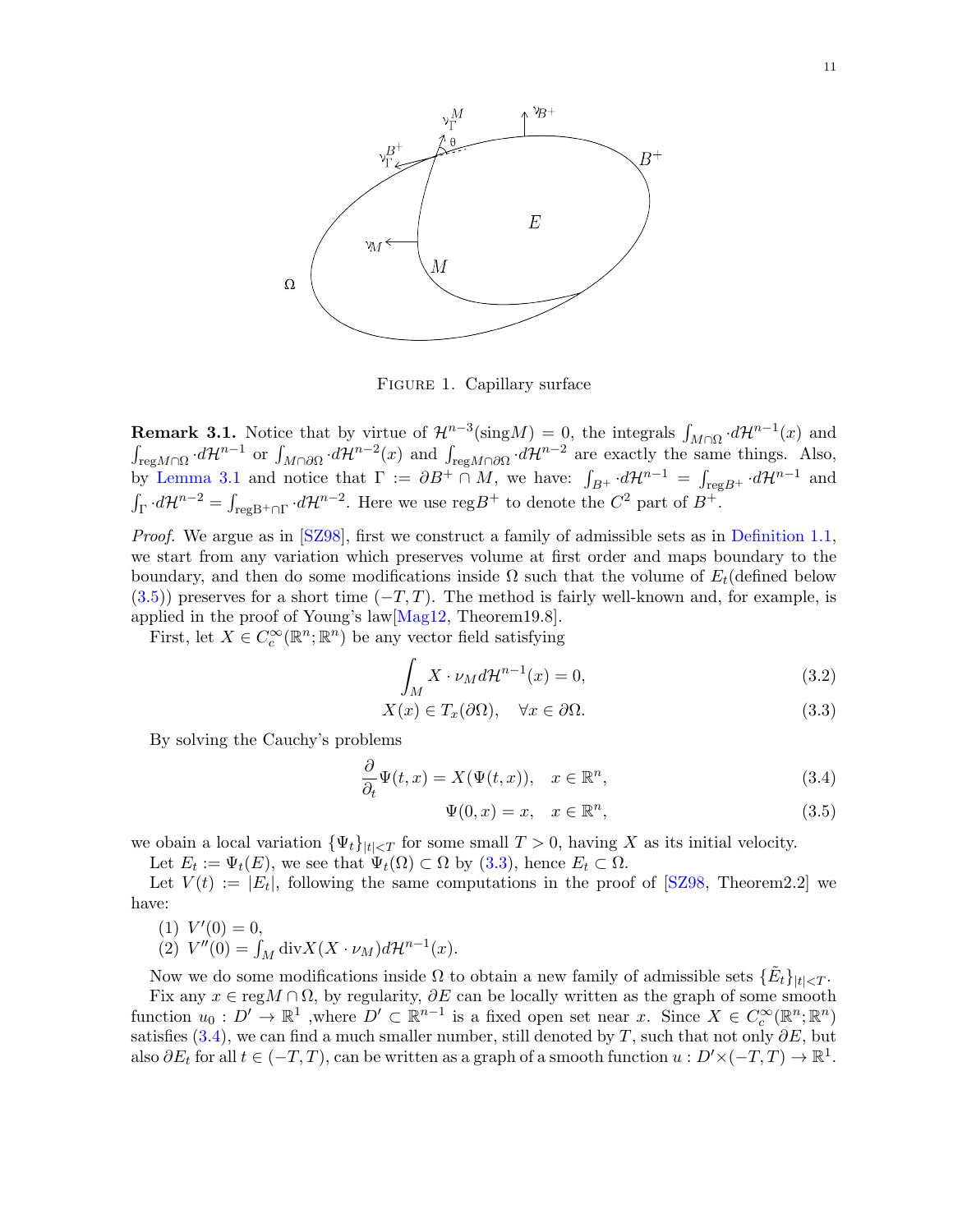Then we do some modifications on  $\{\partial E_t\}$  over D' as follows, for any smooth function g:  $D' \times (-T, T) \to \mathbb{R}^1$  satisfying

<span id="page-11-0"></span>
$$
\int_{D'} g(x',t)dx' = \begin{cases} \frac{V(0)-V(t)}{t^2} & t \neq 0, \\ -\frac{1}{2}V''(0) & t = 0 \end{cases} \tag{3.6}
$$

Moreover,  $g \mid_{\partial D'}= 0$  for any  $t \in (-T, T)$ .

We point out that such smooth function does exist since  $V(t) = |\Psi_t(E)|$  is second differentiable. Also by virtue of  $V'(0) = 0$ , the Taylor expansion of  $V(t)$  at  $t = 0$  is:  $V(t) =$  $V(0) + \frac{1}{2}t^2V''(0) + o(t^2)$ , hence such smooth function indeed exists.

Now, we define a new family of sets  $\{\tilde{E}_t\}$  by replacing the boundary portion of  $\{\partial E_t\}$  given by  $\{(x', u(x', t)) : x' \in D'\}$  with new boundary for  $x' \in D'$ , denoted by  $\{\partial \tilde{E}_t\}$ , and given by

$$
\{(x, u(x',t) + t^2 g(x',t)) : x' \in D'\}.
$$
\n(3.7)

Let  $\tilde{V}(t) := |\tilde{E}_t|$ , since  $E_t$  and  $\tilde{E}_t$  coincide outside  $D'$ , we have

$$
\tilde{V}(t) - V(t) = \int_{D'} \left[ \left( u(x',t) + t^2 g(x',t) \right) - \left( u(x',t) \right) \right] dx' = t^2 \int_{D'} g(x',t) dx'.
$$

By [\(3.6\)](#page-11-0)

$$
\tilde{V}(t) - V(t) = V(0) - V(t), \quad \forall t \in (-T, T),
$$

which reveals the fact that

$$
\tilde{V}(t) = V(0), \quad \forall t \in (-T, T).
$$

Thus,  $\{\tilde{E}_t\}$  is admissible as in [Definition 1.1.](#page-2-6)

In the following, by the fact that  $E$  is stationary in the sense as [Definition 1.2,](#page-2-3) we will deduce that reg $M \cap \Omega$  is of constant mean curvature and on reg $M \cap \partial \Omega$ ,  $\nu_M \cdot \nu_{B^+} = -\beta$ . Set

$$
\tilde{\mathcal{F}}_{\beta}(t) := P(\tilde{E}_t; \Omega) - \beta P(\tilde{E}_t; \partial \Omega).
$$

Since  $E_t$  and  $\tilde{E_t}$  coincide outside  $D'$ , we have:

$$
\tilde{\mathcal{F}}_{\beta}(t) - \mathcal{F}_{\beta}(t) = \tilde{\mathcal{F}}_{\beta}(t) - \mathcal{F}_{\beta}(t) \mid_{D'} = \int_{D'} \left( \sqrt{1 + |\nabla_{x'}(u + t^2 g)|^2} - \sqrt{1 + |\nabla_{x'}(u)|^2} \right) dx'. \quad (3.8)
$$

Hence

<span id="page-11-2"></span>
$$
\tilde{\mathcal{F}}'_{\beta}(0)-\mathcal{F}'_{\beta}(0)=0.
$$

Since  $E$  is stationary as in [Definition 1.2,](#page-2-3) we find that

<span id="page-11-1"></span>
$$
\mathcal{F}'_{\beta}(0) = \tilde{\mathcal{F}}'_{\beta}(0) = 0.
$$

Using the first variation formula of perimeter of  $E($  [Theorem 2.2\)](#page-5-2), we obtain

$$
\mathcal{F}'_{\beta}(0) = \int_{M \cap \Omega} \text{div}_{M} X(x) d\mathcal{H}^{n-1}(x) - \beta \int_{B^{+}} \text{div}_{B^{+}} X(x) d\mathcal{H}^{n-1}(x).
$$
 (3.9)

More precisely, we set

$$
A(t) := P(E_t; \Omega), B(t) := P(E_t; \partial \Omega).
$$

We shall use [Theorem 2.2](#page-5-2) for E in some open set  $U \subset \mathbb{R}^n$  s.t.,  $\Omega \subset\subset U$ , spt $X \subset\subset U$ . Notice that  $E_t \subset \Omega$ , hence

$$
P(E_t; U) = P(E_t; \Omega) + P(E_t; \partial \Omega).
$$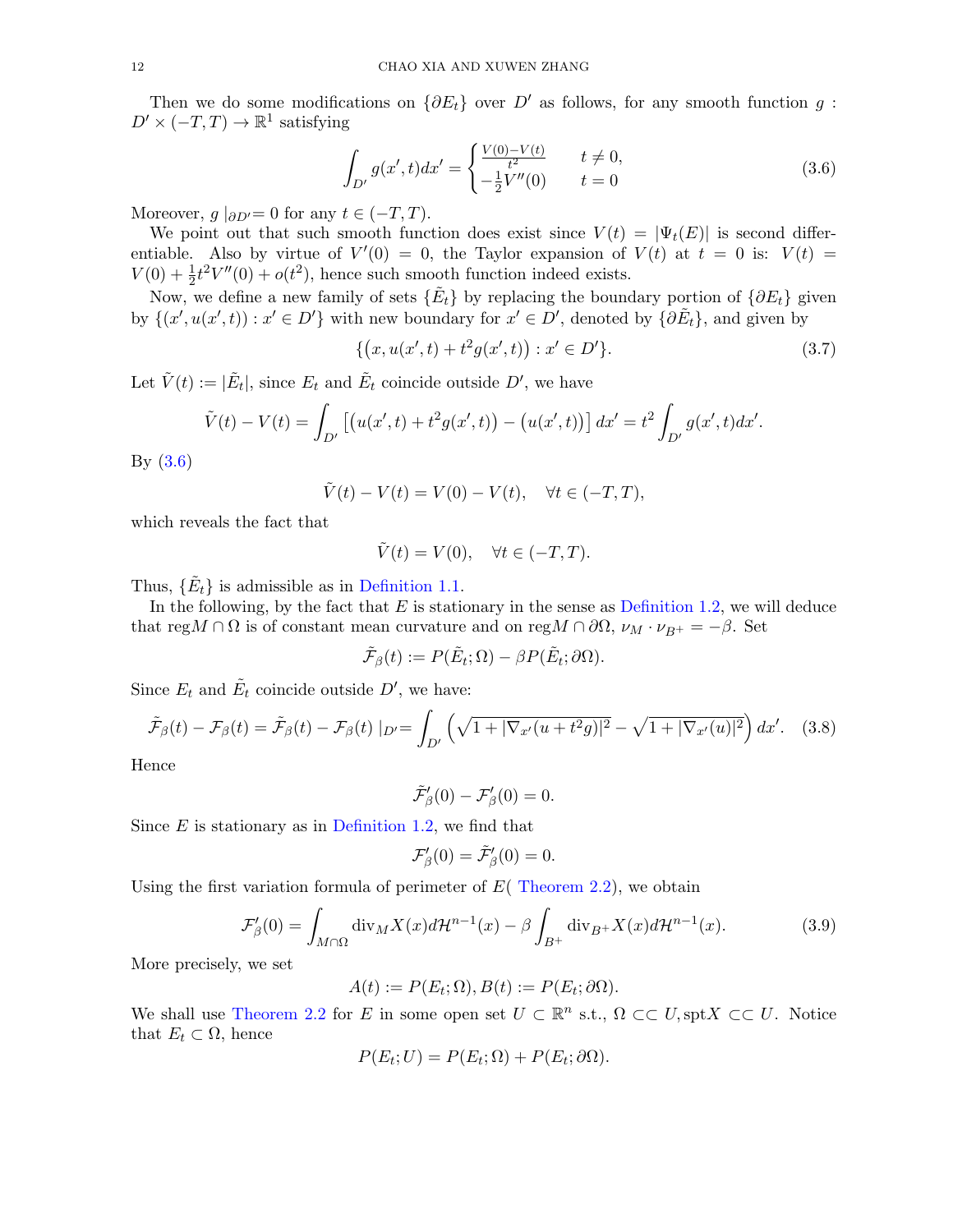With the help of the first variation formula inside  $\Omega(c.f., [SZ98, (2.23)])$  $\Omega(c.f., [SZ98, (2.23)])$  $\Omega(c.f., [SZ98, (2.23)])$  and [Remark 3.1,](#page-10-4) we duduce that

$$
A'(0) = \int_{M \cap \Omega} \operatorname{div}_M X(x) d\mathcal{H}^{n-1}(x),
$$
  

$$
B'(0) = \int_{B^+} \operatorname{div}_{B^+} X(x) d\mathcal{H}^{n-1}(x).
$$

From stationary, back to  $(3.9)$  we have

$$
\int_{M\cap\Omega} \operatorname{div}_M X(x) d\mathcal{H}^{n-1}(x) - \beta \int_{B^+} \operatorname{div}_{B^+} X(x) d\mathcal{H}^{n-1}(x) = 0 \tag{3.10}
$$

for any X satisfying  $(3.2),(3.3)$  $(3.2),(3.3)$ .

For such  $X$  on reg $M$ , it is decomposed to

<span id="page-12-3"></span><span id="page-12-1"></span><span id="page-12-0"></span>
$$
X = X^T + X^\perp
$$

where  $X^{\perp} = (X \cdot \nu_M) \nu_M$ ,  $X^T = X - X^{\perp}$ . Then

$$
\operatorname{div}_{M} X^{\perp} = D_{\tau_{i}} \left( (X \cdot \nu_{M}) \nu_{M} \right) \cdot \tau_{i} = X \cdot \left[ (\tau_{i} \cdot D_{\tau_{i}} \nu_{M}) \nu_{M} \right] = X \cdot H \nu_{M}.
$$
 (3.11)

By divergence theorem and  $(3.3)$ , we have

$$
\int_{M\cap\Omega} \operatorname{div}_M X^T d\mathcal{H}^{n-1}(x) = \int_{\Gamma} X^T \cdot \nu_{\Gamma}^M d\mathcal{H}^{n-2}(x) = \int_{\Gamma} X \cdot \nu_{\Gamma}^M d\mathcal{H}^{n-2}(x),
$$
  

$$
\int_{B^+} \operatorname{div}_{B^+} X d\mathcal{H}^{n-1}(x) = \int_{\Gamma} X \cdot \nu_{\Gamma}^{B^+} d\mathcal{H}^{n-2}(x).
$$

Thus, back to [\(3.10\)](#page-12-0), we have

$$
\int_{M\cap\Omega} H(x)X \cdot \nu_M(x)d\mathcal{H}^{n-1}(x) + \int_{\Gamma} X \cdot \left(\nu_{\Gamma}^M - \beta \nu_{\Gamma}^{B^+}\right)(x)d\mathcal{H}^{n-2}(x) = 0 \tag{3.12}
$$

for any X satisfying  $(3.2)$ , $(3.3)$ .

For those  $X \in C_c^2(\Omega;\mathbb{R}^n)$  with [\(3.2\)](#page-10-5) holds, it is apparent that [\(3.3\)](#page-10-2) holds for such X, and  $(3.12)$  reduce to

$$
\int_{M\cap\Omega} H(x)X \cdot \nu_M(x)d\mathcal{H}^{n-1}(x) = 0.
$$

From this we duduce the condition of constant mean curvature H throughout reg $M \cap \Omega$  by [\[SZ98\]](#page-34-0), namely, for some constant H,

<span id="page-12-2"></span>
$$
H(x) = H, \quad \forall x \in \text{reg} M \cap \Omega.
$$

Back to  $(3.12)$ , we have

$$
H\int_{M\cap\Omega} X \cdot \nu_M(x) d\mathcal{H}^{n-1}(x) + \int_{\Gamma} X \cdot \left(\nu_{\Gamma}^M - \beta \nu_{\Gamma}^{B^+}\right)(x) d\mathcal{H}^{n-2}(x) = 0.
$$

By  $(3.2)$ , we obtain

$$
\int_{\Gamma} X \cdot \left(\nu_{\Gamma}^M - \beta \nu_{\Gamma}^{B^+}\right)(x) d\mathcal{H}^{n-2}(x) = 0 \tag{3.13}
$$

for any X satisfying  $(3.2),(3.3)$  $(3.2),(3.3)$ .

From [\(3.13\)](#page-12-2), we conclude that regM intersect at  $\partial\Omega$  with constant angle  $\theta$ , s.t: cos  $\theta = -\beta$ , i.e.,  $\nu_M \cdot \nu_{B^+} = -\beta$  on reg $M \cap \partial\Omega$ .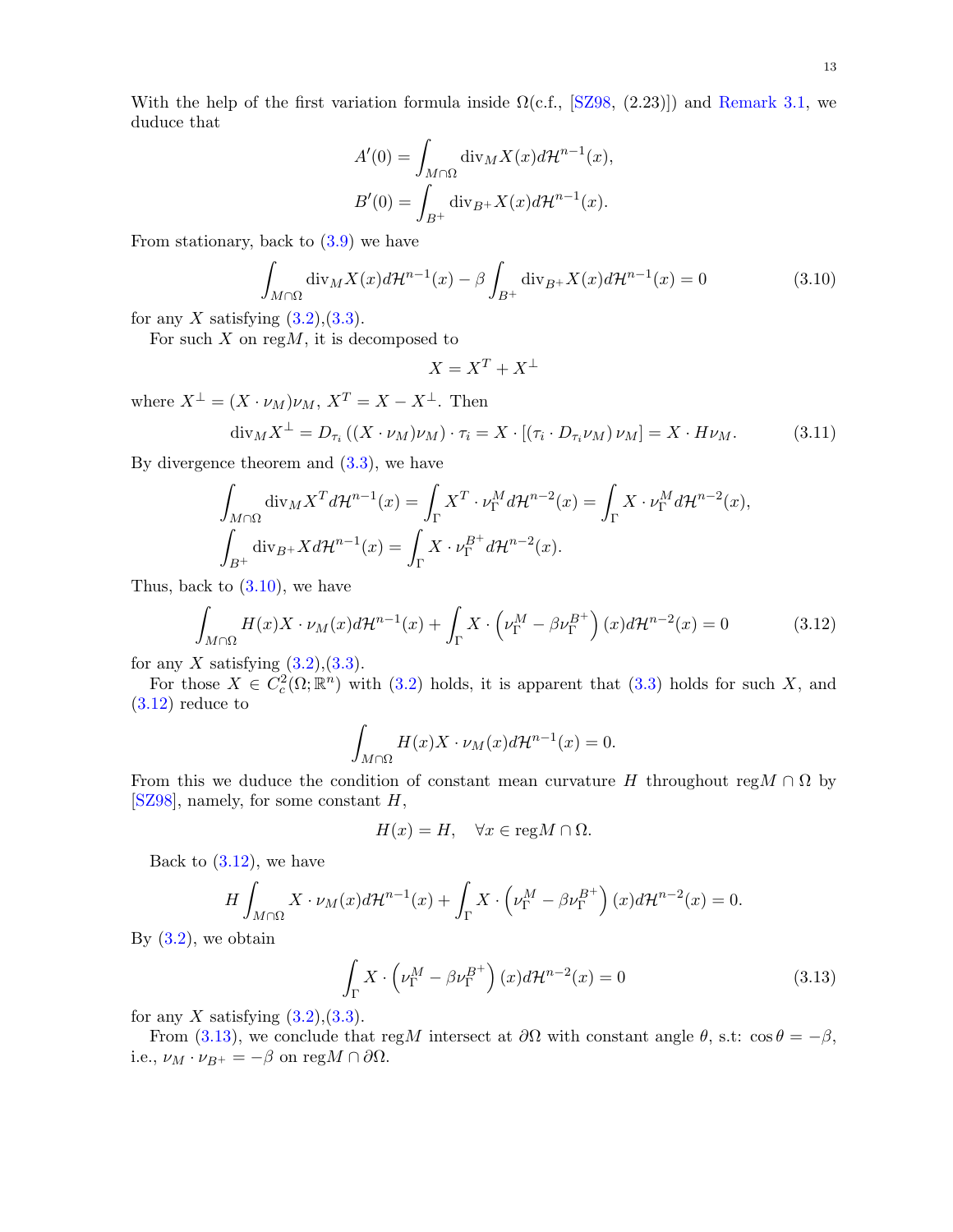We claim that [\(3.13\)](#page-12-2) holds for any  $X_0 \in C_c^2(\mathbb{R}^n;\mathbb{R}^n)$  satisfying [\(3.3\)](#page-10-2). (i.e., we rule out the restriction [\(3.2\)](#page-10-5)). Indeed, for any  $X_0 \in C_c^{\infty}(\mathbb{R}^n;\mathbb{R}^n)$  satisfying [\(3.3\)](#page-10-2), there exists  $s > 0$  and  $S_0 \in C_c^{\infty}(\Omega; \mathbb{R}^n)$  such that  $X := S_0 + sX_0 \in C_c^{\infty}(\mathbb{R}^n; \mathbb{R}^n)$  satisfies  $(3.2), (3.3)$  $(3.2), (3.3)$ .

By [\(3.13\)](#page-12-2), we conclude that

$$
\int_{\Gamma} X_0 \cdot \left(\nu_{\Gamma}^M - \beta \nu_{\Gamma}^{B^+}\right)(x) d\mathcal{H}^{n-2}(x) = 0
$$

holds for any  $X_0 \in C_c^{\infty}(\mathbb{R}^n;\mathbb{R}^n)$  and  $X_0(x) \in T_x(\partial\Omega)$  for any  $x \in \partial\Omega$ .

Notice that for any such  $X_0$ , we have

$$
X_0 \cdot \nu_{\Gamma}^M = X_0 \cdot \left( (\nu_{\Gamma}^M \cdot \nu_{\Gamma}^{B+}) \nu_{\Gamma}^{B+} \right).
$$

Hence we have

$$
\int_{\Gamma} X_0 \cdot \left(\nu_{\Gamma}^M \cdot \nu_{\Gamma}^{B+} - \beta\right) \nu_{\Gamma}^{B+}(x) d\mathcal{H}^{n-2}(x) = 0 \tag{3.14}
$$

for any  $X_0 \in C_c^{\infty}(\mathbb{R}^n;\mathbb{R}^n)$  satisfying [\(3.3\)](#page-10-2).

For any  $X \in C_c^{\infty}(\mathbb{R}^n;\mathbb{R}^n)$ , since X can be written as tangential part and normal part with respect to  $\partial\Omega$ , denoted by  $\widetilde{X} = X^T + X^{\perp}$ , the following is valid:

$$
\int_{\Gamma} X^{\perp} \cdot \left(\nu_{\Gamma}^{M} \cdot \nu_{\Gamma}^{B+} - \beta\right) \nu_{\Gamma}^{B+}(x) d\mathcal{H}^{n-2}(x) = 0,
$$
  

$$
X^{T} \in C_{c}^{\infty}(\mathbb{R}^{n}; \mathbb{R}^{n}), X^{T}(x) \in T_{x}(\partial \Omega), \quad \forall x \in \partial \Omega.
$$

This shows that [\(3.14\)](#page-13-2) holds for any  $X \in C_c^{\infty}(\mathbb{R}^n;\mathbb{R}^n)$ . By virtue of fundamental lemma of the calculus of variations, we have  $-\nu_M \cdot \nu_{B^+}(x) = \nu_{\Gamma}^M \cdot \nu_{\Gamma}^{B^+}(x) = \beta$  for any  $x \in \Gamma$ .

<span id="page-13-2"></span> $\Box$ 

## 4. POINCARÉ TYPE INEQUALITY

<span id="page-13-0"></span>When M is pointwise  $C^2$ , this result is well-known and is obtained by testing the second variation formula via  $\zeta \nu_M$ , where  $\zeta$  is smooth everywhere on M and  $\int_M \zeta d\mathcal{H}^{n-1} = 0$ , and  $\nu_M$ is the outward pointing unit normal on  $M$ . For our case, the main difficulty is that near the singularities, we are not able to define the normal, however, we still want a smooth vector field defined on the whole  $M$  and the corresponding variation preserves the volume at the first order, with the help of  $(3.8)$ , we can invoke the stability condition.

In order to prove this Poincaré type inequality, we shall need the following lemma, which was used by Sternberg and Zumbrun in [\[SZ99\]](#page-34-2) to study the local minimizers. This lemma enables us to construct smooth cut-off functions, which play essential roles when we are dealing with singularities.

<span id="page-13-1"></span>**Lemma 4.1.** Let  $\Omega \subset \mathbb{R}^n$  ba an open bounded set with  $C^2$  boundary  $\partial\Omega$ , let E be stationary in the sense of Definition [1.2,](#page-2-3) set  $M := \overline{\Omega \cap \partial E}$  and assume that M is  $C^2$  in  $\overline{\Omega}$  off a singular set sing M which is closed and satisfying  $\mathcal{H}^{n-3}(\text{sing}M) = 0$ . Then for any small  $\epsilon > 0$ , there exist open sets  $S'_\epsilon \subset S_\epsilon \subset \mathbb{R}^n$ , with  $\text{sing }M \subset S'_\epsilon$  and  $S_\epsilon \subset \{x : dist(x, \text{sing }M) < \epsilon\}$ , and there exists a smooth cut-off function  $\varphi_{\epsilon} \in C^{\infty}(\mathbb{R}^n)$  such that  $0 \leq \varphi_{\epsilon}(x) \leq 1$  with

$$
\varphi_{\epsilon}(x) = \begin{cases} 0 & x \in S'_{\epsilon}, \\ 1 & x \in \mathbb{R}^n \setminus S_{\epsilon}, \end{cases}
$$

and

$$
\int_M |\nabla^M \varphi_\epsilon(x)|^2 d\mathcal{H}^{n-1}(x) \le C_2 \epsilon
$$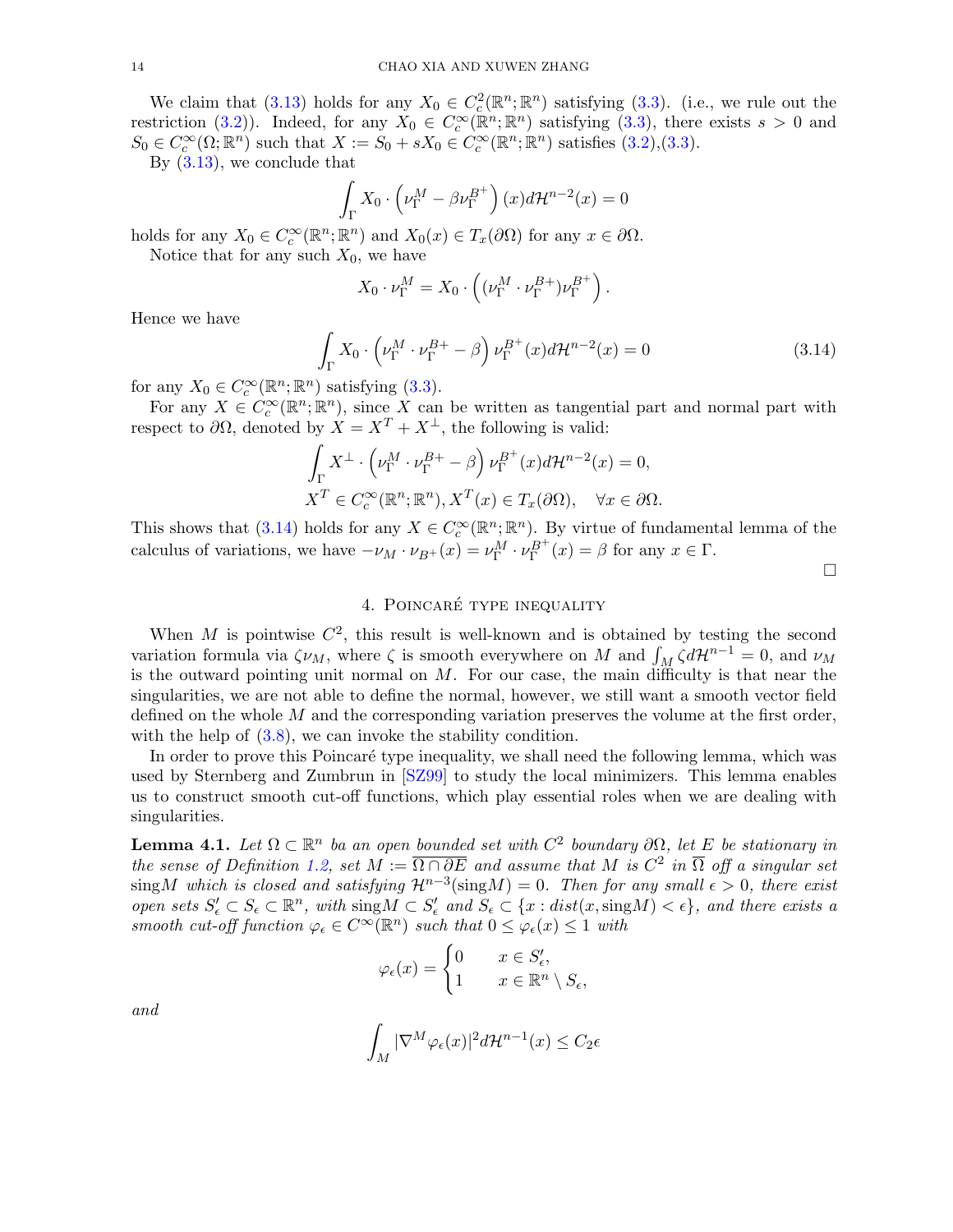<span id="page-14-1"></span>for some positive constant  $C_2$  independent of  $\epsilon$ .

**Remark 4.1.** In contrast to [\[SZ98,](#page-34-0) Theorem 2.2], here we additionally assume that  $\sin M$  is closed. This is due to the lack of Allard type theorem( $[GJ86,$  Theorem 4.13]) for boundary regularity as pointed out in [Remark 1.2.](#page-3-3)

*Proof of [Lemma 4.1.](#page-13-1)* First, since singM is closed and is a subset of a bounded set  $\overline{\Omega}$ , we have  $\sin{\alpha}M$  is compact.

Fix some  $\epsilon > 0$ , since  $\mathcal{H}^{n-3}(\text{sing}M) = 0$ , we can cover sing M with finitely many balls  $\mathcal{G} := \{B_{r_i}(z_i)\}_{i=1}^{N_1}$  where  $z_i \in \overline{\Omega}, \sum_{i=1}^{N_1} r_i^{n-3} < \epsilon$  satisfying  $r_i < s_0/6$ , here  $s_0/6$  is given in Chapter  $2(r_i \lt s_0/6$  is valid for  $\epsilon$  small enough). Set  $\mathcal{I} := \{B_{r_i}(z_i) \in \mathcal{G} : z_i \in \Omega \setminus N_{s_0/6}\},\$  $\mathcal{B} := \mathcal{G} \setminus \mathcal{I}.$ 

In terms of I, we consider a natural  $(n-1)$ -rectifiable varifold related to M. Set  $V_1 := \underline{v}(M, \theta)$ , where  $\theta \equiv 1$  on M, and  $\theta \equiv 0$  on  $\mathbb{R}^n \setminus M$ . For such E, by [Proposition 3.1,](#page-9-0) reg $M \cap \Omega$  is of constant mean curvature H, for any  $X \in C_c^1(\Omega; \mathbb{R}^n)$ , arguing as in  $(3.11)$ , we obtain

$$
\int_M \text{div}_M X d\mu_V = \int_M \text{div}_M X d\mathcal{H}^{n-1} = \int_M X \cdot \underline{H} d\mathcal{H}^{n-1} = \int_M X \cdot \underline{H} d\mu_V
$$

where  $H(x) = H\nu_M(x)$ . This implies that  $V_1$  has generalized mean curvature vector H and  $|\underline{H}| \leq |H|$ . Set  $\overline{r}_1 := \max\{r_i : B_{r_i}(z_i) \in \mathcal{I}\}, R_1 := \min\{dist(z_i, \partial \Omega) : B_{r_i}(z_i) \in \mathcal{I}\}.$  Using the monotonicity formula [\(2.6\)](#page-5-3) with  $\Lambda$ , R replaced by  $|H|, R_1$ , respectively, then for any  $B_{r_i}(z_i) \in \mathcal{I}$ , and for any  $r \leq r_1$ , we have

$$
F(r)\frac{\mathcal{H}^{n-1}(M\cap B_r(z_i))}{r^{n-1}}\leq F(R_1)\frac{\mathcal{H}^{n-1}(M\cap B_{R_1}(z_i))}{R_1^{n-1}}.
$$

Notice that by definition of *I*, we have  $R_1 > s_0/6$ . Set  $C_3 := e^{2|H|diam(\Omega)} \frac{\mathcal{H}^{n-1}(M)}{(s_0/6)^{n-1}}$ , we have

<span id="page-14-0"></span>
$$
\mathcal{H}^{n-1}(M \cap B_{r_i}(z_i)) \le C_3 r_i^{n-1}
$$
\n(4.1)

for any  $B_{r_i}(z_i) \in \mathcal{I}$ .

In terms of B, we consider a natural  $(n-1)$ -varifold  $|M| \in V_{n-1}(\Omega)$  as  $(2.10)$ , which is induced by  $V_1 = \underline{v}(M, \theta)$ . Suppose that  $\beta \in (-1, 0]$  in the following argument, for  $\beta \in [0, 1)$ , consider  $\Omega \setminus E$  instead. For such E, by [Proposition 3.1,](#page-9-0) for any  $X \in C^1(\overline{\Omega}; \mathbb{R}^n)$ , arguing as [\(3.11\)](#page-12-3) to obtain

$$
\delta|M|(X) = \int_M \text{div}_M X d\mathcal{H}^{n-1}
$$
  
= 
$$
\int_M \text{div}_M (X^T + X^\perp) d\mathcal{H}^{n-1}
$$
  
= 
$$
\int_{\Gamma} X \cdot \nu_{\Gamma}^M d\mathcal{H}^{n-2} - \int_M X \cdot (-\underline{H}) d\mathcal{H}^{n-1}
$$
  
= 
$$
\int_{\Gamma} X \cdot (\nu_{\Gamma}^M \cdot \nu_{\Gamma}^{B^+}) \nu_{\Gamma}^{B^+} d\mathcal{H}^{n-2} - \int_{\Omega} X \cdot (-\underline{H}) d\mu_{|M|}
$$
  
= 
$$
\beta \int_{\Gamma} X \cdot \nu_{\Gamma}^{B^+} d\mathcal{H}^{n-2} - \int_{\Omega} X \cdot (-\underline{H}) d\mu_{|M|}
$$
  
= 
$$
\beta \int_{B^+} \text{div}_{\partial\Omega} X d\mathcal{H}^{n-1} - \int_{\Omega} X \cdot (-\underline{H}) d\mu_{|M|}.
$$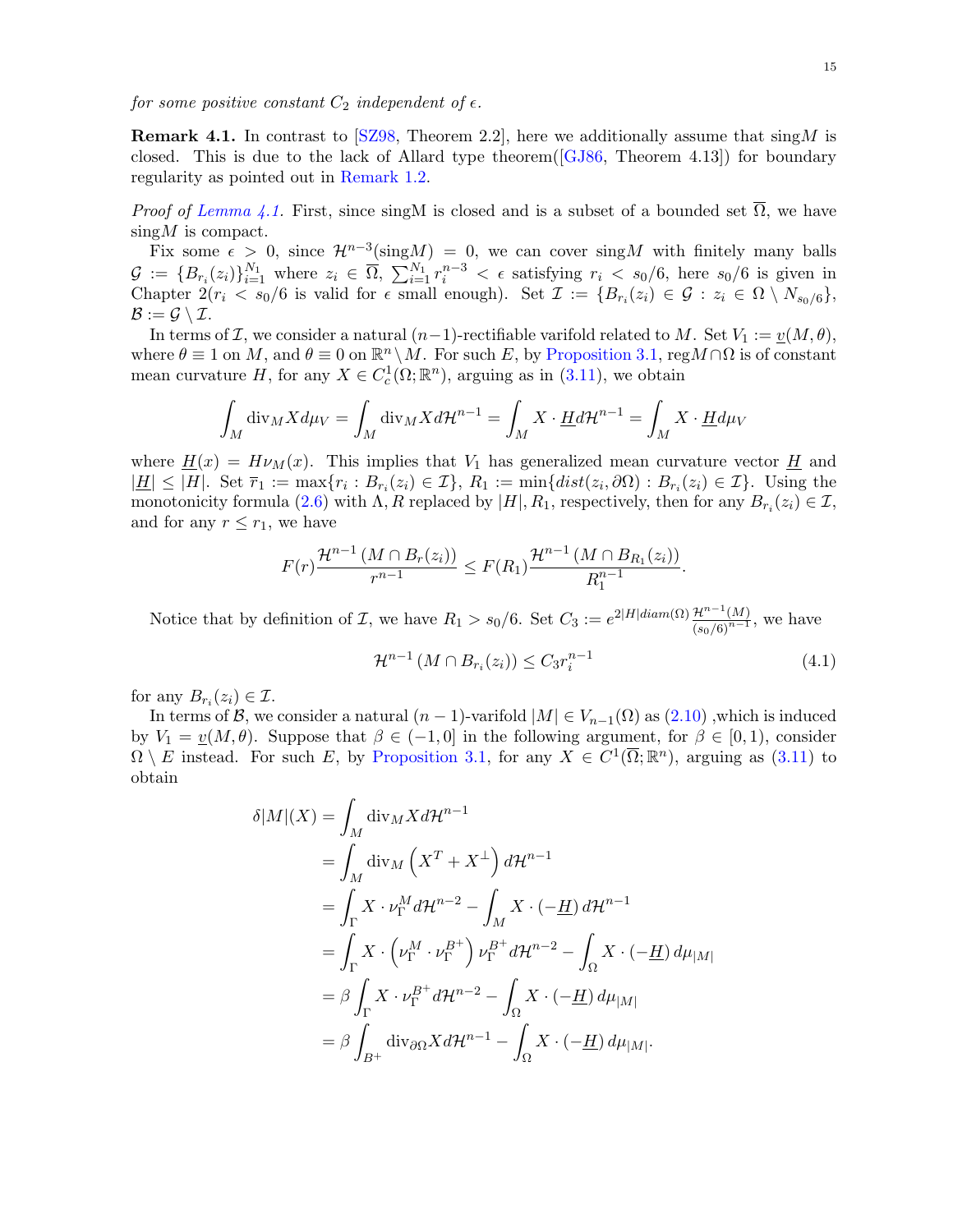For any  $X \in C_c^1(\Omega; \mathbb{R}^n)$ , we duduce that

$$
\delta|M|(X) = \int_M \operatorname{div}_M X d\mathcal{H}^{n-1} = -\int_{\Omega} X \cdot (-\underline{H}) d\mu_{|M|}.
$$

Hence |M| is a  $(n-1)$ -varifold with generalized mean curvature vector  $-\underline{H}(x) = -H\nu_M$ . Furthermore, |M| has a fixed contact angle  $\theta$  with  $\partial\Omega$  at the boundary of  $B^+$  as in [Definition 2.2.](#page-7-2) Set  $p := 2n - 1, \Gamma := \left(\frac{2}{\omega}\right)^n$  $\frac{2}{\omega_{n-1}}\mathcal{H}^{n-1}(M)\right)^{\frac{1}{2n-1}}H, r_2 := \max\{r_i : B_{r_i}(z_i) \in \mathcal{B}\}.$  By [Proposition 3.1](#page-9-0) and the fact that E is a set of finite perimeter, we see that  $(2.11)$  holds for such |M|, by the monotonicity formula [\(2.12\)](#page-8-3),

$$
\frac{\mathcal{H}^{n-1}(M \cap B_r(x))}{\omega_{n-1}r^{n-1}} \left(1 + C_1 \kappa r \frac{n+1}{n}\right)
$$
  

$$
\leq 2 \frac{\mathcal{H}^{n-1}(M) + \mathcal{H}^{n-1}(B^+)}{\omega_{n-1}(s_0/6)^{n-1}} \left\{1 + C_1 \kappa (s_0/6) \frac{n+1}{n}\right\} + \frac{\Gamma}{n} (s_0/6)^{\frac{n}{2n-1}} := C_4
$$

holds for any  $r < \frac{s_0}{6}$  and any  $x \in N_{s_0/6} \cap \overline{\Omega}$ .

In particular,

<span id="page-15-0"></span>
$$
\mathcal{H}^{n-1}(M \cap B_{r_i}(z_i)) \le C_5 r_i^{n-1}
$$
\n(4.2)

holds for any  $B_{r_i}(z_i) \in \mathcal{B}$ .

Now, set  $\mu := \min\{R_1/2, \epsilon/2, s_0/6\}$ , and we further require that  $r_i < \mu$  for all i. Set  $C_0 :=$  $\max\{C_3, C_5\}$  (notice that  $C_3, C_5$  are independent of  $\epsilon$ ). By [\(4.1\)](#page-14-0), [\(4.2\)](#page-15-0), we have

<span id="page-15-1"></span>
$$
\mathcal{H}^{n-1}\left(M \cap B_{r_i}(z_i)\right) \le C_0 r_i^{n-1} \tag{4.3}
$$

for all  $B_{r_i}(z_i) \in \mathcal{G}$ .

For each i, let  $\varphi_i \in C^{\infty}(\mathbb{R}^n)$  satisfies  $0 \leq \varphi_i \leq 1$  with

$$
\varphi_i(x) = \begin{cases} 0 & \forall x \in B_{r_i}(z_i), \\ 1 & \forall x \in \mathbb{R}^n \setminus B_{2r_i}(z_i), \end{cases}
$$

and  $|\nabla \varphi_i(x)| \leq \frac{2}{r_i}$  for all  $x \in \mathbb{R}^n$ .

Then we define  $\tilde{\varphi}_{\epsilon}$  by

<span id="page-15-2"></span>
$$
\tilde{\varphi}_{\epsilon}(x) := \min_{i} \varphi_{i}(x).
$$

It follows that  $\tilde{\varphi}_{\epsilon}$  is piecewise smooth with  $0 \leq \tilde{\varphi}_{\epsilon} \leq 1$ , and

$$
\tilde{\varphi}_{\epsilon}(x) = \begin{cases} 0 & \text{on} \quad \bigcup_{i} B_{r_i}(z_i) \supseteq \text{sing}M \\ 1 & \text{on} \quad \mathbb{R}^n \setminus \cup_{i} B_{2r_i}(z_i) \end{cases} \tag{4.4}
$$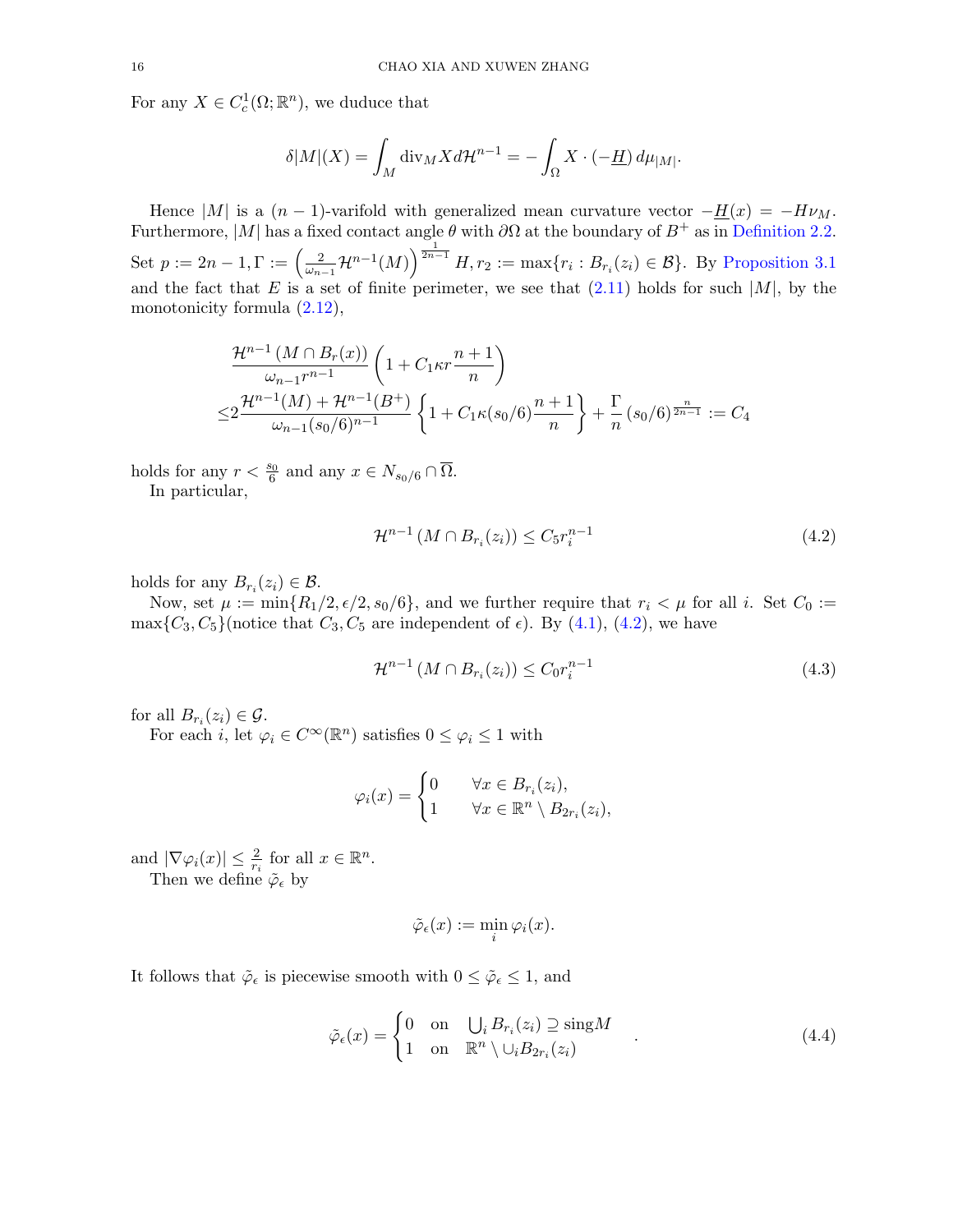By [\(4.3\)](#page-15-1) and  $\sum_{i=1}^{N_1} r_i^{n-3} < \epsilon$ , we have

$$
\int_M |\nabla^M \tilde{\varphi}_{\epsilon}(x)|^2 d\mathcal{H}^{n-1}(x) \le \int_M |\nabla \tilde{\varphi}_{\epsilon}(x)|^2 d\mathcal{H}^{n-1}(x) \le \sum_i \int_M |\nabla \varphi_i(x)|^2 d\mathcal{H}^{n-1}(x)
$$
\n
$$
= \sum_i \int_{B_{2r_i}(z_i) - B_{r_i}(z_i)} |\nabla \varphi_i(x)|^2 d\mathcal{H}^{n-1}(x)
$$
\n
$$
\le \sum_i \frac{4}{r_i^2} \mathcal{H}^{n-1}(M \cap B_{2r_i}(z_i))
$$
\n
$$
\le 2^{n+1} C_0 \sum_i^{N_1} r_i^{n-3} < C_{\epsilon}.\tag{4.5}
$$

Similarly, we readily see that

<span id="page-16-2"></span><span id="page-16-1"></span><span id="page-16-0"></span>
$$
\int_{M} |\nabla^{M} \tilde{\varphi}_{\epsilon}| d\mathcal{H}^{n-1} < C\epsilon,\tag{4.6}
$$

and

$$
\int_{\partial M} |\nabla^M \tilde{\varphi}_{\epsilon}| d\mathcal{H}^{n-2} \leq \sum_{i} \int_{B_{2r_i}(z_i) \backslash B_{r_i}(z_i)} |\nabla \varphi_i| d\mathcal{H}^{n-2} \leq \sum_{i} \frac{2}{r_i} \mathcal{H}^{n-2} (\partial M \cap B_{2r_i}(z_i))
$$
  

$$
\leq \sum_{i} \frac{2}{r_i} \mathcal{H}^{n-2} (M \cap B_{2r_i}(z_i)) \leq 2^{n-1} C_0 \sum_{i}^{N_1} r_i^{n-3} < C \epsilon.
$$
 (4.7)

Finally, we mollify  $\tilde{\varphi}_{\epsilon}$  to obtain a smooth function  $\varphi_{\epsilon}$ , which still satsifies estimates of the form  $(4.5)$ ,  $(4.6)$  and  $(4.7)$  with the constant C replaced by some constant  $C_2$  (which is independent of  $\epsilon$ ). Since  $\tilde{\varphi}_{\epsilon}$  satisfies [\(4.4\)](#page-15-2), let  $S'_{\epsilon}$ ,  $S_{\epsilon}$  denote the sets such that

$$
\varphi_{\epsilon}(x) = \begin{cases} 0 & x \in S'_{\epsilon}, \\ 1 & x \in \mathbb{R}^n \setminus S_{\epsilon}. \end{cases}
$$

We see that  $\varphi_{\epsilon}$  is the desired smooth cut-off function.

In order to derive the second variation formula, we need the following Lemma. Ros and Souam([\[RS97\]](#page-33-8)) derived this Lemma when M is a  $C^2$  hypersurface. Since we consider  $regM(\text{which})$ is  $C<sup>2</sup>$ ), the proof of this Lemma is essentially the same with Ros and Souam's result, and hence omitted.

<span id="page-16-3"></span>**Lemma 4.2** ([\[RS97\]](#page-33-8), Lemma 4.1). For a set  $E \subset \Omega$  which is stable as in Definition [1.2](#page-2-3) and for any  $C^2$  variation  $\Psi_t$  whose initial velocity  $X := \frac{d}{dt} \mid_{t=0} \Psi_t$  satisfies [\(3.2\)](#page-10-5) and [\(3.3\)](#page-10-2). Let  $X_t(x) := \frac{d}{ds} \mid_{s=t} \Psi_s(x)$  denote the velocity of the variation at t, for ease of notation, we use X to represent the initial velocity  $X_t\mid_{t=0}$ . Let  $\nabla^M$ ,  $\tilde{\nabla}$  denote the gradient on  $M, \partial M$ , respectively, and  $X_0$ (resp.  $X_1$ ) the tangent part of X to M(resp. to  $\partial M$ ). Let also  $S_0, S_1, S_2$  denote respectively the shape operator of M in  $\mathbb{R}^n$  with respect to  $-\nu_M$ , of  $\partial M$  in M with respect to  $\nu_{\Gamma}^M$  and of  $\partial M$ in  $\partial B^+$  with respect to  $\nu_{\Gamma}^{B^+}$ . Let  $\cdot$  denote the Euclidean inner product, let  $f = X \cdot (-\nu_M)$  be a  $C^1$  function defined on regM and  $\frac{\partial f}{\partial \nu_{\Gamma}^M} = \nu_{\Gamma}^M \cdot \nabla^M f$ . Then, for q as in [\(1.4\)](#page-3-4), we have

$$
(1) \ (\nu_{M})' = -\nabla^{M} f - S_{0}(X_{0}),
$$
  
\n
$$
(2) \ (\nu_{\Gamma}^{M})' = \left(\frac{\partial f}{\partial \nu_{\Gamma}^{M}} + B_{M}(X_{0}, \nu_{\Gamma}^{M})\right)(-\nu_{M}) + fS_{0}(\nu_{\Gamma}^{M}) - fB_{M}(\nu_{\Gamma}^{M}, \nu_{\Gamma}^{M}) \nu_{\Gamma}^{M} - S_{1}(X_{1}) + \frac{\beta}{\sqrt{1-\beta^{2}}} \nabla^{B^{+}} f,
$$
  
\n
$$
(3) \ (\nu_{\Gamma}^{B^{+}})' = -B_{\partial\Omega}(X, \nu_{\Gamma}^{B^{+}}) \nu_{B^{+}} - S_{2}(X_{1}) + \frac{1}{\sqrt{1-\beta^{2}}} \nabla^{B^{+}} f,
$$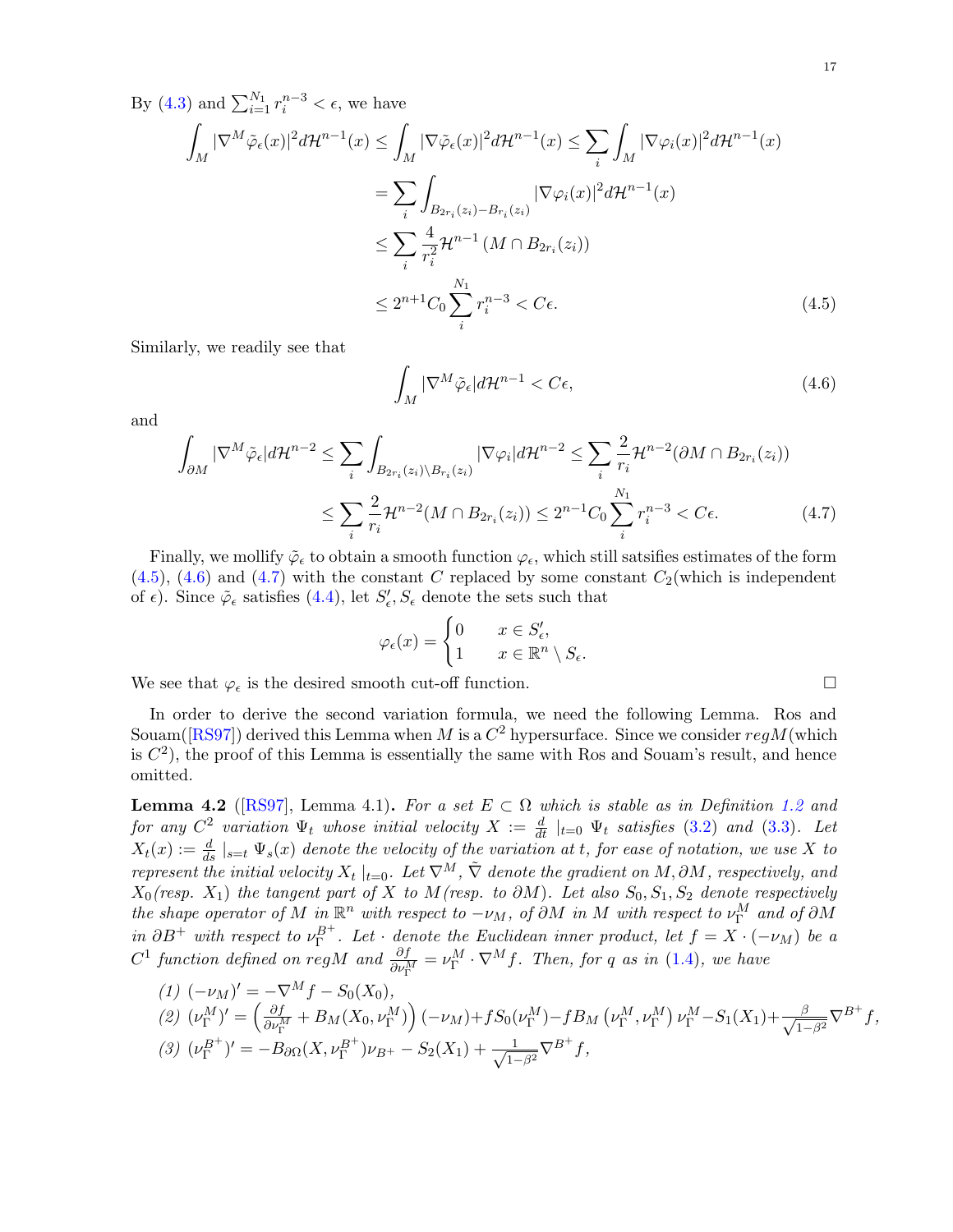<span id="page-17-0"></span>
$$
(4) X' \cdot \left(\nu_{\Gamma}^M - \beta \nu_{\Gamma}^{B^+}\right) + X \cdot \left((\nu_{\Gamma}^M)' - (\beta \nu_{\Gamma}^{B^+})'\right) = f \frac{\partial f}{\partial \nu_{\Gamma}^M} - qf^2.
$$

Here we denote by a "prime" the first derivative  $\frac{d}{dt}|_{t=0}$  in the Euclidean space  $\mathbb{R}^n$ . We use notations in [Section 1.1\(](#page-2-0)see also [Figure 1.](#page-10-0))

**Lemma 4.3.** For a set  $E \subset \Omega$  which is stable as in [Definition 1.2](#page-2-3) and for any  $C^2$  variation  $\Psi_t$  whose initial velocity  $X := \frac{d}{dt} \mid_{t=0} \Psi_t$  satisfies [\(3.2\)](#page-10-5) and [\(3.3\)](#page-10-2), we have the following second variation formula

$$
\mathcal{F}_{\beta}^{"}(0) = -\int_{M} \left( f \Delta_{M} f + ||B_{M}||^{2} f^{2} \right) d\mathcal{H}^{n-1} + \int_{\partial M} f \left( \frac{\partial f}{\partial \nu_{\Gamma}^{M}} - q f \right) d\mathcal{H}^{n-2} + HV^{"}(0) \tag{4.8}
$$

where

<span id="page-17-1"></span> $f = X \cdot \nu_M$  is a fucntion defined on regM, q is given by  $(1.4)$ ,  $(4.9)$  $H$  is the constant mean curvature as in Proposition 3.1.

Proof. Set  $A(t) = P(E_t; \Omega), B(t) = P(E_t; \partial \Omega), M_t := \Psi_t (reg M), B_t^+ := \Psi_t (B^+), \Gamma_t := \partial M_t, V(t) :=$ |E<sub>t</sub>|. Also, let  $\nu_{M_t}, \nu_{B_t^+}$  denote the outer unit normal of  $M_t, B_t^+$ , respectively; Let  $\nu_{\Gamma_t}^{M_t}$  $_{\Gamma_t}^{M_t}, \nu_{\Gamma_t}^{B_t^+}$  denote the outer unit conormal of  $M_t, B_t^+$  at  $\Gamma_t$ , respectively. For simplicity, we still use  $\Gamma$  as in [Section 1.1](#page-2-0) to represent  $\Gamma_t |_{t=0}$ . In the following integration argument, we use [Remark 3.1.](#page-10-4)

Then at time  $t$ , by [Theorem 2.2,](#page-5-2) we have

$$
A'(t) = \int_{M_t} \text{div}_{M_t} X \mid_{y} d\mathcal{H}^{n-1}(y)
$$
  
= 
$$
\int_{M_t} H(t)X \cdot \nu_{M_t} \mid_{y} d\mathcal{H}^{n-1}(y) + \int_{\Gamma_t} X \cdot \nu_{\Gamma_t}^{M_t} \mid_{y} d\mathcal{H}^{n-2}(y).
$$
  

$$
B'(t) = \int_{B_t^+} \text{div}_{B_t^+} X \mid_{y} d\mathcal{H}^{n-1}(y) = \int_{\Gamma_t} X \cdot \nu_{\Gamma}^{B_t^+} \mid_{y} d\mathcal{H}^{n-2}(y).
$$

By the area formula

$$
\int_{M_t=\Psi_t(regM)} H(t)X \cdot \nu_{M_t} |_{y} d\mathcal{H}^{n-1}(y) = \int_{regM} H(t)X \cdot \nu_{M_t} |_{\Psi_t(x)} J\Psi_t(x) d\mathcal{H}^{n-1}(x).
$$

Similarly

$$
\int_{\Gamma_t=\Psi_t(\Gamma)} X \cdot \left(\nu_{\Gamma_t}^{M_t} - \beta \nu_{\Gamma_t}^{B_t^+}\right)|_y \ d\mathcal{H}^{n-2}(y) = \int_{\Gamma} X \cdot \left(\nu_{\Gamma_t}^{M_t} - \beta \nu_{\Gamma_t}^{B_t^+}\right)|_{\Psi_t(x)} J\Psi_t(x) d\mathcal{H}^{n-2}(x).
$$

Thus

$$
\mathcal{F}'_{\beta}(t) = A'(t) - \beta B'(t) = \int_M H(t)X \cdot \nu_{M_t} |_{\Psi_t(x)} J\Psi_t(x) d\mathcal{H}^{n-1}(x)
$$

$$
- \int_{\Gamma} X \cdot \left( \nu_{\Gamma_t}^{M_t} - \beta \nu_{\Gamma_t}^{B_t^+} \right) |_{\Psi_t(x)} J\Psi_t(x) d\mathcal{H}^{n-2}(x).
$$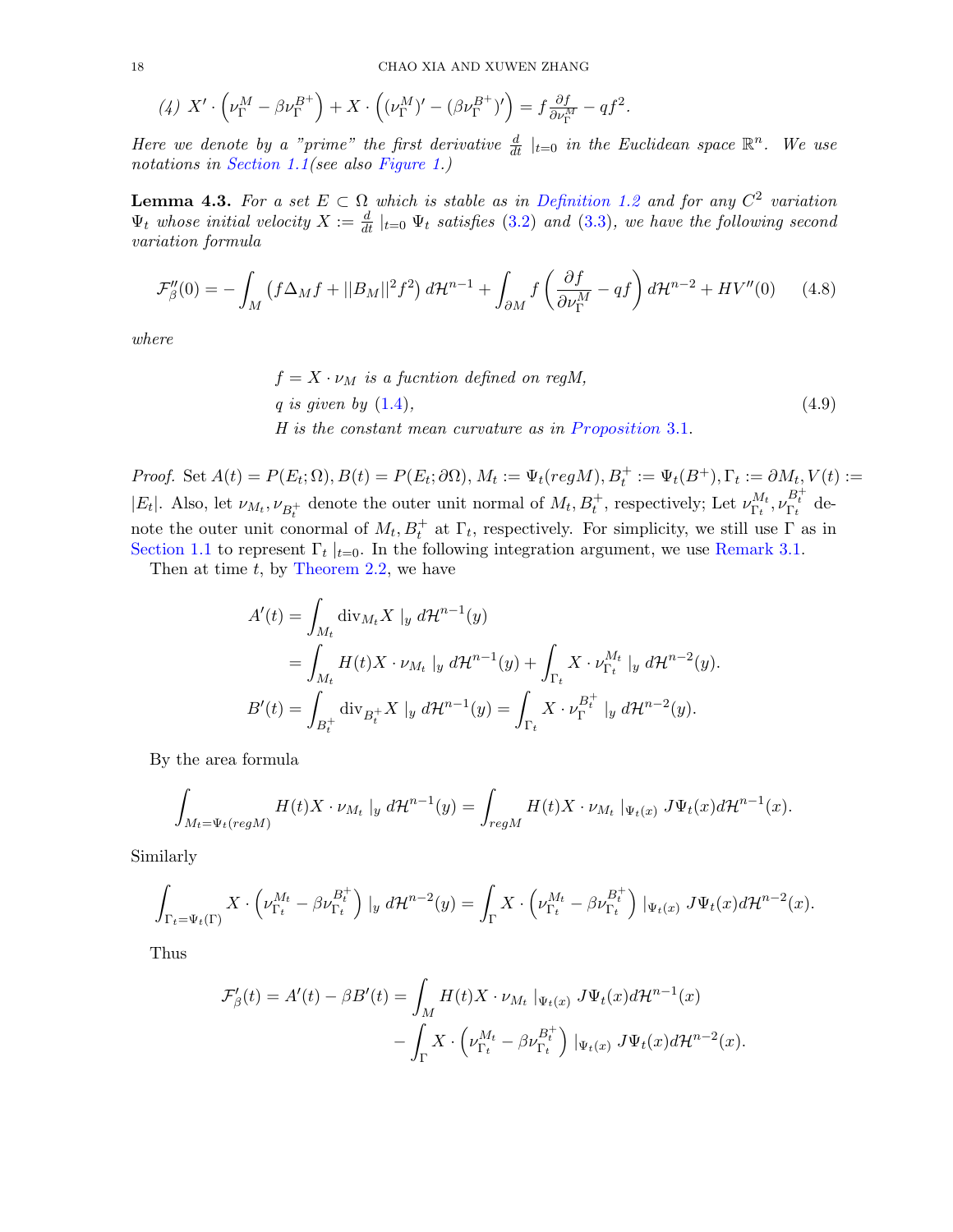Hence

$$
\mathcal{F}_{\beta}^{\prime\prime}(0) = \int_{M} H^{\prime}(0)X \cdot \nu_{M} \mid_{x} d\mathcal{H}^{n-1}(x)
$$
\n
$$
+ H \frac{d}{dt} \mid_{t=0} \left( \int_{M} X_{t} \cdot \nu_{M_{t}} \mid_{\Psi_{t}(x)} J \Psi_{t}(x) d\mathcal{H}^{n-1}(x) \right)
$$
\n
$$
+ \int_{\Gamma} \left( \frac{d}{dt} \mid_{t=0} X \left( \Psi_{t}(x) \right) \right) \cdot \left( \nu_{\Gamma}^{M} - \beta \nu_{\Gamma}^{B^{+}} \mid_{x} \right) d\mathcal{H}^{n-2}(x)
$$
\n
$$
+ \int_{\Gamma} X(x) \cdot \left( \frac{d}{dt} \mid_{t=0} \left( \nu_{\Gamma_{t}}^{M_{t}} - \beta \nu_{\Gamma_{t}}^{B^{+}} \mid_{\Psi_{t}(x)} \right) \right) d\mathcal{H}^{n-2}(x)
$$
\n
$$
+ \int_{\Gamma} X \cdot \left( \nu_{\Gamma}^{M} - \beta \nu_{\Gamma}^{B^{+}} \mid_{x} \right) \frac{d}{dt} \mid_{t=0} J \Psi_{t}(x) d\mathcal{H}^{n-2}(x).
$$
\n(4.10)

For the first term in  $(4.10)$ , by the well known fact that  $(c.f., [Ros93])$  $(c.f., [Ros93])$  $(c.f., [Ros93])$ 

<span id="page-18-0"></span>
$$
H'(0) = -(\Delta_M f + ||B_M||^2 f),
$$

we have

$$
\int_{M} H'(0) (X \cdot \nu_{M} \mid_{x}) d\mathcal{H}^{n-1}(x) = -\int_{M} (f \Delta_{M} f + ||B_{M}||^{2} f^{2}) \mid_{x} d\mathcal{H}^{n-1}(x).
$$

For the second term in  $(4.10)$ , notice that

$$
V'(t) = \int_{E_t} \operatorname{div} X \mid_{y} d\mathcal{H}^n(y) = \int_{M_t = \Psi_t(M)} X \cdot \nu_{M_t} \mid_{y} d\mathcal{H}^{n-1}(y)
$$
  
= 
$$
\int_M (X \cdot \nu_{M_t} \mid_{\Psi_t(x)}) J \Psi_t(x) d\mathcal{H}^{n-1}(x)
$$

where we use the divergence theorem in the first equality and the area formula in the last equality.

Thus we have

$$
H\frac{d}{dt}\mid_{t=0}\left(\int_{M}X\cdot\nu_{M_{t}}\mid_{\Psi_{t}(x)}J\Psi_{t}(x)d\mathcal{H}^{n-1}(x)\right)=HV''(0).
$$

For the fifth term, notice that on  $\Gamma$ , by [Proposition 3.1,](#page-9-0)  $(\nu_{\Gamma}^M - \beta \nu_{\Gamma}^{B+}) |_{x} \perp T_x \partial \Omega$  and  $X_x \in$ Tx∂Ω, hence

<span id="page-18-1"></span>
$$
X \cdot (\nu_{\Gamma}^M - \beta \nu_{\Gamma}^{B^+}) |_{x} = 0, \quad \forall x \in \Gamma.
$$

We deduce that

$$
\mathcal{F}_{\beta}''(0) = -\int_{M} (f \Delta_{M} f + ||B_{M}||^{2} f^{2}) d\mathcal{H}^{n-1}(x) + HV''(0) \n+ \int_{\Gamma} \left( \frac{d}{dt} |_{t=0} X(\Psi_{t}(x)) \right) \cdot \left( \nu_{\Gamma}^{M} - \beta \nu_{\Gamma}^{B^{+}} |_{x} \right) d\mathcal{H}^{n-2}(x) \n+ \int_{\Gamma} X(x) \cdot \left( \frac{d}{dt} |_{t=0} \left( \nu_{\Gamma_{t}}^{M_{t}} - \beta \nu_{\Gamma_{t}}^{B^{+}} |_{\Psi_{t}(x)} \right) \right) d\mathcal{H}^{n-2}(x).
$$
\n(4.11)

Notice that the last two terms in [\(4.11\)](#page-18-1) are computed in [Lemma 4.2](#page-16-3) [\(4\)](#page-17-0). Combining the computations above, we have

$$
\mathcal{F}_{\beta}''(0) = -\int_M (f\Delta_M f + ||B_M||^2 f^2) d\mathcal{H}^{n-1}(x) + HV''(0) + \int_{\partial M} \left( f \frac{\partial f}{\nu_{\Gamma}^M} - q f^2 \right) d\mathcal{H}^{n-2} \quad (4.12)
$$
  
where *q* is given by (1.4).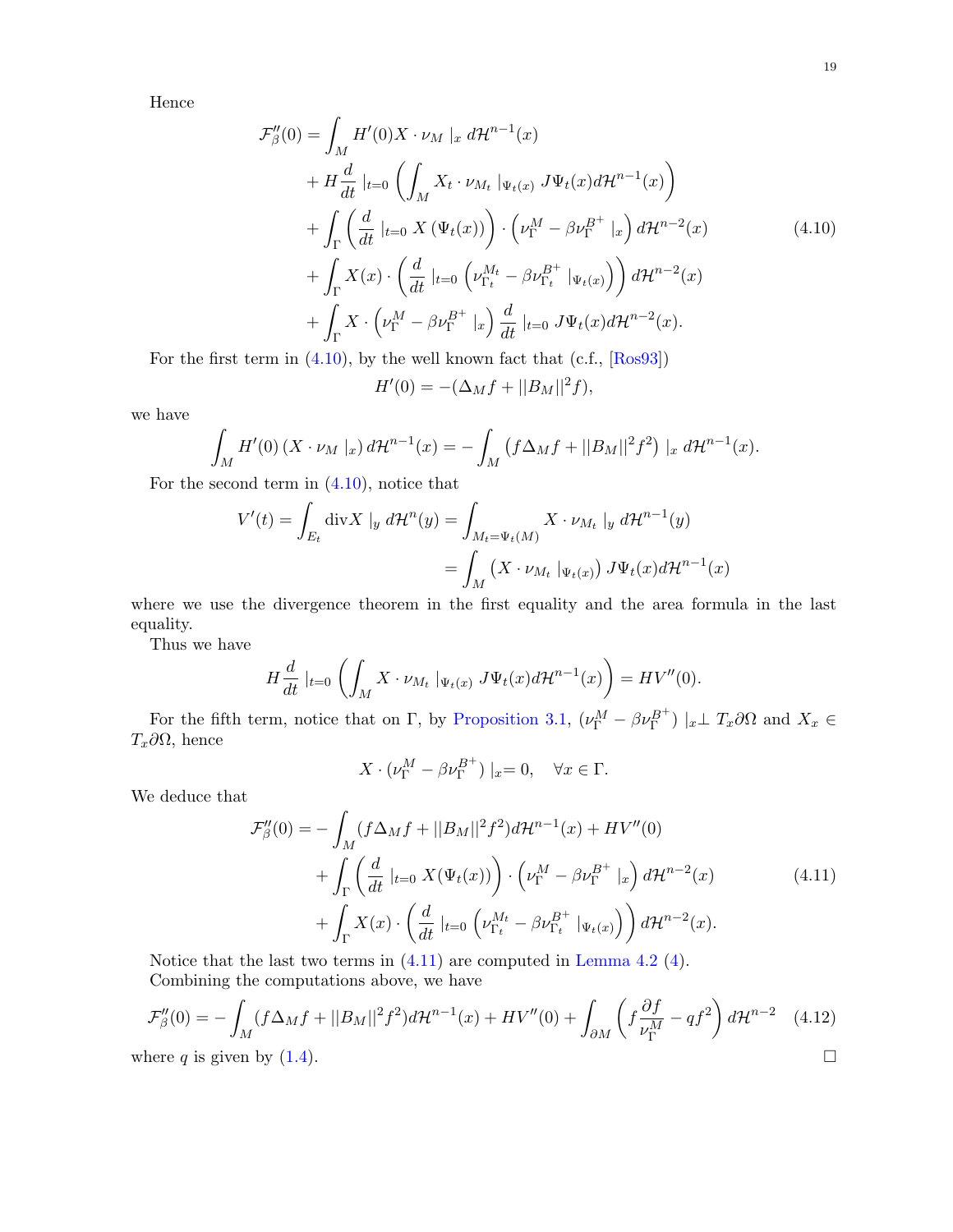Proof of [Theorem 1.1.](#page-2-5) With the help of the smooth cut-off functions, we are able to finish the proof. Fix a small  $\epsilon > 0$ , consider any smooth function  $\zeta : \text{reg}M \to \mathbb{R}^1$  satisfying  $\int_M \zeta d\mathcal{H}^{n-1}(x) = 0.$ 

First, we define a smooth function  $\tilde{\zeta}_{\epsilon}: M \to \mathbb{R}^1$  by  $\tilde{\zeta}_{\epsilon} := \varphi_{\epsilon} \cdot \zeta$ . By virtue of [Lemma 4.1,](#page-13-1) we have:

(1)  $\tilde{\zeta}_{\epsilon} \equiv 0$  on  $S'_{\epsilon}$ , (2)  $\tilde{\zeta}_{\epsilon} \equiv \zeta$  on  $M \setminus S_{\epsilon}$ , (3)  $\tilde{\zeta}_{\epsilon} \to \zeta$  in  $H^1(\text{reg}M)$  as  $\epsilon \to 0$ .

Notice that

$$
\int_M \zeta - \tilde{\zeta}_{\epsilon} d\mathcal{H}^{n-1} = \int_{S_{\epsilon}} (1 - \varphi_{\epsilon}) \zeta d\mathcal{H}^{n-1} \leq \sup_{S_{\epsilon}} |\zeta| \mathcal{H}^{n-1} \left( \cup_{i=1}^{N_1} B_{r_i}(z_i) \right) \leq C_6 \epsilon^{n-1}
$$

where  ${B_{r_i}(z_i)}$ ,  $N_1$  are given in the proof of [Lemma 4.1,](#page-13-1) and we use the fact that  $S_{\epsilon} \subset$  $\cup_{i=1}^{N_1}(B_{r_i}(z_i))$ . Also, the last inequality holds due to the fact that  $r_i < \frac{\epsilon}{2}$  $\frac{\epsilon}{2}$ .

With this estimate, we can now smoothly modify  $\tilde{\zeta}_{\epsilon}$  on  $M \setminus S_{\epsilon}$ , and obtain a new smooth function, denoted by  $\zeta_{\epsilon}$ , with:

- (1)  $\zeta_{\epsilon} \equiv 0$  on  $S'_{\epsilon}$ , (2)  $|\zeta_{\epsilon} - \zeta| < \epsilon$  on  $M \setminus S_{\epsilon}$ , (3)  $\zeta_{\epsilon} \to \zeta$  in  $H^1(\text{reg}M)$  as  $\epsilon \to 0$ ,
- (4)  $\int_M \zeta_{\epsilon} d\mathcal{H}^{n-1} = 0.$

To be precise, set  $f(\epsilon) := \int_M (\zeta - \tilde{\zeta}_\epsilon) d\mathcal{H}^{n-1}$ , then we can find a smooth function  $\eta : \mathbb{R}^n \to \mathbb{R}^1$ s.t.,

(1)  $\int_M \eta d\mathcal{H}^{n-1} = 1$ , (2)  $\eta \equiv 0$  on  $S'_{\epsilon}$ .

Then, set  $\eta_{\epsilon} := f(\epsilon)\eta$ , we have

- (1)  $\int_M \eta_{\epsilon} d\mathcal{H}^{n-1} = \int_M f(\epsilon) \eta d\mathcal{H}^{n-1} = f(\epsilon),$ (2)  $\eta_{\epsilon} \equiv 0$  on  $S'_{\epsilon}$ ,
- (3)  $|\eta_{\epsilon}|_{L^{\infty}(M)} \leq |f(\epsilon)| \cdot \sup_{M} |\eta| \leq C \epsilon^{n-1}.$

Thus, set  $\zeta_{\epsilon} := \tilde{\zeta}_{\epsilon} + \eta_{\epsilon}$ , and we have the desired smooth function.

Moreover, we extend  $\zeta_{\epsilon}$  smoothly to the whole  $\mathbb{R}^n$  with only the requirement that  $\nabla \zeta_{\epsilon} \cdot \nu_M = 0$ on  $M \setminus S'_\epsilon$ .

Then, take any smooth vector field  $\nu_M^{\epsilon} \in C_c^{\infty}(\mathbb{R}^n;\mathbb{R}^n)$  satisfying

- (1)  $|\nu_M^\epsilon|=1$  in a neighborhood of  $M\setminus S'_\epsilon,$
- (2)  $\nu_M^{\epsilon} = \nu_M$  on  $M \setminus S'_{\epsilon}$ .

Also, take any smooth vector field  $N^{\epsilon} \in C_c^{\infty}(\mathbb{R}^n;\mathbb{R}^n)$  satisfying

- (1)  $|N^{\epsilon}| = 1$  in a neighborhood of  $(M \setminus S'_{\epsilon}) \cap \partial \Omega$ ,
- (2)  $N^{\epsilon} = \nu_{\Gamma}^{M}$  on  $(M \setminus S'_{\epsilon}) \cap \partial \Omega$ ,
- (3)  $N^{\epsilon}(x) \in T_xM$  for any  $x \in M$ .

Then, let  $X_{\epsilon} \in C^2(\mathbb{R}^n;\mathbb{R}^n)$  be a vector field satisfying

(1)  $X_{\epsilon} = \zeta_{\epsilon} \left( \frac{\beta}{\sqrt{1-\beta^2}} N^{\epsilon} + \nu_M^{\epsilon} \right)$ in some neighborhood of  $M$ , (2)  $X_{\epsilon}(x) \in T_{x}(\partial \Omega)$  for all  $x \in \partial \Omega$ .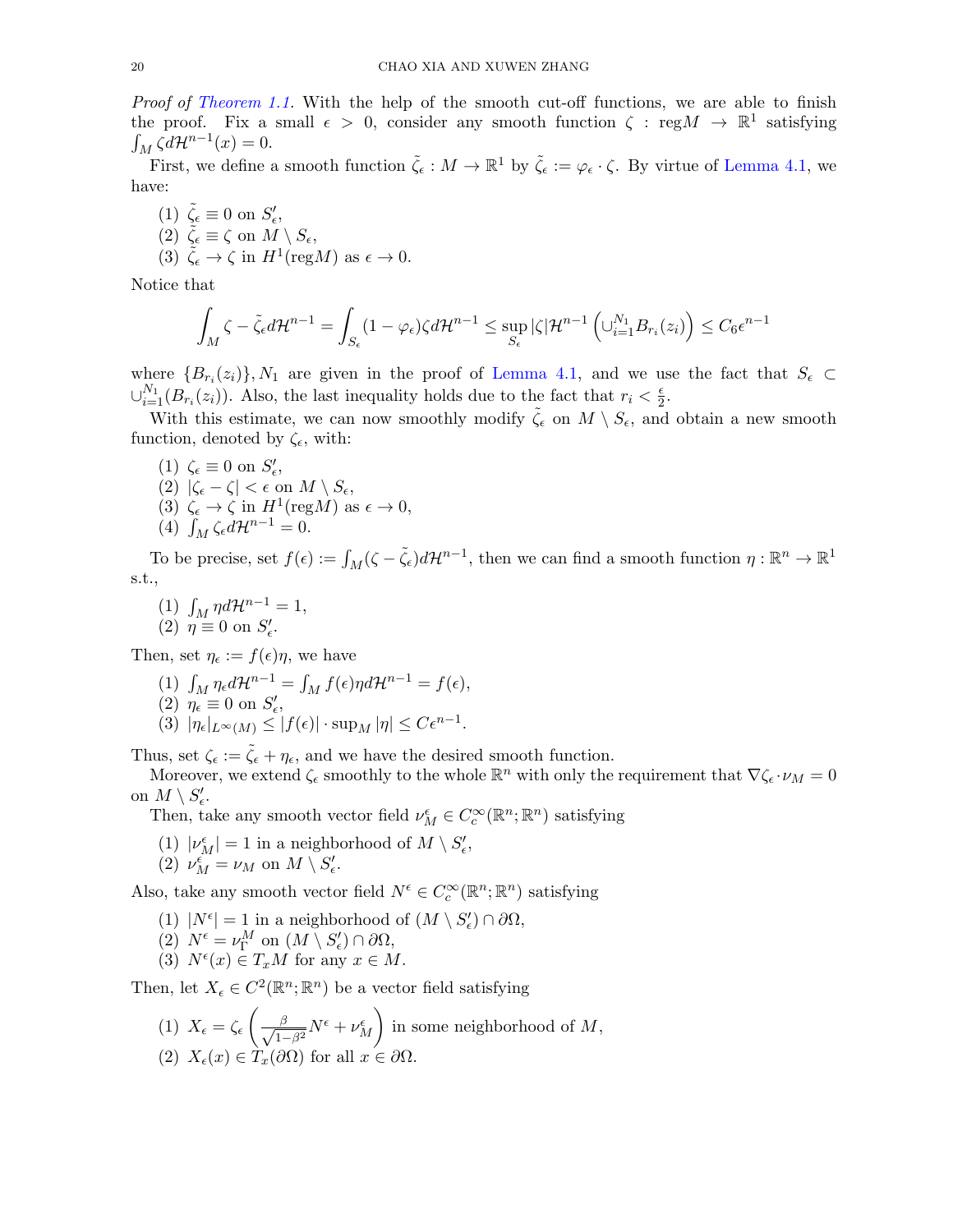21

Notice that such  $X_{\epsilon}$  exists since these conditions can both be satisfied by virtue of the fact that M intersects  $\partial\Omega$  with the constant contact angle  $\theta$ , where  $\cos\theta = -\beta$  and  $\frac{\beta}{\sqrt{2\pi}}$  $\frac{\beta}{1-\beta^2}=\cot{(\pi-\theta)},$ and hence on reg $M \cap \partial\Omega$ ,  $\frac{\beta}{\sqrt{1-\beta^2}} N^{\epsilon}(x) + \nu_M^{\epsilon}(x) \in T_x \partial\Omega$ .

Also,

$$
\int_M X_{\epsilon} \cdot \nu_M d\mathcal{H}^{n-1} = \frac{\beta}{\sqrt{1-\beta^2}} \int_M \zeta_{\epsilon} N^{\epsilon} \cdot \nu_M d\mathcal{H}^{n-1} + \int_M \zeta_{\epsilon} \nu_M^{\epsilon} \cdot \nu_M d\mathcal{H}^{n-1} = 0.
$$

Hence  $X_{\epsilon}$  satisfies [\(3.2\)](#page-10-5),[\(3.3\)](#page-10-2). Following the same argument as in the proof of [Proposition 3.1,](#page-9-0) we obtain an admissible family of sets  $\{\tilde{E}_t\}$  by a smooth modification through the graph function(denoted by  $g_{\epsilon}$ ) inside  $\Omega$ .

By stability of  $E$ , a direct computation of  $(3.8)$  yields

$$
0 \le \tilde{\mathcal{F}}''_{\beta}(0) = \mathcal{F}''_{\beta}(0) + 2 \int_{D'} \frac{\nabla_{x'} u_{\epsilon}(x',0) \cdot \nabla_{x'} g_{\epsilon}(x',0)}{\sqrt{1+|\nabla_{x'} u_{\epsilon}(x',0)|^2}} dx'
$$

$$
= \mathcal{F}''_{\beta}(0) + 2H \int_{D'} g_{\epsilon}(x',0) dx'
$$

$$
= \mathcal{F}''(0) - HV''(0)
$$

where we use the definition of  $g_{\epsilon}$  in the last inequality. Here  $\nabla_{x', u_{\epsilon}, g_{\epsilon}}$  are defined in the proof of [Proposition 3.1,](#page-9-0) precisely, [\(3.6\)](#page-11-0) and the paragraph before [\(3.6\)](#page-11-0).

Combining with [\(4.8\)](#page-17-1), we have

$$
-\int_{M} (f\Delta_{M}f + ||B_{M}||^{2} f^{2}) d\mathcal{H}^{n-1} + \int_{\partial M} f\left(\frac{\partial f}{\partial \nu_{\Gamma}^{M}} - qf\right) d\mathcal{H}^{n-2} \ge 0 \tag{4.13}
$$

where  $f = X_{\epsilon} \cdot \nu_M$ , q is given by [\(1.4\)](#page-3-4).

In terms of  $f$ , we have the following observations

<span id="page-20-0"></span>
$$
\zeta_{\epsilon} N^{\epsilon} \cdot \nu_{M} = 0 \quad \text{on reg } M,
$$
  

$$
\zeta_{\epsilon} \nu_{M}^{\epsilon} \cdot \nu_{M} = \zeta_{\epsilon} \quad \text{on reg } M.
$$

Thus

$$
f = \zeta_{\epsilon} \quad \text{on } \text{reg} M.
$$

By plugging  $f$  into  $(4.13)$ , we obtain

$$
-\int_M \left(\zeta_\epsilon \Delta_M \zeta_\epsilon + ||B_M||^2 \zeta_\epsilon^2\right) d\mathcal{H}^{n-1} + \int_{\partial M} \zeta_\epsilon \left(\frac{\partial \zeta_\epsilon}{\partial \nu_\Gamma^M} - q \zeta_\epsilon\right) d\mathcal{H}^{n-2} \geq 0.
$$

By divergence theorem and the fact that  $\nabla \zeta_{\epsilon} \cdot \nu_M = 0$  on  $M - S'_{\epsilon}$ , we have

$$
\int_M \left( |\nabla^M \zeta_{\epsilon}^2|^2 - ||B_M||^2 \zeta_{\epsilon}^2 \right) d\mathcal{H}^{n-1} - \int_{\partial M} q \zeta_{\epsilon} d\mathcal{H}^{n-2} \ge 0.
$$

Sending  $\epsilon \searrow 0$ , by virtue of  $\zeta_{\epsilon} \to \zeta$  in  $H^1(\text{reg}M)$  as  $\epsilon \to 0$ , we deduce that  $(1.3)$  holds for any smooth  $\zeta$  satisfying  $\int_M \zeta(x)d\mathcal{H}^{n-1}(x) = 0.$ 

Finally, by divergence theorem again, we obtain [\(1.5\)](#page-3-0).

$$
\qquad \qquad \Box
$$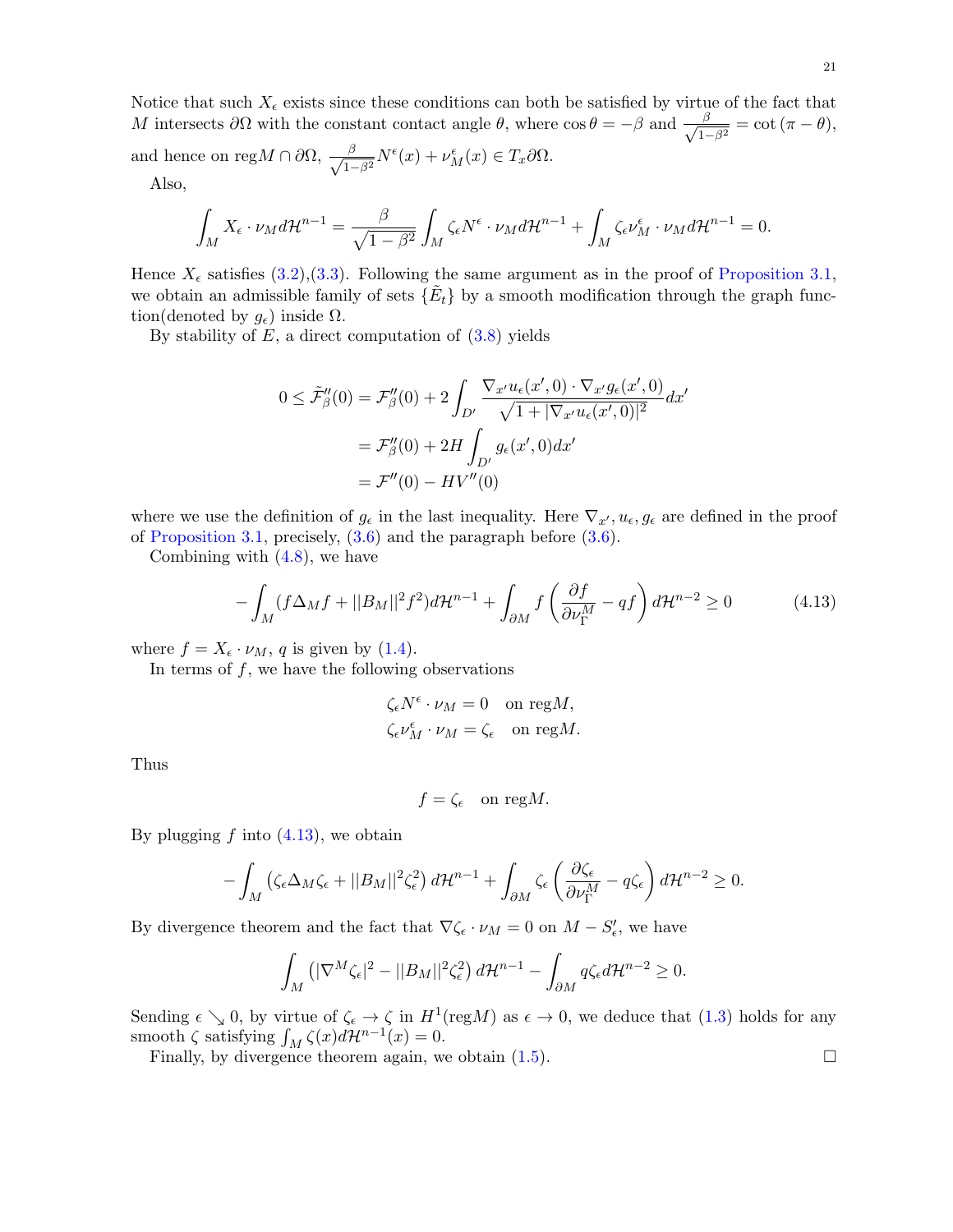## 5. Stable measure-theoretic capillary hypersurface in a Euclidean ball

<span id="page-21-0"></span>Following the same approach in [\[WX19\]](#page-34-1), we prove the rigidity result on the regular part of stable  $E \subset \mathbb{B}^n$  with the help of the Poincare-type inequality[\(1.3\)](#page-2-4). Moreover, we will rull out the singularities by stability of E. Throughout [Section 5](#page-21-0) and [Section 6,](#page-23-0) we use  $\langle \cdot, \cdot \rangle$  to denote the Euclidean inner product in  $\mathbb{R}^n$ .

First, fix  $a \in \mathbb{R}^n$ , we consider a vector field  $X_a$  in  $\mathbb{R}^n$  defined by

$$
X_a(x) := \langle x, a \rangle x - \frac{1}{2}(|x|^2 + 1)a, \quad x \in \mathbb{R}^n.
$$

 $X_a$  is a conformal Killing vector field in  $\mathbb{R}^n$  which is tangent to  $\mathbb{S}^{n-1}$ .

<span id="page-21-4"></span>Proposition 5.1 ([\[WX19,](#page-34-1) Proposition 3.1]).

(1)  $\mathcal{L}_{X_a} \delta = \langle x, a \rangle \delta$ , or equivalently

$$
\frac{1}{2} [\nabla_i (X_a)_j + \nabla_j (X_a)_i] = \langle x, a \rangle \, \delta_{ij}.
$$

 $(2)$   $\langle X_a, x \rangle$   $|_{\partial \mathbb{R}^n} = 0$ .

Here L denotes the Lie derivative,  $\delta$  denotes the canonical Riemannian metric in  $\mathbb{R}^n$ ,  $\nabla_i(X)_j :=$  $\delta(\nabla_{e_i}X, e_j)$ , where  $\{e_i\}_{i=1,\dots,n}$  denote the coordinate vectors of  $\mathbb{R}^n$ .

The following are some properties which we will use in the proof of the rigidity of  $M$ , and due to the fact that we study these properties only on reg $M$ , which admits the unit normal  $\nu_M$  point wisely, so the proof of the following properties is exactly the same as [\[WX19\]](#page-34-1), hence omitted.

<span id="page-21-5"></span>**Proposition 5.2.** For a stable E as in [Definition 1.2](#page-2-3) in the unit ball  $\mathbb{B}^n$  with sing M closed and  $\mathcal{H}^{n-3}(\text{sing}M) = 0$ , using the notations in [Section 1.1\(](#page-2-0)see also [Figure 1\)](#page-10-0) we have:

- (1) on regM ∩  $\Omega$ , the mean curvature of M is constant, dentoed by H; On regM ∩  $\partial\Omega$ , we have:  $\nu_M \cdot \nu_{B^+} = -\beta = \cos \theta$ . <sup>[6](#page-21-1)</sup>
- (2) on reg $M$ ,<sup>[7](#page-21-2)</sup> the following Minkowski type formula holds:

$$
\int_{\text{reg}M} (n-1) \langle x - \cos \theta \nu_M, a \rangle d\mathcal{H}^{n-1} = \int_{\text{reg}M} H \langle X_a, \nu_M \rangle d\mathcal{H}^{n-1}.
$$
 (5.1)

(3) along reg $M \cap \partial\Omega$ , we have

<span id="page-21-3"></span>
$$
\nabla_{\nu_{\Gamma}^{M}} \left\langle x - \cos \theta \nu_{M}, a \right\rangle = q \left\langle x - \cos \theta \nu_{M}, a \right\rangle, \tag{5.2}
$$

$$
\nabla_{\nu_{\Gamma}^{M}} \left\langle X_{a}, \nu_{M} \right\rangle = q \left\langle X_{a}, \nu_{M} \right\rangle, \tag{5.3}
$$

where q is given by  $(1.4)$ .

<span id="page-21-6"></span> $(4)$  on regM, the following identities hold:

$$
\Delta_M x = -H\nu_M,
$$
  
\n
$$
\Delta_M \frac{1}{2}|x|^2 = (n-1) - H \langle x, \nu_M \rangle,
$$
  
\n
$$
\Delta_M \nu_M = \nabla^M H - ||B_M||^2 \nu_M,
$$
  
\n
$$
\Delta_M \langle x, \nu_M \rangle = \langle x, \nabla^M H \rangle + H - ||B_M||^2 \langle x, \nu_M \rangle,
$$
  
\n
$$
\Delta_M \langle X_a, \nu_M \rangle = \langle X_a, \nabla^M H \rangle + \langle x, a \rangle H - ||B_M||^2 \langle X_a, \nu_M \rangle (n-1) \langle \nu_M, a \rangle.
$$

<span id="page-21-1"></span><sup>6</sup>Notice that in [\[WX19\]](#page-34-1),  $\theta$  therein is the angle between the outer unit conormal, namely,  $\langle \nu_{\Gamma}^M, \nu_{B^+}^M \rangle = \cos \theta$ . In contrast to this, in our case,  $\langle \nu_{\Gamma}^M, \nu_{B^+}^M \rangle = -\cos \theta$ .

<span id="page-21-2"></span><sup>7</sup>To prove the Minkowski type formula, an approximation argument is needed, we will present a detailed proof in [Proposition 6.3.](#page-26-0)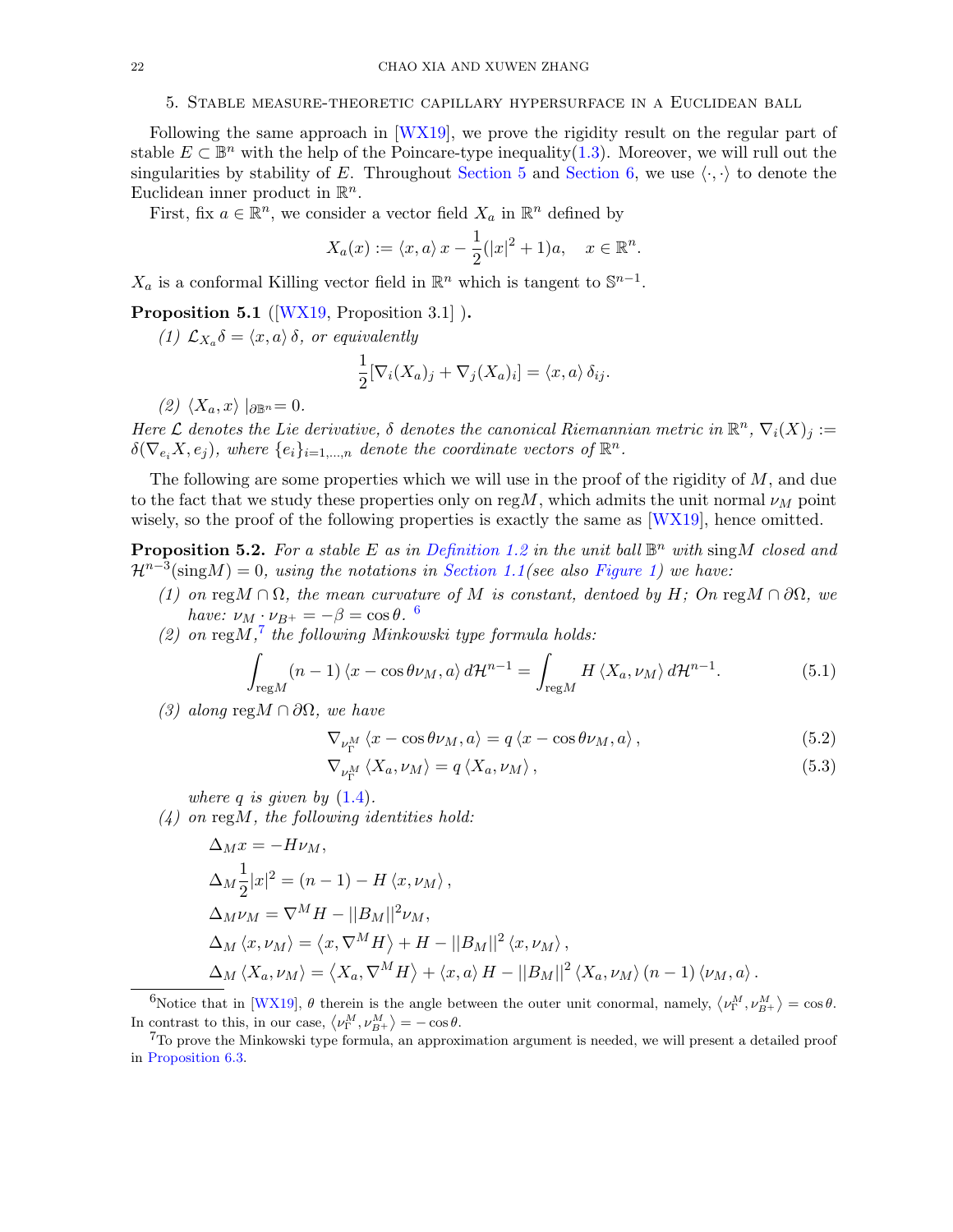*Proof of [Theorem 1.2.](#page-3-1)* By [Proposition 3.1,](#page-9-0) we know that regM intersects  $\partial \mathbb{B}^n$  with a constant angle  $\theta \in (0, \pi)$ , and is of constant mean curvature H. In the following, we suppose that  $H \geq 0$ on reg $M \cap \mathbb{B}^n$ . Otherwise, if  $H < 0$ , we consider  $\mathbb{B}^n \setminus E \subset \mathbb{B}^n$  with  $|\mathbb{B}^n \setminus E| = (1 - \sigma) |\mathbb{B}^n|$ , which is stable as in [Definition 1.2.](#page-2-3) The reason that  $\mathbb{B}^n \setminus E$  is stable is as follows:

We consider the functional  $\mathcal{F}_{-\beta}$  instead of  $\mathcal{F}_{\beta}$ , then we have

$$
\mathcal{F}_{-\beta}(\mathbb{B}^n \setminus E_t) = P(\mathbb{B}^n \setminus E_t; \mathbb{B}^n) - (-\beta)P(\mathbb{B}^n \setminus E_t; \mathbb{B}^n)
$$
  
=  $P(E_t; \mathbb{B}^n) - (-\beta) [P(B^n) - P(E_t; \mathbb{B}^n)]$   
=  $\mathcal{F}_{\beta}(E_t) + \beta P(\mathbb{B}^n)$ .

Since E is stable with respect to the functional  $\mathcal{F}_{\beta}$ , we see that  $\mathbb{B}^n \setminus E$  is stable with respect to the functional  $\mathcal{F}_{-\beta}$ . Then by [Proposition 3.1,](#page-9-0) M as the boundary of  $\mathbb{B}^n \setminus E$  is of constant contact angle  $\pi - \theta$  and constant mean curvature  $-H \geq 0$ .

For the  $C^2$  part regM, we argue as [\[WX19\]](#page-34-1) with some modifications, first we construct a special test function to use the stability condition. Precisely, we define a test function pointwisely along regM in the following manner: For each  $a \in \mathbb{R}^n$ , on regM, we define:

$$
\varphi_a := (n-1) \langle x - \cos \theta \nu_M, a \rangle - H \langle X_a, \nu_M \rangle.
$$

By [\(5.1\)](#page-21-3) and the fact that  $\int_{\text{reg}M} \cdot d\mathcal{H}^{n-1} = \int_M \cdot d\mathcal{H}^{n-1}$ , we have

<span id="page-22-1"></span>
$$
\int_{M} \varphi_{a} d\mathcal{H}^{n-1} = 0.
$$
\n(5.4)

By virtue of [Theorem 1.1,](#page-2-5) [Proposition 5.1](#page-21-4) and [Proposition 5.2](#page-21-5) and following the same argument as in [\[WX19,](#page-34-1) Proposition 3.5, Theorem 3.1], we obtain:

$$
\int_{M} \left( (n-1)|x|^{2} - (n-1)\cos\theta \langle x, \nu_{M} \rangle - \frac{1}{2}(|x|^{2} - 1)H \langle x, \nu_{M} \rangle \right) \cdot \left[ (n-1)||B_{M}||^{2} - H^{2} \right] d\mathcal{H}^{n-1} \leq 0.
$$
\n(5.5)

Consider the following function  $\Phi$  defined on regM by

$$
\Phi := \frac{1}{2}(|x|^2 - 1)H - (n - 1)(\langle x, \nu_M \rangle - \cos \theta).
$$

By [Proposition 5.2,](#page-21-5) a direction computation yields

<span id="page-22-0"></span>
$$
\Delta_M \Phi = \left( (n-1) ||B_M||^2 - H^2 \right) \langle x, \nu_M \rangle \,, \quad \forall x \in \text{reg} M. \tag{5.6}
$$

Using the divergence theorem and following the same argument as in the proof of [\[WX19,](#page-34-1) Theorem 3.1], we have:

$$
0 \ge \int_M \left( (n-1)|x|^2 - (n-1)\cos\theta \langle x, \nu_M \rangle - \frac{1}{2}(|x|^2 - 1)H \langle x, \nu_M \rangle \right)
$$

$$
\cdot [(n-1)||B_M||^2 - H^2] + \Delta_M (\frac{1}{2}\Phi^2) dH^{n-1}
$$

$$
= \int_M \left( (n-1)|x|^2 + (n-1)\cos\theta \langle x, \nu_M \rangle - \frac{1}{2}(|x|^2 - 1)H \langle x, \nu_M \rangle \right)
$$

$$
\cdot [(n-1)||B_M||^2 - H^2] + \Phi \Delta_M \Phi + |\nabla^M \Phi|^2 dH^{n-1}
$$

$$
= \int_M (n-1)|x^T|^2 ((n-1)||B_M||^2 - H^2) + |\nabla^M \Phi|^2 dH^{n-1} \ge 0,
$$
(5.7)

where  $x^T$  is the tangential part of x with respect to regM and in the last inequality we use the fact that  $(n-1)||B_M||^2 - H^2$  is non-negative by virtue of Cauchy's inequality.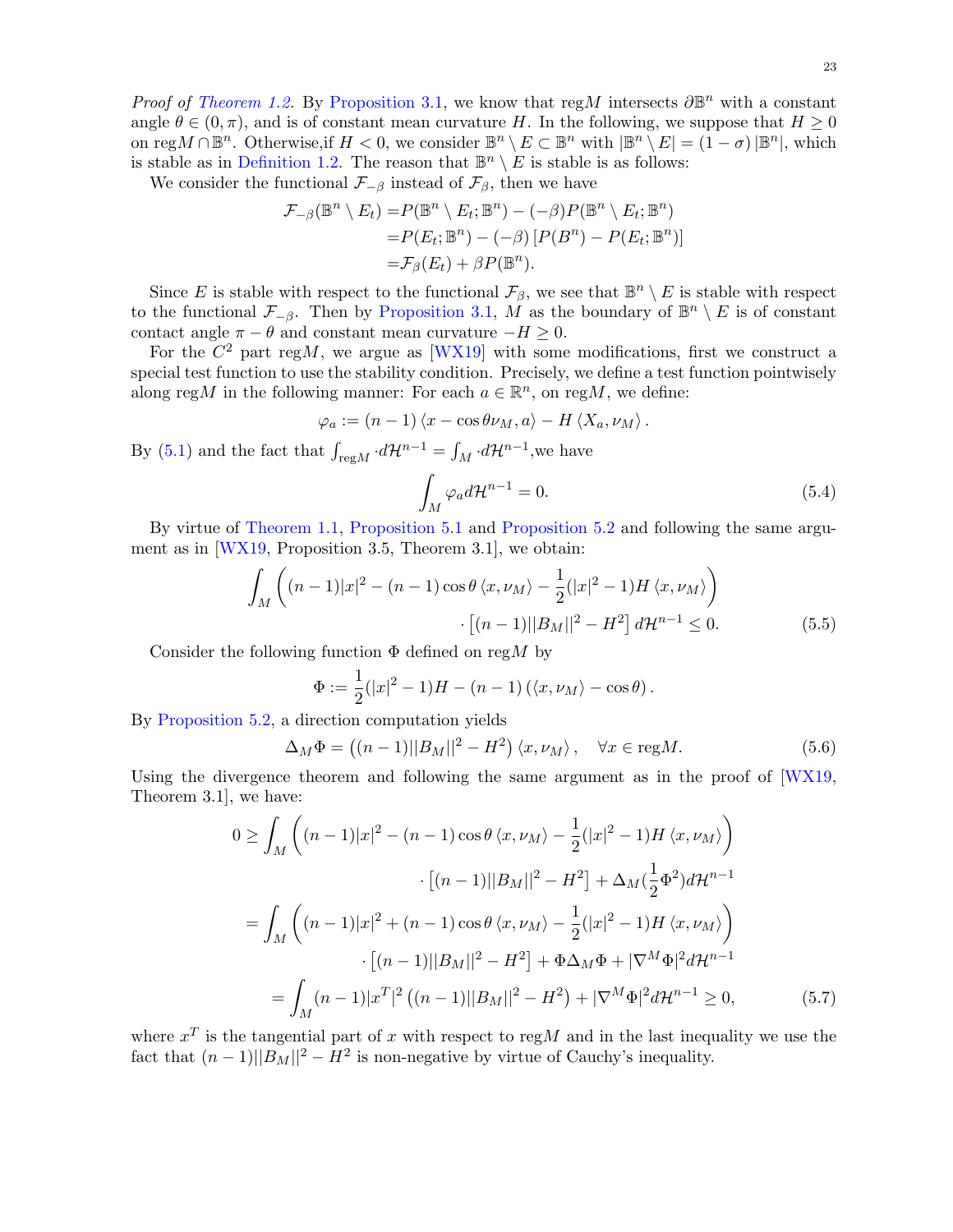From [\(5.7\)](#page-22-0) we see that equalities hold throughout the computations, thus  $|\nabla^M \Phi|^2 \equiv 0$  on regM, and  $|x^T|^2 ((n-1) ||B_M||^2 - H^2) \equiv 0$  on regM. Since  $|\nabla^M \Phi|^2 \equiv 0$ , we see that  $\Delta_M \Phi \equiv 0$ on reg $M$ , namely,  $(5.6)$  reduces to

$$
\langle x, \nu_M \rangle ((n-1) ||B_M||^2 - H^2) = 0, \quad \forall x \in \text{reg}M.
$$

Together with  $|x^T|^2((n-1)||B_M||^2 - H^2) \equiv 0$ , we obtain

$$
|x|^2 ((n - 1)||B_M||^2 - H^2) \equiv 0, \quad \forall x \in \text{reg}M,
$$

which reveals the fact that

 $(n-1)||B_M||^2 = H^2 \quad, \forall x \in \text{reg}M.$ 

By virtue of Cauchy's inequality, the equality holds if and only if regM is umbilical in  $\mathbb{B}^n$ . It follows that away from  $\sin{\frac{M}{N}}$ , locally M is flat or spherical. Next we prove that  $\sin{\frac{M}{N}}$  is empty and hence M is either a totally geodesic ball or a spherical cap.

Indeed, since regM is of constant mean curvature  $H$ (assume  $H > 0$ , for the case  $H = 0$ , the proof is essentially the same.), if  $\text{sing}M \neq \emptyset$ , then M is the union of finitely many spherical caps with the same radius  $r = \frac{1}{H}$  $\frac{1}{H}$ . Here the reason that spherical caps are finite is that they are of the same radius and  $P(M; \mathbb{B}^n) < \infty$ . In this case, fix a singular point  $x \in M$ , locally near x, we can find a smooth volume-preserving perturbation which decreases the perimeter of E strictly. Precisely, we can remove a portion with small volume  $v$  near the regular part of a spherical cap, which is the intersection of two balls with the same radius, and add a portion with a flat boundary and volume  $v$  near the singular point. This perturbation preserves the volume and strictly decreases the perimeter. Indeed, the removing near the regular part does not change the perimeter, while the perimeter near the singular point strictly decreases after the perturbation, see [Figure 2.](#page-23-1)

<span id="page-23-1"></span>

FIGURE 2. Perimeter decreasing variation

## <span id="page-23-0"></span>6. Stable measure-theoretic capillary hypersurface in a Wedge-shaped domain

In light of the arguments for the smooth stable capillary hypersurface [\[LX17;](#page-33-10) [Sou21\]](#page-33-11), we proceed the rigidity results to the stable measure-theoretic capillary hypersurfaces.

Let us first set things up, let  $\Omega$  be a smooth, unbounded domain in  $\mathbb{R}^n(n \geq 3)$ ,  $\partial\Omega$  consists of a finite family of hyperplanes  $P_1, \ldots, P_L$ , for some integer  $L \geq 1$ . Let  $\mathbf{n}_1, \ldots, \mathbf{n}_L$  be the exterior unit normal to  $P_i$  in  $\Omega$ . We call such  $\Omega$  a wedge-shaped domain when  $\Omega$  satisfies that: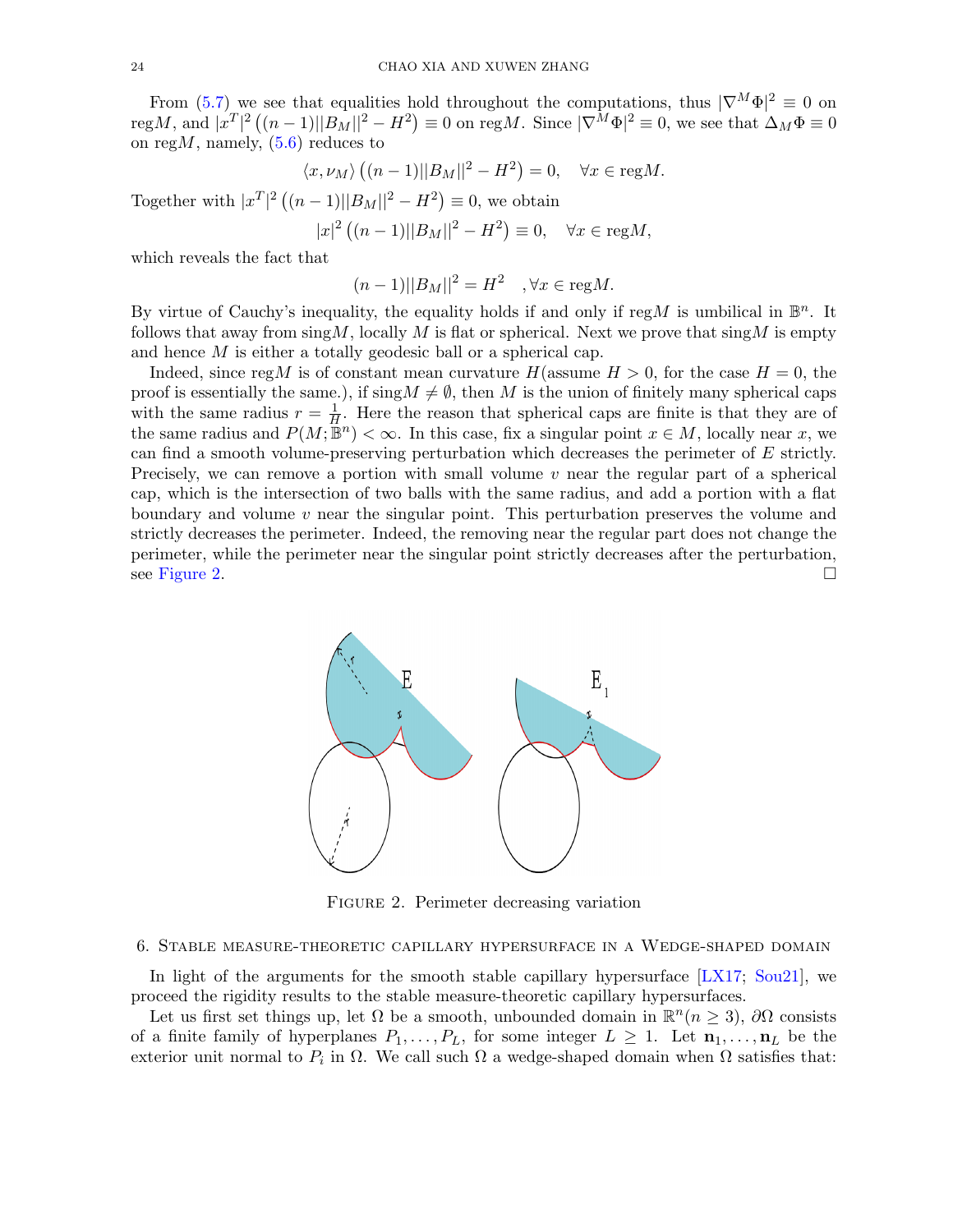$\{\mathbf n_1,\ldots,\mathbf n_L\}$  are <sup>[8](#page-24-1)</sup>linearly independent. Up to translation, we can assume that the origin  $O\in\mathbb{R}^n$ is in the intersection  $\bigcap_{i=1}^L P_i^9$  $\bigcap_{i=1}^L P_i^9$ .

Let  $E \subseteq \Omega$  be a set with finite volume<sup>[10](#page-24-3)</sup> and periemter, we consider the free energy functional  $\mathcal{F}_L(E; \Omega)$  given by

$$
\mathcal{F}_L(E;\Omega) = P(E;\Omega) - \sum_{i=1}^L \beta_i P(E;P_i),\tag{6.1}
$$

where for each i,  $\beta_i \in (-1, 1)$  is a prescribed constant.

In this situation, the definition of stationary sets of  $\mathcal{F}_L$  under volume constraint in  $\Omega$  is brought up easily.

<span id="page-24-0"></span>**Definition 6.1.** Let  $\Omega$  be a wedge-shaped domain in  $\mathbb{R}^n$ . For a set of finite perimeter  $E \subseteq$  $\Omega \subseteq \mathbb{R}^n$ , let  $\mathcal{F}_L(t) := \mathcal{F}_L(E_t; \Omega)$ . E is said to be stationary for the energy functional  $\mathcal{F}_L$  under volume constraint if  $\mathcal{F}'_L(0) = 0$  for all admissible families  $\{E_t\}$ . Moreover, a stationary set E is called stable if  $\mathcal{F}_L''(0) \geq 0$  for all admissible families  $\{E_t\}.$ 

Naturally, we can generalize [Proposition 3.1](#page-9-0) to this case,

<span id="page-24-4"></span>**Proposition 6.1.** Let E be a set of finite perimeter, which is stationary for  $\mathcal{F}_L$  under volume constraint, as in [Definition 6.1,](#page-24-0) with  $\mathcal{H}^{n-2}(\text{sing}M) = 0$ . Let  $\theta \in (0, \pi)$  such that  $\cos \theta = -\beta$ . Let M denote the set  $\overline{\partial E \cap \Omega}$ , let  $B_i^+$  denote the set  $\text{Int}(\partial E \cap P_i)$ , which is open and smooth; let  $\Gamma_i$  denote the closed set  $M \cap \partial B_i^+$ , namely,  $\Gamma_i = \partial M \cap P_i = \partial B_i^+$ . Throughout this section, let  $\nu_M, \nu_{B_i^+}$  denote the outer unit normal of  $M, B_i^+$ , respectively, when they exist;  $\nu_{\Gamma_i}^M, \nu_{\Gamma_i}^{B_i^+}$  denote

the exterior unit conormal of  $\partial E \cap \Omega$  in  $M, B_i^+$ , respectively.

Then E satisfies

- i. (Constant mean curvature) On  $\partial^* E \cap \Omega$ , the mean curvature of  $\partial^* E$  is constant, denoted by  $H_M$ ,
- ii. (Constant contact angle) On  $\partial^* E \cap P_i$ , the measure-theoretic hypersurface  $\partial^* E$  intersects  $P_i$  with a constant contact angle  $\theta_i(\cos \theta_i = -\beta_i)$ , i.e.,

$$
\left\langle \nu_M, \nu_{B_i^+} \right\rangle = -\beta_i = -\left\langle \nu_{\Gamma_i}^M, \nu_{\Gamma_i}^{B_i^+} \right\rangle \tag{6.2}
$$

Moreover,  $\partial^* E \cap \Omega$  is locally an analytic hypersurface with constant mean curvature, relatively open in ∂E ∩ Ω.

*Proof.* When M is  $C^2$ , this result has been derived in [\[LX17,](#page-33-10) Section 2]. For the non-smooth case, the proof is essentially the same with [Proposition 3.1](#page-9-0) and hence omitted.  $\Box$ 

<span id="page-24-5"></span>**Remark 6.1.** It is possible that E intersects  $\partial\Omega$  in a trivial way, namely,  $\mathcal{H}^{n-1}(\partial^*E \cap P_i) = 0$ for each  $i \in \{1, \ldots, L\}$ . In this situation, the free energy functional reduces to the perimeter functional  $P(E; \Omega)$  and E is a stationary point of the isoperimetric problem, which is well-studied by D.M. Delgadino and F. Maggi in  $[DM19]$ . Thus in the following we assume that E intersects  $\partial\Omega$  in a non-trivial way, i.e., there exists some integer  $0 < K \leq L$  such that  $P(E; P_i) \neq 0$  for each  $i \leq K$ .

<span id="page-24-2"></span><span id="page-24-1"></span><sup>&</sup>lt;sup>8</sup>Notice that this implies: for any combination  $\{\mathbf{n}_{i_1}, \ldots, \mathbf{n}_{i_r}\}$  ( $1 \leq r \leq L$ ), the normals are linearly independent. <sup>9</sup>It follows that for each i and for any  $x \in P_i$ ,  $\langle x, n_i \rangle = 0$ , which turns out to be useful in the proof of [Proposition 6.3.](#page-26-0)

<span id="page-24-3"></span> $10$ It follows that E is bounded, namely, in this section, we mainly concerned with bounded measure-theoretic capillary hypersurfaces in  $\Omega$ .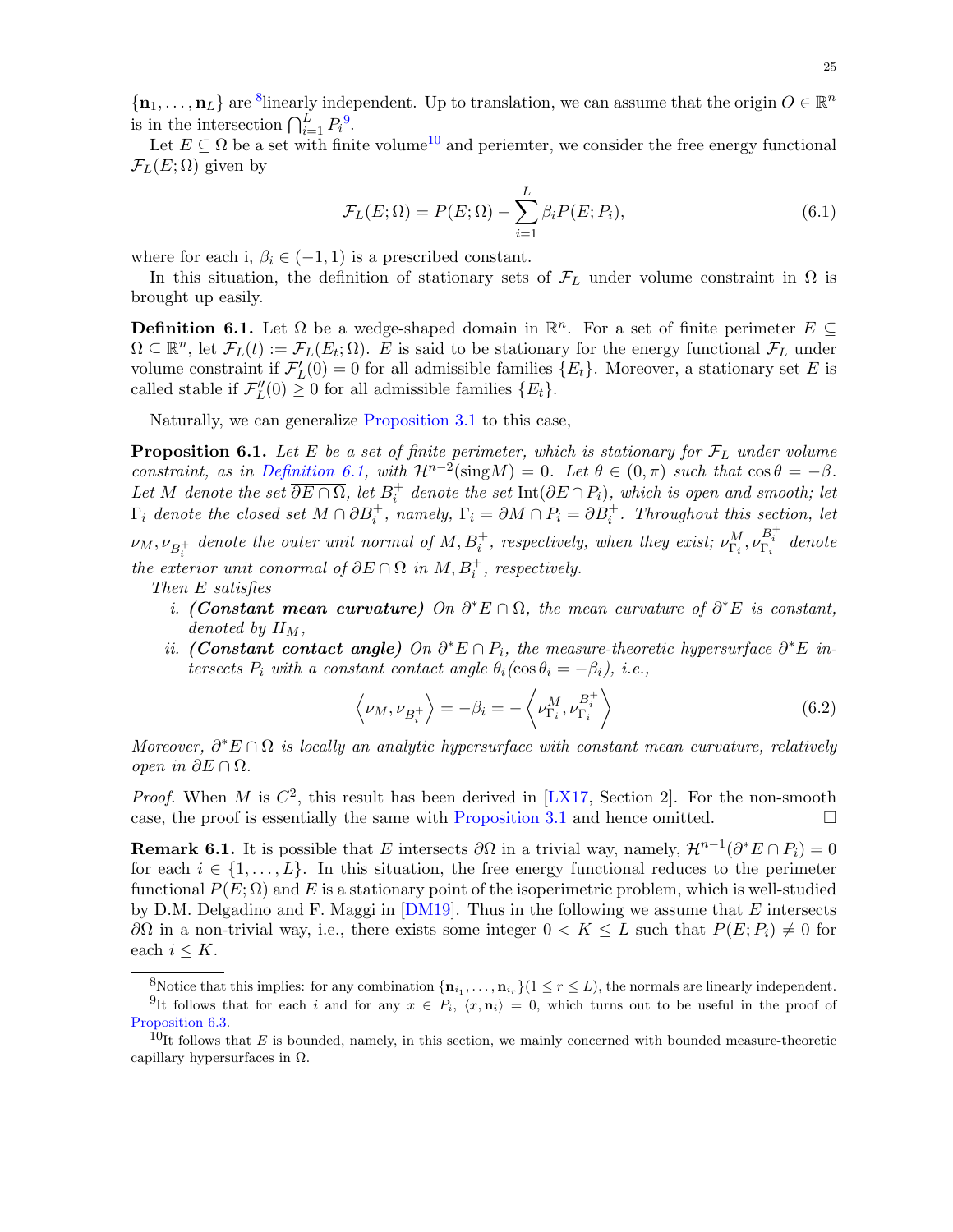In this situation, by a minor modification of the proof of [Theorem 1.1,](#page-2-5) we conclude that,

**Proposition 6.2.** Let  $\Omega \subset \mathbb{R}^n$  be a wedge-shaped domain, let  $E \subset \Omega$  be set with finite volume and perimeter, which is stable for  $\mathcal{F}_L$  under volume constraint, as in [Definition 6.1.](#page-24-0) Using the notations in [Proposition 6.1,](#page-24-4) if the singular set sing M is closed and satisfying  $\mathcal{H}^{n-3}(\text{sing}M) = 0$ . Then, for any smooth function  $\zeta : \text{reg}M \to \mathbb{R}^1$  with

$$
\int_{M} \zeta(x)d\mathcal{H}^{n-1}(x) = 0,
$$
\n(6.3)

the following Poincaré-type inequality holds,

$$
J(\zeta) := \int_{M \cap \Omega} \left( |\nabla^M \zeta|^2 - ||B_M||^2 \zeta^2 \right) d\mathcal{H}^{n-1}(x) - \sum_{i=1}^K \int_{\Gamma_i} q_i \zeta^2 d\mathcal{H}^{n-2} \ge 0 \tag{6.4}
$$

where  $11$ 

<span id="page-25-1"></span>
$$
q_i = -\cot \theta_i B_M(\nu_{\Gamma_i}^M, \nu_{\Gamma_i}^M). \tag{6.5}
$$

Equivalently,

$$
-\int_{M\cap\Omega} \left(\zeta \Delta_M \zeta + ||B_M||^2 \zeta^2\right) d\mathcal{H}^{n-1}(x) + \int_{\Gamma_i} \left(\zeta \nabla^M \zeta \cdot \nu_{\Gamma_i}^M - q_i \zeta^2\right) d\mathcal{H}^{n-2} \ge 0,\tag{6.6}
$$

Here  $\nabla^M$  denotes the tangential gradient with respect to M and  $\Delta_M$  denotes the tangential Laplacian with respect to M.

In order to use the Poincaré-type inequality  $(6.6)$ , we need a test function which is smooth on  $\text{reg}M$ , having vanishing integration. To this end, we first set up a lemma which gives a good characterization of the capillary geometry. Thanks to this lemma, we can derive a Minkowskitype formula, which gives us a desired test function to test the stability. Although these formulas are well-known and widely used in the smooth setting(see for example [\[AS16;](#page-32-7) [LX17;](#page-33-10) [Sou21\]](#page-33-11)), yet we still need the useful smooth cut-off functions to derive the proof.

<span id="page-25-4"></span>**Lemma 6.1.** Let  $E \subset \Omega^{12}$  $E \subset \Omega^{12}$  $E \subset \Omega^{12}$  be a set with finite volume and perimeter with sing M closed and  $\mathcal{H}^{n-2}(\text{sing}M) = 0$ . Let  $\nu_{\Gamma}^M$  denote the exterior unit conormal to  $\partial M$  in M, which is welldefined for  $\mathcal{H}^{n-2}$ -a.e.  $x \in \partial M$ . Then

$$
(n-1)\int_{M} \nu_{M} d\mathcal{H}^{n-1} = \int_{\partial M} \left\{ \left\langle x, \nu_{\Gamma}^{M} \right\rangle \nu_{M} - \left\langle x, \nu_{M} \right\rangle \nu_{\Gamma}^{M} \right\} d\mathcal{H}^{n-2}.
$$
 (6.7)

*Proof.* Let  $\vec{a}$  be any constant vector field in  $\mathbb{R}^n$ , consider the following vector field on  $M$ ,

<span id="page-25-3"></span>
$$
Y = \langle \vec{a}, \nu_M \rangle x^T - \langle x, \nu_M \rangle \vec{a}^T,
$$
\n(6.8)

which is a well-defined  $C^2$  vector field on regM, here  $x^T = x - \langle x, \nu_M \rangle \nu_M$  is the orthogonal projection of x onto the approximate tangent space  $T_xM, \, \vec{a}^T$  is understood smilarly. Notice as o that |Y| is bounded on reg(M) by some constant  $C_7$  since  $\vec{a}$  is a constant vector field and M is bounded.

For each  $\epsilon > 0$ , we have  $\varphi_{\epsilon}, S'_{\epsilon}, S_{\epsilon}$  from [Lemma 4.1.](#page-13-1) Let  $\tilde{Y}_{\epsilon}: \mathbb{R}^{n} \to \mathbb{R}^{n}$  be a  $C^{2}$  vector field satisfying

$$
|\tilde{Y}_{\epsilon}| \leq C_7 \text{ in a neighborhood of } M \setminus S'_{\epsilon}, \qquad \tilde{Y}_{\epsilon} = Y \text{ on } M \setminus S'_{\epsilon}.
$$

<span id="page-25-0"></span><sup>&</sup>lt;sup>11</sup>Notice that the boundaries of  $\Omega$  are planar, thus  $B_{P_i} \equiv 0$ .

<span id="page-25-2"></span><sup>&</sup>lt;sup>12</sup>The structural lemma holds for any container  $\Omega$ (could be unbounded) with  $C^2$  boundary.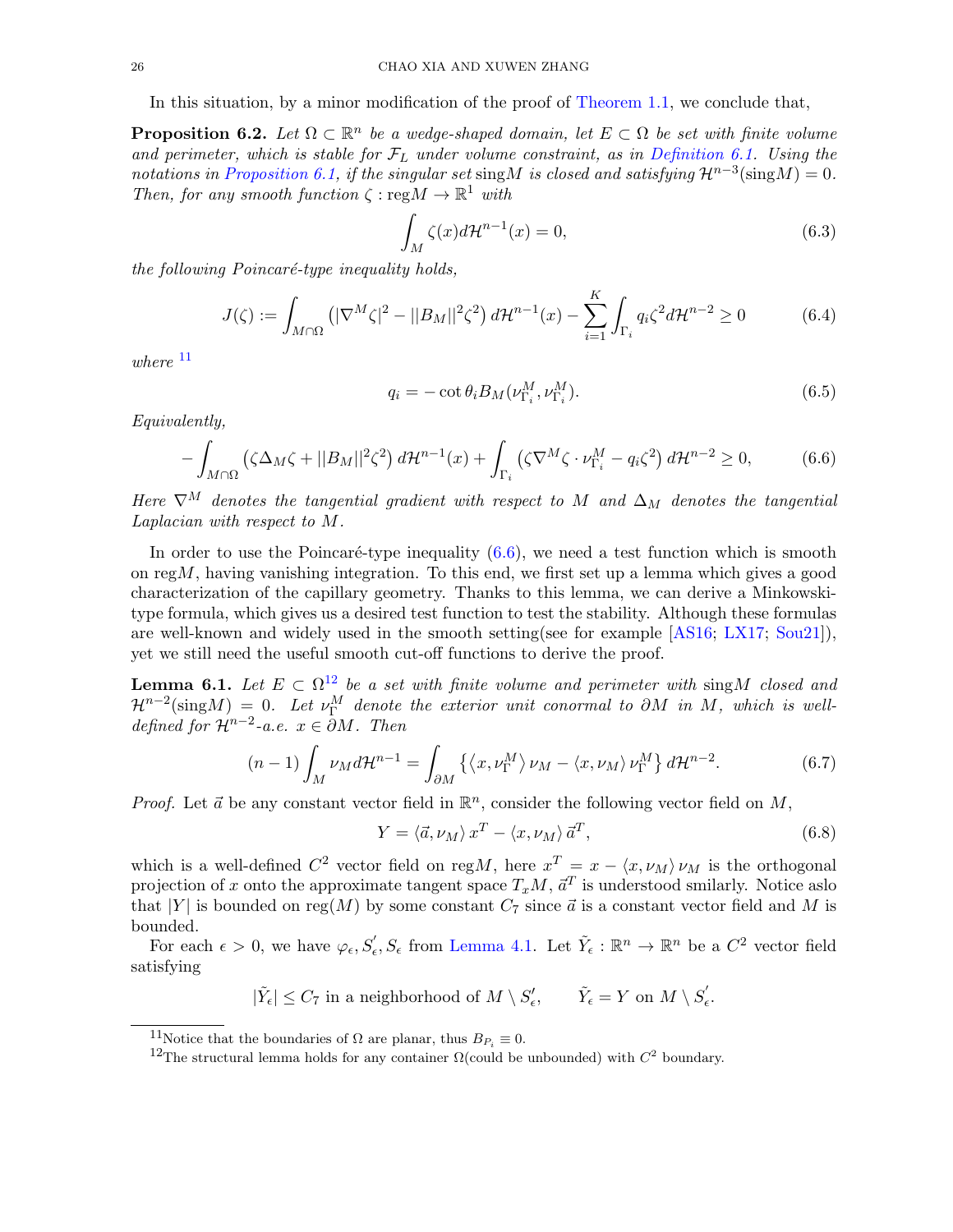Then let  $Y_{\epsilon} \in C^2(\mathbb{R}^n;\mathbb{R}^n)$  be a vector field satisfying

<span id="page-26-2"></span><span id="page-26-1"></span>
$$
Y_{\epsilon} = \varphi_{\epsilon} \tilde{Y}_{\epsilon}.\tag{6.9}
$$

Thus we find

$$
Y_{\epsilon} = \begin{cases} 0 & \text{on } S'_{\epsilon}, \\ \varphi_{\epsilon} \tilde{Y}_{\epsilon} & \text{on } S_{\epsilon} \setminus S'_{\epsilon}, \\ Y & \text{on } M \setminus S_{\epsilon}. \end{cases}
$$

Notice that on  $M \setminus S'_\epsilon$ ,

$$
\operatorname{div}_{M}(x^{T}) = \operatorname{div}_{M}(x - \langle x, \nu_{M} \rangle \nu_{M}) = (n - 1) - H \langle x, \nu_{M} \rangle, \qquad (6.10)
$$

$$
\operatorname{div}_{M}(\vec{a}^{T}) = \operatorname{div}_{M}(\vec{a} - \langle \vec{a}, \nu_{M} \rangle \nu_{M}) = -H \langle x, \nu_{M} \rangle. \tag{6.11}
$$

Thus we have, on  $M\setminus S_{\epsilon}'$ 

 $\mathrm{div}_M(Y_{\epsilon})$ 

$$
= \varphi_{\epsilon} \left( \langle \vec{a}, \nu_{M} \rangle \operatorname{div}_{M} (x^{T}) + \langle \vec{a}, \nabla_{x} \nu_{M} \rangle - \langle x, \nu_{M} \rangle \operatorname{div}_{M} (\vec{a}^{T}) - \langle \vec{a}^{T}, \nu_{M} \rangle - \langle x, \nabla_{\vec{a}} \nu_{M} \rangle \right) + \left\langle \nabla^{M} \varphi_{\epsilon}, \tilde{Y}_{\epsilon} \right\rangle
$$
  
\n
$$
= \varphi_{\epsilon} \left( (n-1) \langle \vec{a}, \nu_{M} \rangle - H \langle x, \nu_{M} \rangle \langle \vec{a}, \nu_{M} \rangle + \langle \vec{a}^{T}, \nabla_{x} \nu_{M} \rangle + H \langle \vec{a}, \nu_{M} \rangle \langle x, \nu_{M} \rangle - \langle x^{T}, \nabla_{\vec{a}} \nu_{M} \rangle \right) + \left\langle \nabla^{M} \varphi_{\epsilon}, \tilde{Y}_{\epsilon} \right\rangle
$$
  
\n
$$
= (n-1) \varphi_{\epsilon} \langle \vec{a}, \nu_{M} \rangle + \left\langle \nabla^{M} \varphi_{\epsilon}, \tilde{Y}_{\epsilon} \right\rangle,
$$

where in the second equality, we use  $(6.10),(6.11)$  $(6.10),(6.11)$ ; in the last equality, we use the fact that  $\langle d^T, \nabla_x \cdot \nu_M \rangle = \langle x^T, \nabla_{\vec{a}} \cdot \nu_M \rangle = B_M(x^T, \vec{a}^T)$ , here  $h_M$  denotes the second fundamental form of reg(M), which is well-defined for  $\mathcal{H}^{n-1}$ -a.e.

Finally, integrating  $\text{div}_M(Y_\epsilon)$  on  $M \setminus S'_\epsilon$  and using divergence theorem, we have

$$
\int_{M \cap (S_{\epsilon} \setminus S_{\epsilon}')} (n-1) \varphi_{\epsilon} \langle \vec{a}, \nu_M \rangle + \left\langle \nabla^M \varphi_{\epsilon}, \tilde{Y}_{\epsilon} \right\rangle d\mathcal{H}^{n-1} + \int_{M \setminus S_{\epsilon}} \text{div}_M(Y) d\mathcal{H}^{n-1}
$$
\n
$$
= \int_{\partial M \setminus S_{\epsilon}} \left\langle Y, \nu_{\Gamma}^M \right\rangle d\mathcal{H}^{n-2} + \int_{\partial M \cap (S_{\epsilon} \setminus S_{\epsilon}')} \varphi_{\epsilon} \left\langle \tilde{Y}_{\epsilon}, \nu_{\Gamma}^M \right\rangle d\mathcal{H}^{n-2} + \int_{\partial S_{\epsilon}'} 0 d\mathcal{H}^{n-2}.
$$
\n(6.12)

By [Lemma 4.1,](#page-13-1) [\(4.6\)](#page-16-1), [\(4.7\)](#page-16-2) and [Remark 3.1,](#page-10-4) sending  $\epsilon \searrow 0$ , we find

$$
(n-1)\int_M \langle \vec{a}, \nu_M \rangle d\mathcal{H}^{n-1} = \int_{\partial M} \left\{ \langle x, \nu_{\Gamma}^M \rangle \langle \nu_M, \vec{a} \rangle - \langle x, \nu_M \rangle \langle \nu_{\Gamma}^M, \vec{a} \rangle \right\} d\mathcal{H}^{n-2}
$$

Since  $\vec{a}$  is taken to be any constant vector field in  $\mathbb{R}^n$ , we have [\(6.7\)](#page-25-3).

Exploiting [Lemma 6.1,](#page-25-4) we can obtain the following Minkowski type formula.

<span id="page-26-0"></span>**Proposition 6.3** (Minkowski type formula). Let E be as in [Proposition 6.1.](#page-24-4) Then

$$
\int_{M} \left\{ (n-1) - H\left\langle x, \nu_M \right\rangle + (n-1) \left\langle \nu_M, \mathbf{k} \right\rangle \right\} d\mathcal{H}^{n-1} = 0, \tag{6.13}
$$

<span id="page-26-3"></span>
$$
\int_{\Gamma_i} \left\{ (n-2) - H_{\Gamma_i} \left\langle x, \nu_{\Gamma_i}^{B_i^+} \right\rangle \right\} d\mathcal{H}^{n-2} = 0. \tag{6.14}
$$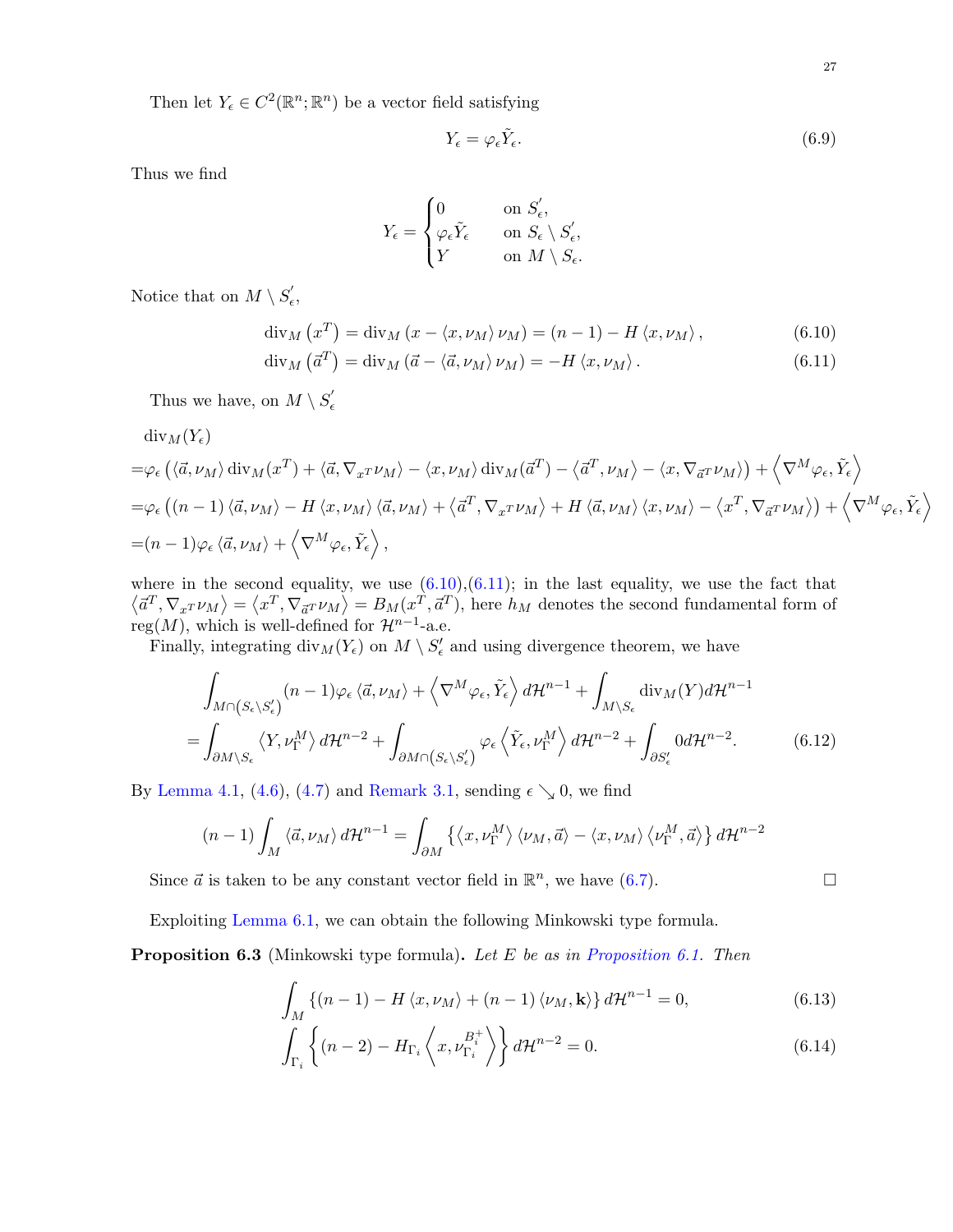*Proof.* For each  $\epsilon > 0$ , we have  $\varphi_{\epsilon}, S'_{\epsilon}, S_{\epsilon}$  from [Lemma 4.1.](#page-13-1) Let  $\tilde{Y}_{\epsilon}: \mathbb{R}^{n} \to \mathbb{R}^{n}$  be a smooth vector field satisfying [13](#page-27-1)

 $|\tilde{Y}_{\epsilon}| \leq C_8$  in a neighborhood of  $M \setminus S'_{\epsilon}$ ,  $\tilde{Y}_{\epsilon} = (x - \langle x, \nu_M \rangle \nu_M)$  on  $M \setminus S'_{\epsilon}$  $_{\epsilon}^{\cdot}$  .

Then let  $Y_{\epsilon} \in C^2(\mathbb{R}^n;\mathbb{R}^n)$  be a vector field satisfying

$$
Y_{\epsilon} = \varphi_{\epsilon} \tilde{Y}_{\epsilon}.\tag{6.15}
$$

Integrating  $\text{div}_M(Y_\epsilon)$  over  $M \setminus S'_\epsilon$  and using divergence theorem, we have

$$
\sum_{i=1}^{K} \left( \int_{(\partial M \cap P_i) \setminus S_{\epsilon}} \langle x, \nu_{\Gamma_i}^{M} \rangle d\mathcal{H}^{n-2} + \int_{(M \cap P_i \cap (S_{\epsilon} \setminus S_{\epsilon}')} \varphi_{\epsilon} \langle x, \nu_{\Gamma_i}^{M} \rangle d\mathcal{H}^{n-2} + \int_{\partial S_{\epsilon}'} 0 d\mathcal{H}^{n-2} \right)
$$
  
= 
$$
\int_{S_{\epsilon} \setminus S_{\epsilon}'} \langle \nabla^{M} \varphi_{\epsilon}, x^{T} \rangle d\mathcal{H}^{n-1} + \int_{M \setminus S_{\epsilon}'} \varphi_{\epsilon} ((n-1) - H \langle x, \nu_{M} \rangle) d\mathcal{H}^{n-1},
$$
(6.16)

By [Lemma 4.1,](#page-13-1) [\(4.6\)](#page-16-1) and [\(4.7\)](#page-16-2), sending  $\epsilon \searrow 0$ , we find

$$
\sum_{i=1}^{K} \int_{\partial M \cap P_i} \left\langle x, \nu_{\Gamma_i}^M \right\rangle d\mathcal{H}^{n-2} = \int_M \left\{ (n-1) - H \left\langle x, \nu_M \right\rangle \right\} d\mathcal{H}^{n-1}.
$$
 (6.17)

On the other hand, by [Proposition 6.1](#page-24-4) we have on each reg $M \cap \partial P_i$ ,

<span id="page-27-4"></span>
$$
\cos \theta_i \nu_M + \sin \theta_i \nu_{\Gamma_i}^M = \mathbf{n}_i,\tag{6.18}
$$

it follows that

$$
\cos \theta_i \langle x, \nu_M \rangle + \sin \theta_i \langle x, \nu_{\Gamma_i}^m \rangle = \langle x, \mathbf{n}_i \rangle. \tag{6.19}
$$

Enligtened by  $[**LX17**, (9)]$ , we define

<span id="page-27-3"></span><span id="page-27-2"></span><span id="page-27-0"></span>
$$
\mathbf{k} = \sum_{i=1}^{K} c_i \mathbf{n}_i, \tag{6.20}
$$

where the constants  $c_i$  are such that  $\langle \mathbf{k}, \mathbf{n}_i \rangle = -\cos \theta_i$ , this implies

$$
\cos \theta_i \langle \nu_M, \mathbf{k} \rangle + \sin \theta_i \langle \nu_{\Gamma_i}^M, \mathbf{k} \rangle = \langle \mathbf{n}_i, \mathbf{k} \rangle = -\cos \theta_i. \tag{6.21}
$$

<span id="page-27-1"></span><sup>&</sup>lt;sup>13</sup>Here  $C_8$  is a constant independent of  $\epsilon$ , by virtue of the fact that M is bounded, and hence  $|x - \langle x, \nu_M \rangle \nu_M|$ is bounded.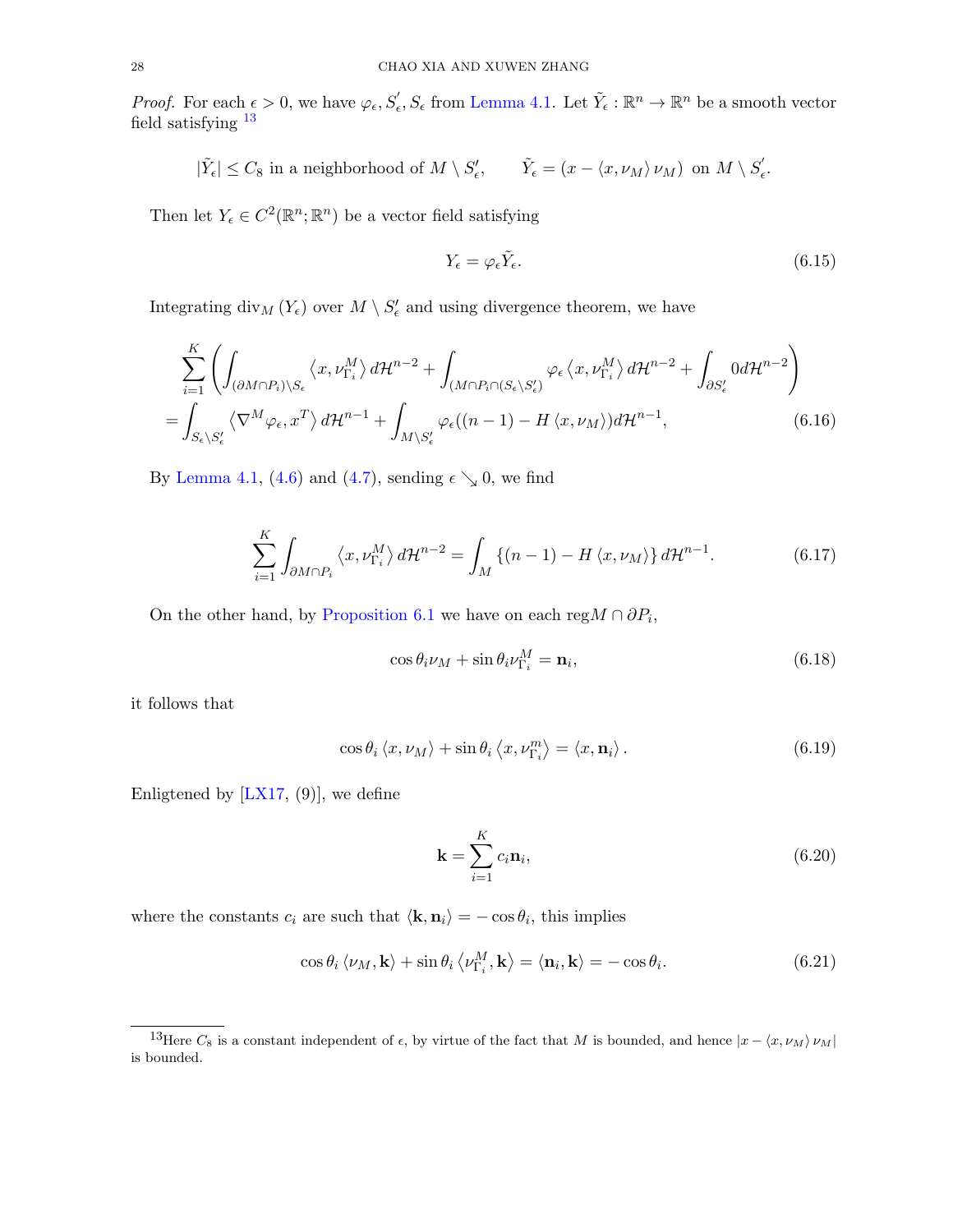By  $(6.7)$ , inner product with **k**, exploiting  $(6.19)$  and  $(6.21)$ , we have

$$
(n-1)\int_{M} \langle \nu_{M}, \mathbf{k} \rangle d\mathcal{H}^{n-1}
$$
  
\n
$$
= \sum_{i=1}^{K} \int_{\partial M \cap P_{i}} \left\{ \langle x, \nu_{\Gamma_{i}}^{M} \rangle \langle \nu_{M}, \mathbf{k} \rangle - \langle x, \nu_{M} \rangle \langle \nu_{\Gamma_{i}}^{M}, \mathbf{k} \rangle \right\} d\mathcal{H}^{n-2}
$$
  
\n
$$
= \sum_{i=1}^{K} \int_{\partial M \cap P_{i}} \left\{ \langle x, \nu_{\Gamma_{i}}^{M} \rangle \langle \nu_{M}, \mathbf{k} \rangle + \langle x, \nu_{M} \rangle \frac{\cos \theta_{i}}{\sin \theta_{i}} (1 + \langle \nu_{M}, \mathbf{k} \rangle) \right\} d\mathcal{H}^{n-2}
$$
  
\n
$$
= \sum_{i=1}^{K} \int_{\partial M \cap P_{i}} \left\{ \langle x, \nu_{\Gamma_{i}}^{M} \rangle \langle \nu_{M}, \mathbf{k} \rangle + \frac{1}{\sin \theta_{i}} (\langle x, \mathbf{n}_{i} \rangle - \sin \theta_{i} \langle x, \nu_{\Gamma_{i}}^{M} \rangle) (1 + \langle \nu_{M}, \mathbf{k} \rangle) \right\} d\mathcal{H}^{n-2}
$$
  
\n
$$
= - \sum_{i=1}^{K} \int_{\partial M \cap P_{i}} \langle x, \nu_{\Gamma_{i}}^{M} \rangle d\mathcal{H}^{n-2},
$$
(6.22)

where in the last equality, we use [Footnote 9.](#page-24-2)

Combining with  $(6.17)$  and  $(6.22)$ , we see that

<span id="page-28-1"></span><span id="page-28-0"></span>
$$
\int_{M} \left\{ (n-1) - H \left\langle x, \nu_M \right\rangle + (n-1) \left\langle \nu_M, \mathbf{k} \right\rangle \right\} d\mathcal{H}^{n-1} = 0. \tag{6.23}
$$

On the other hand, we consider a smooth vector field  $X(x) = x$ , integrating div<sub>Γi</sub>X on each Γ<sub>i</sub>, the divergence theorem gives

$$
(n-2)\mathcal{H}^{n-2}(\Gamma_i) = \int_{\Gamma_i} \text{div}_{\Gamma_i} X d\mathcal{H}^{n-2} = \int_{\Gamma_i} H_{\Gamma_i} \left\langle x, \nu_{\Gamma_i}^{B^+} \right\rangle d\mathcal{H}^{n-2},\tag{6.24}
$$

here  $H_{\Gamma_i}$  denotes the mean curvature of  $\Gamma_i$  in  $M \cap P_i$  with respect to  $-\nu_{\Gamma_i}^{B_i^+}$ ; in the last equality, we decompose X to the tangent part and normal part with respect to  $\Gamma_i$ , and we use the fact that  $\Gamma_i = \partial M \cap P_i = \partial B_i^+$  is closed.

Rearragning  $(6.24)$ , we obtain  $(6.14)$ . This completes the proof.

**Remark 6.2.** In the proof of [Proposition 6.3,](#page-26-0) we use the fact that  $H_M \neq 0$ , which can be proved by Schätlze's strong maximum principle[\(Theorem 2.4\)](#page-6-2). Indeed, we know from [Proposition 6.1](#page-24-4) that  $H_M$  is a constant on M, if  $H_M = 0$ , then  $\underline{v}(M, 1)$  is a stationary multipilicty 1 *n*-rectifiable varifold on  $\mathbb{R}^n$ . Without loss of generality, we may assume that  $P(E; P_1) \neq 0$ , up to a rotation, we may assume that  $P_1 = x \in \mathbb{R}^n : x_n = 0$ . Pick  $\nu = e_n$ ,  $h_0 = 0$  and  $U = \{x \in \mathbb{R}^n : x_n = 0\}$ . Consider the costant function  $\eta(x_1, \ldots, x_{n-1}) = 0$ , it is easily see that the graph of  $\eta$  is exactly the supporting hyperplane  $P_1 \cap U$ . From definition of E, we see that M lies above U and touches U at the points of  $\partial^* E \cap \partial \Omega$ . Since  $H_M = 0$  and the mean curvature of a hyperplane is also 0, we deduce from [Theorem 2.4](#page-6-2) that M must coincide with  $\partial E \cap P_1$ , which leads to a contradiction.

Thanks to the Minkowski-type formula, we find a test function  $\zeta = (n-1) - H\langle x, \nu_M \rangle + (n-1)$ 1)  $\langle \mathbf{k}, \nu_M \rangle$ , which is smooth on regM by virtue of [Proposition 6.1,](#page-24-4) and has vanishing integration, i.e.,  $\int_{\text{reg }M} \zeta = 0$ , by virtue of [Proposition 6.3.](#page-26-0) Here **k** is given in [\(6.20\)](#page-27-0).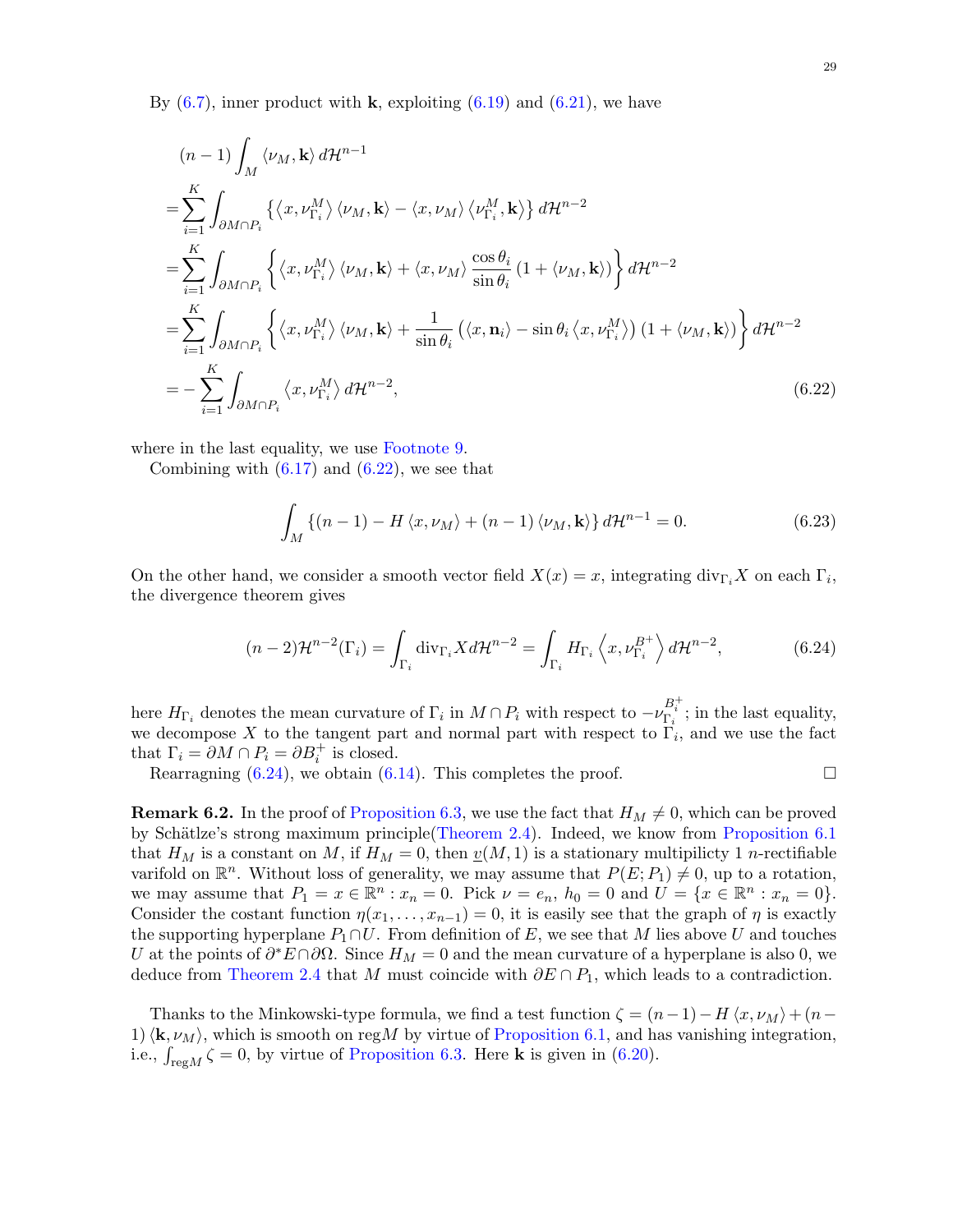Using  $\zeta$  to test the stability [\(1.5\)](#page-3-0) and noticing that each  $P_i$  is planar  $^{14}$  $^{14}$  $^{14}$ , thus we obtain

$$
-\int_{M} \left(\Delta_{M}\zeta + ||B_{M}||^{2}\zeta\right) \zeta d\mathcal{H}^{n-1} + \sum_{i=1}^{K} \int_{M\cap P_{i}} \left(\langle \nabla^{M}\zeta, \nu_{\Gamma_{i}}^{M}\rangle + \cot \theta_{i} B_{M} \left(\nu_{\Gamma_{i}}^{M}, \nu_{\Gamma_{i}}^{M}\right)\right) \zeta d\mathcal{H}^{n-2} \geq 0.
$$
\n(6.25)

We need the following formulas and computations in the proof of [Theorem 1.3,](#page-3-2) which are well-known to experts(see for example [\[LX17;](#page-33-10) [WX19;](#page-34-1) [Sou21\]](#page-33-11)). It is worth mentioning that the proof do not depend on the divergence theorem, thus we can readily see that these formulas hold on regM.

<span id="page-29-3"></span><span id="page-29-2"></span>**Lemma 6.2.** Let E be as in [Theorem 1.3,](#page-3-2) then on reg $M$ , we have

(1) [\[LX17,](#page-33-10) Lemma 6] For each i, on reg $M \cap P_i$ , <sup>[15](#page-29-1)</sup>

<span id="page-29-4"></span>
$$
\left\langle \nabla^{M} \zeta, \nu_{\Gamma_{i}}^{M} \right\rangle + \cot \theta_{i} B_{M} \left( \nu_{\Gamma_{i}}^{M}, \nu_{\Gamma_{i}}^{M} \right) = 0. \qquad (6.26)
$$

<span id="page-29-5"></span>(2)  $\langle W X 19, \text{ Proposition 3.4} \rangle$  on reg $M$ ,

$$
\Delta_M \langle x, \nu_M \rangle + ||B_M||^2 \langle x, \nu_M \rangle = H,
$$
  

$$
\Delta_M \langle \nu_M, \mathbf{k} \rangle + ||B_M||^2 \langle \nu_M, \mathbf{k} \rangle = 0,
$$

We are ready to give the proof of [Theorem 1.3.](#page-3-2) The proof follows the ones in [\[LX17;](#page-33-10) [Sou21\]](#page-33-11), since we will use the divergence theorem in the non-smooth setting, for the sake of clarification, we present the proof.

Proof of [Theorem 1.3.](#page-3-2) Our starting point is [Proposition 6.1.](#page-24-4) Also, by virtue of the Minkowski-type formula [Proposition 6.3,](#page-26-0) we can use  $\zeta = (n-1) - H\langle x, \nu_M \rangle + (n-1)\langle \mathbf{k}, \nu_M \rangle$  to test the Poincaré-type inequality  $(6.6)$ .

By virtue of Lemma  $6.2$  [\(1\)](#page-29-3),  $(6.25)$  reduces to

<span id="page-29-6"></span>
$$
-\int_{M} \left(\Delta_{M}\zeta + ||B_{M}||^{2}\zeta\right) \zeta d\mathcal{H}^{n-1} \ge 0. \tag{6.27}
$$

By a direct computation and [Lemma 6.2](#page-29-2) [\(2\)](#page-29-5), we get

$$
\Delta_M \zeta = -H^2 - ||B_M||^2 (\zeta - (n-1)). \tag{6.28}
$$

Thus [\(6.27\)](#page-29-6) becomes

<span id="page-29-8"></span><span id="page-29-7"></span>
$$
-\int_{M} \left\{ (n-1)||B_{M}||^{2} - H^{2} \right\} \zeta d\mathcal{H}^{n-1} \ge 0,
$$
\n(6.29)

equivalently,

$$
-\int_{M} \{(n-1)||B_{M}||^{2} - H^{2}\} ((n-1) - H\langle x, \nu_{M}\rangle + (n-1)\langle \mathbf{k}, \nu_{M}\rangle) d\mathcal{H}^{n-1} \ge 0.
$$
 (6.30)

We will prove that

$$
\int_{M} \{(n-1)||B_{M}||^{2} - H^{2}\} H \langle x, \nu_{M} \rangle d\mathcal{H}^{n-1} = 0.
$$
\n(6.31)

To this end, we explore the function  $\Phi = \left\langle \frac{H}{n-1} x - \nu_M, \frac{H}{n-1} x - \nu_M \right\rangle$ , which is smooth on reg*M* by virtue of [Proposition 6.1.](#page-24-4)

<span id="page-29-1"></span><span id="page-29-0"></span><sup>&</sup>lt;sup>14</sup>Hence the second fundamental form  $B_{P_i} = 0$ .

<sup>&</sup>lt;sup>15</sup>Notice that in [\[LX17\]](#page-33-10),  $\theta_i$  therein is the angle between the outer unit conormal, namely,  $\left\langle \nu_{\Gamma_i}^M, \nu_{B_i^+}^M \right\rangle$  $\rangle = \cos \theta_i.$ In contrast to this, in our case,  $\left\langle \nu_{\Gamma_i}^M, \nu_{B_i^+}^M \right\rangle$  $\Big\rangle = -\cos\theta_i.$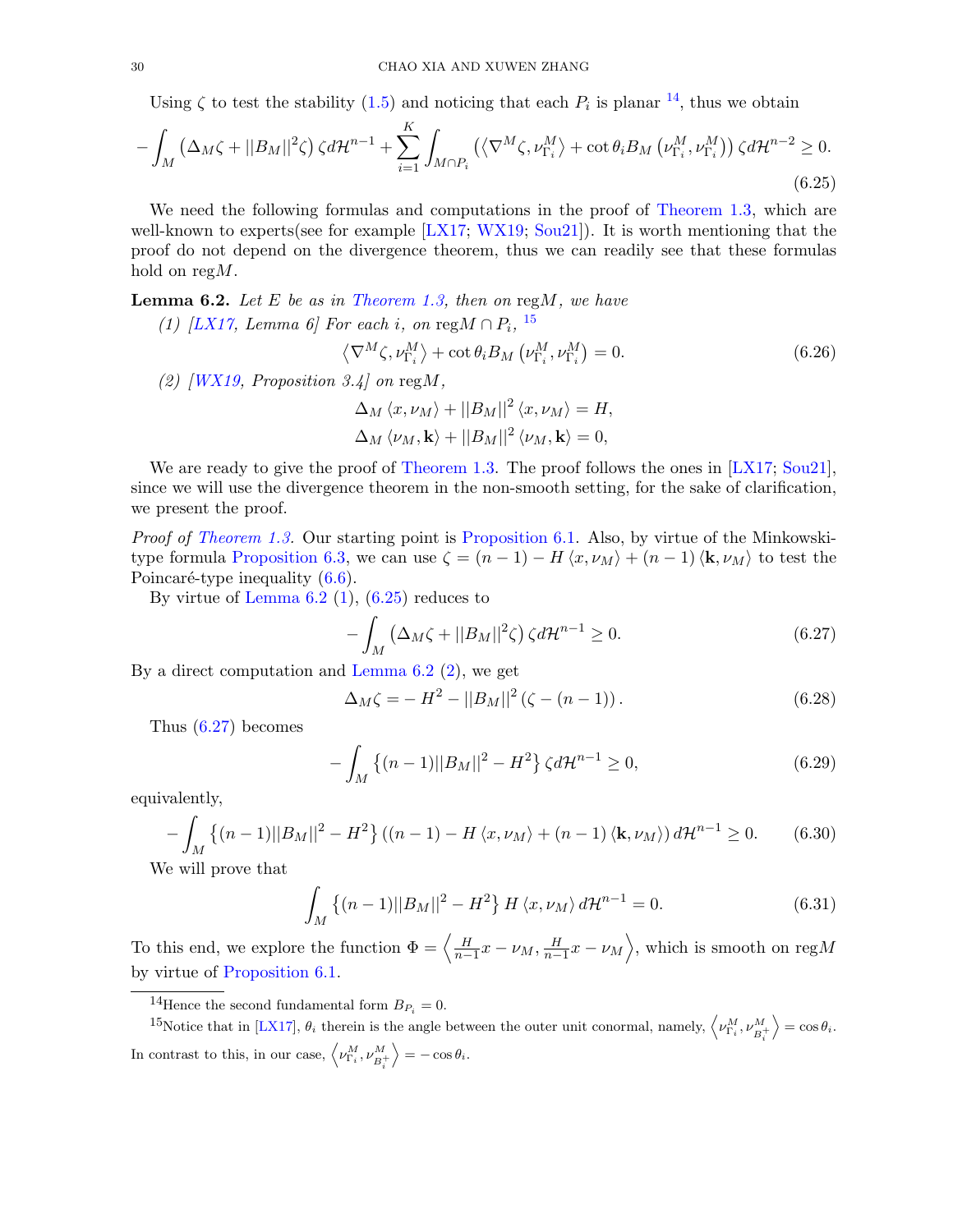On reg $M$ , by virtue of [Proposition 5.2](#page-21-5) [\(4\)](#page-21-6), a direct computation gives

$$
\Delta_M \Phi = \frac{2H}{n-1} \langle x, \nu_M \rangle \left( ||B_M||^2 - \frac{H^2}{n-1} \right), \tag{6.32}
$$

$$
\left\langle \nabla^M \Phi, \nu_{\Gamma_i}^M \right\rangle = \frac{2H}{n-1} \left( \frac{H}{n-1} - B_M(\nu_{\Gamma_i}^M, \nu_{\Gamma_i}^M) \right) \left\langle x, \nu_{\Gamma_i}^M \right\rangle. \tag{6.33}
$$

For each  $\epsilon > 0$ , we have  $\varphi_{\epsilon}, S'_{\epsilon}, S_{\epsilon}$  from [Lemma 4.1.](#page-13-1) Let  $\tilde{Y}_{\epsilon}: \mathbb{R}^{n} \to \mathbb{R}^{n}$  be a smooth vector field satisfying

$$
\tilde{Y}_{\epsilon} = \nabla^M \Phi \text{ on } M \setminus S_{\epsilon}'.
$$

Then let  $Y_{\epsilon} \in C^2(\mathbb{R}^n;\mathbb{R}^n)$  be a vector field satisfying

<span id="page-30-1"></span><span id="page-30-0"></span>
$$
Y_{\epsilon} = \varphi_{\epsilon} \tilde{Y}_{\epsilon}.\tag{6.34}
$$

Integrating  $\text{div}_M(\nabla^M \Phi)$  over  $M \setminus S'_{\epsilon}$  and using divergence theorem, we get

$$
\int_{M\cap (S_{\epsilon}\backslash S_{\epsilon}')} \varphi_{\epsilon} \Delta_{M} \Phi + \left\langle \nabla^{M} \varphi_{\epsilon}, \tilde{Y}_{\epsilon} \right\rangle d\mathcal{H}^{n-1} + \int_{M\backslash S_{\epsilon}} \Delta_{M} \Phi d\mathcal{H}^{n-1}
$$
\n
$$
= \sum_{i=1}^{K} \left\{ \int_{\partial M \cap P_{i}\backslash S_{\epsilon}} \left\langle Y, \nu_{\Gamma_{i}}^{M} \right\rangle d\mathcal{H}^{n-2} + \int_{\partial M \cap P_{i} \cap \left(S_{\epsilon}\backslash S_{\epsilon}'\right)} \varphi_{\epsilon} \left\langle \tilde{Y}_{\epsilon}, \nu_{\Gamma_{i}}^{M} \right\rangle d\mathcal{H}^{n-2} + \int_{\partial S_{\epsilon}'} 0 d\mathcal{H}^{n-2} \right\}.
$$
\n(6.35)

By virtue of the estimates in [Lemma 4.1,](#page-13-1) sending  $\epsilon \searrow 0$  we find

$$
\int_{M} \Delta_{M} \Phi d\mathcal{H}^{n-1} = \sum_{i=1}^{K} \int_{\Gamma_{i}} \left\langle \nabla^{M} \Phi, \nu_{\Gamma_{i}}^{M} \right\rangle d\mathcal{H}^{n-2},\tag{6.36}
$$

by virtue of  $(6.32)$  and  $(6.33)$ , this reads

$$
\int_{M} \left( ||B_{M}||^{2} - \frac{H^{2}}{n-1} \right) \langle x, \nu_{M} \rangle d\mathcal{H}^{n-1} = \sum_{i=1}^{K} \left\{ \int_{\Gamma_{i}} \left( \frac{H}{n-1} - B_{M}(\nu_{\Gamma_{i}}^{M}, \nu_{\Gamma_{i}}^{M}) \right) \langle x, \nu_{\Gamma_{i}}^{M} \rangle d\mathcal{H}^{n-2} \right\}
$$
\n(6.37)

Arguing as [\[LX17,](#page-33-10) (24)], we obtain, on each reg $M \cap P_i$ ,

$$
B_M(\nu_{\Gamma_i}^M, \nu_{\Gamma_i}^M) = H - \sin \theta_i H_{\Gamma_i},\tag{6.38}
$$

where  $H_{\Gamma_i}$  is as in [Proposition 6.3.](#page-26-0)

Combining [\(6.37\)](#page-30-2) with [\(6.38\)](#page-30-3), and using the fact that  $\langle x, \nu_{\Gamma_i}^M \rangle = -\cos\theta_i \langle x, \nu_{\Gamma_i}^{B^+} \rangle$ , we obtain

$$
\int_{M} \left( ||B_{M}||^{2} - \frac{H^{2}}{n-1} \right) \langle x, \nu_{M} \rangle d\mathcal{H}^{n-1} = \sum_{i=1}^{K} \left\{ \cos \theta_{i} \int_{\Gamma_{i}} \left( \frac{n-2}{n-1} H - \sin \theta_{i} H_{\Gamma_{i}} \right) \langle x, \nu_{\Gamma_{i}}^{B^{+}} \rangle d\mathcal{H}^{n-2} \right\}
$$
\n(6.39)

We claim that the RHS of  $(6.39)$  vanishes, which shows  $(6.31)$ . Indeed, by virtue of  $(6.24)$ , we have

$$
\int_{\Gamma_i} \left( \frac{H}{n-1} - \frac{\sin \theta_i H_{\Gamma_i}}{n-2} \right) \left\langle x, \nu_{\Gamma_i}^{B^+} \right\rangle d\mathcal{H}^{n-2} = \int_{\Gamma_i} \frac{H}{n-1} \left\langle x, \nu_{\Gamma_i}^{B^+} \right\rangle d\mathcal{H}^{n-2} - \sin \theta_i \mathcal{H}^{n-2}(\Gamma_i). \tag{6.40}
$$

<span id="page-30-5"></span><span id="page-30-4"></span><span id="page-30-3"></span><span id="page-30-2"></span>.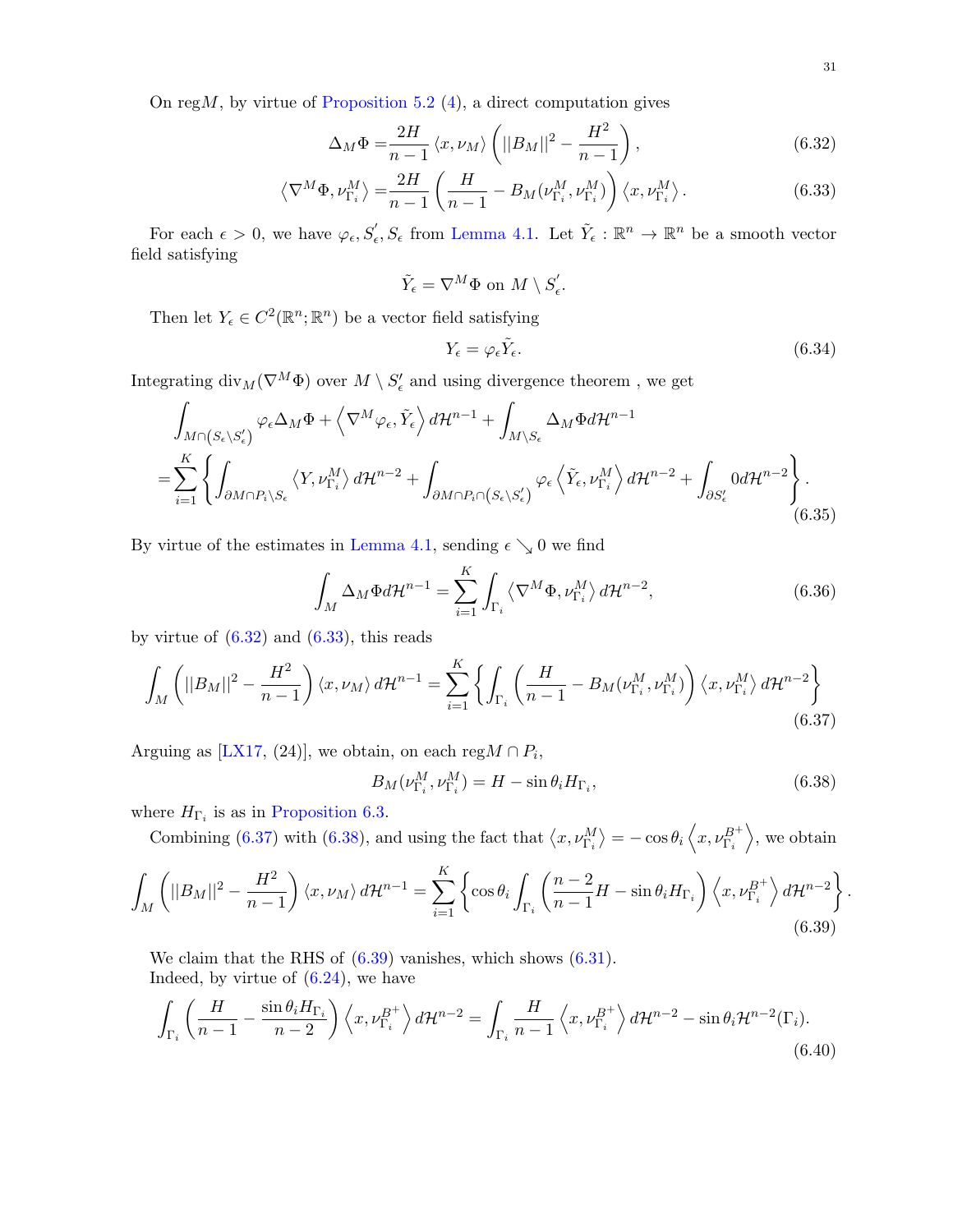On the other hand, integrating the smooth vector field  $\Delta_M x$  on M, using divergence theorem and [Proposition 5.2](#page-21-5) [\(4\)](#page-21-6), we obtain

$$
-H\int_M \nu_M d\mathcal{H}^{n-1} = \sum_{i=1}^K \int_{\Gamma_i} \nu_{\Gamma_i}^M d\mathcal{H}^{n-2} = \sum_{i=1}^K \int_{\Gamma_i} \sin \theta_i \mathbf{n}_i - \cos \theta_i \nu_{\Gamma_i}^{B^+} d\mathcal{H}^{n-2}.
$$
 (6.41)

Using [Lemma 6.1](#page-25-4) with M replaced by  $\Gamma_i$ <sup>[16](#page-31-0)</sup>, and noticing that  $\Gamma_i$  is closed without boundary [17](#page-31-1), we obtain

$$
\int_{\Gamma_i} \nu_{\Gamma_i}^{B^+} d\mathcal{H}^{n-2} = 0,
$$
\n(6.42)

<span id="page-31-3"></span><span id="page-31-2"></span>.

which implies

$$
-H\int_{M} \nu_{M} d\mathcal{H}^{n-1} = \sum_{i=1}^{K} \int_{\Gamma_{i}} \sin \theta_{i} \mathbf{n}_{i} d\mathcal{H}^{n-2}.
$$
 (6.43)

Using [Lemma 6.1](#page-25-4) again for M and noticing that on  $\Gamma_i$ ,  $\nu_{\Gamma_i}^M = \sin \theta_i \mathbf{n}_i - \cos \theta_i \nu_{\Gamma_i}^{B^+}$ ,  $\nu_M =$  $\sin \theta_i \nu_{\Gamma_i}^{B^+} + \cos \theta_i \mathbf{n}_i$  and  $\langle x, \nu_{\Gamma_i}^M \rangle = -\cos \theta_i \langle x, \nu_{\Gamma_i}^{B^+_i} \rangle$  $\rangle$ , we obtain

$$
(n-1)\int_{M} \nu_{M} d\mathcal{H}^{n-1} = \sum_{i=1}^{K} \int_{\Gamma_{i}} \left\{ \left\langle x, \nu_{\Gamma_{i}}^{M} \right\rangle \nu_{M} - \left\langle x, \nu_{M} \right\rangle \nu_{\Gamma_{i}}^{M} \right\} d\mathcal{H}^{n-2} = -\sum_{i=1}^{K} \int_{\Gamma_{i}} \left\langle x, \nu_{\Gamma_{i}}^{B^{+}} \right\rangle \mathbf{n}_{i} d\mathcal{H}^{n-2}
$$
\n(6.44)

By  $(6.43)$ ,  $(6.44)$  and the linearly independence of  $n_i$ , we see that

$$
H\int_{\Gamma_i} \left\langle x, \nu_{\Gamma_i}^{B_i^+} \right\rangle d\mathcal{H}^{n-2} = (n-1)\sin\theta_i \mathcal{H}^{n-2}(\Gamma_i). \tag{6.45}
$$

In particular, this shows  $(6.40)=0$ , and hence  $(6.31)$ .

Thus [\(6.30\)](#page-29-8) becomes

$$
-\int_{M} \{(n-1)||B_{M}||^{2} - H^{2}\} (1 + \langle \mathbf{k}, \nu_{M} \rangle) d\mathcal{H}^{n-1} \ge 0.
$$
 (6.46)

We are now in the position to conclude the proof. Notice that since  $|k| \leq 1$ , we have  $1 + \langle \mathbf{k}, \nu_M \rangle \geq 0$ , it follows that

$$
\int_{M} \left\{ (n-1) ||B_M||^2 - H^2 \right\} d\mathcal{H}^{n-1} \le 0.
$$
\n(6.47)

On the other hand, the Schwarz inequality implies that on  $\text{reg }M$ ,

$$
(n-1)||B_M||^2 \ge H^2. \tag{6.48}
$$

Thus we conclude that on reg $M$ ,

$$
(n-1)||B_M||^2 = H^2.
$$
\n(6.49)

By virtue of [Proposition 6.1,](#page-24-4) regM is locally an analytic umbilical hypersurface in  $\mathbb{R}^n$ , which means it must be locally spherical. Moreover, if  $\text{sing}M \neq \emptyset$ , we can find a volume-preserving perturbation as in the proof of [Theorem 1.2\(](#page-3-1)see also [Figure 2\)](#page-23-1) ,which strictly decreases the

<span id="page-31-0"></span><sup>&</sup>lt;sup>16</sup>It is worth mentioning that [Lemma 6.1](#page-25-4) is applicable for  $\Gamma_i$ , since we have  $\mathcal{H}^{n-3}(\text{sing})M = 0$ , and hence the approximation argument is still workable.

<span id="page-31-1"></span><sup>&</sup>lt;sup>17</sup>Namely,  $\partial \Gamma_i = \emptyset$ .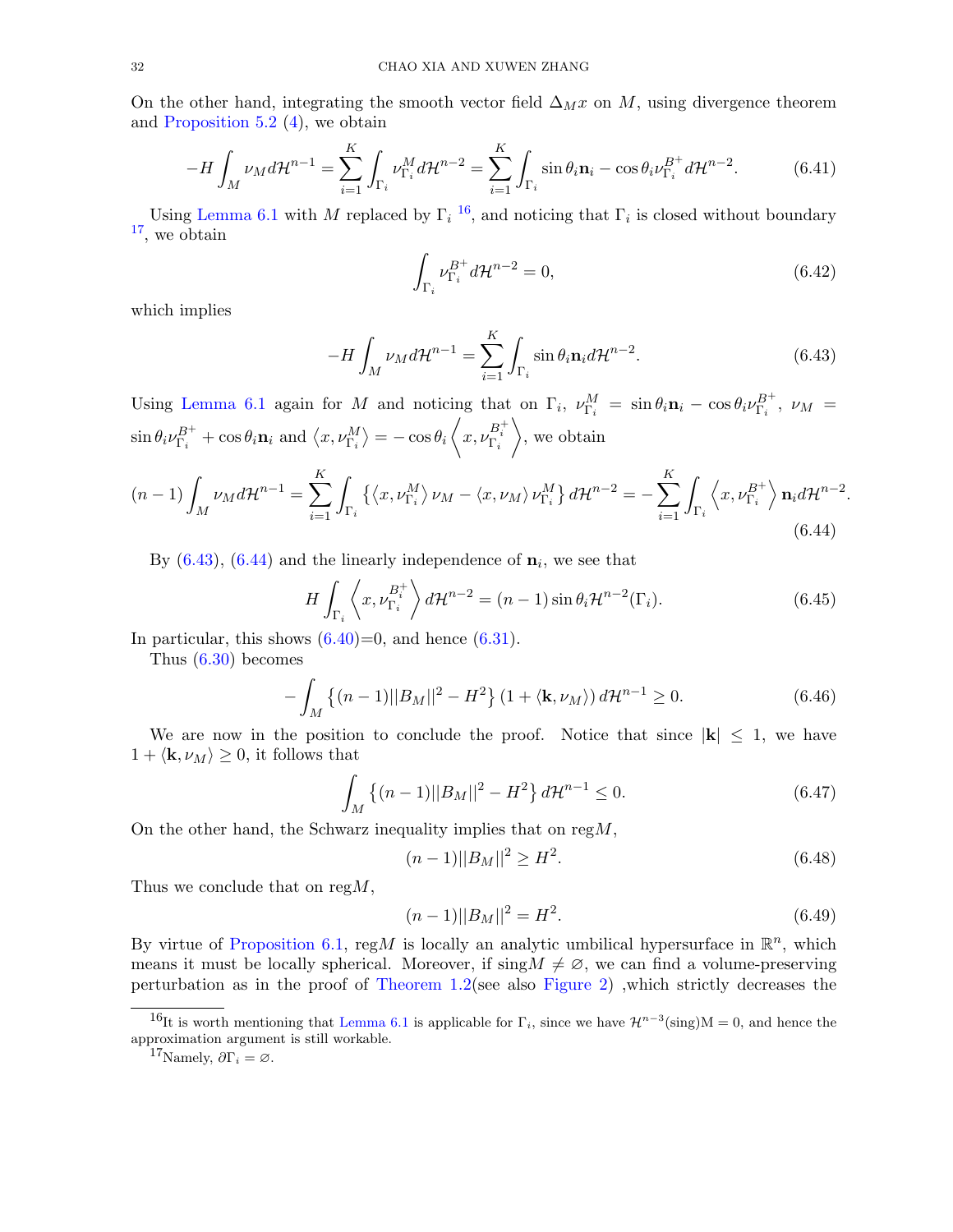perimeter(and hence free energy functional). This contradicts to the fact that  $E$  is stable as in [Definition 6.1.](#page-24-0)

**Remark 6.3.** As considered by R. Souam in [\[Sou21\]](#page-33-11), when each  $\theta_i$  is close enough to  $\frac{\pi}{2}$ , then it must be that  $|k| \leq 1$  due to the continuity of k. In particular, this generalizes the results for the free boundary capillary hypersurface in a wedge of R. López  $[Lóp14, Theorem 1]$  to the measure-theoretic settings. As argued in [Remark 4.1,](#page-14-1) for the free boundary measure-theoretic capillary hypersurface, the condition  $\sin(M)$  is closed can be removed, since it is an imediate result of [\[GJ86,](#page-33-3) Theorem 4.13].

**Remark 6.4.** We remark that Schätzle's strong maximum principle [Theorem 2.4](#page-6-2) provides an alternative approach for the singularity analysis, see [\[DM19,](#page-32-4) Theorem 1, conclusion of the proof] for a detailed argument. Using this method, one can prove that M must be union of finitely many spherical caps and complete spheres(could be mutually tangent), then using stability and the perimeter decreasing perturbation, one can conclude that these spherical caps and complete spheres could not be mutually tangent. It is worth mentioning that the maximum principle's approach does not depend on the stability of  $E$ , it works successfully for the stationary points.

When  $L = K = 1^{18}$  $L = K = 1^{18}$  $L = K = 1^{18}$ , the wedge-shaped domain  $\Omega$  is indeed a half space of  $\mathbb{R}^n$ , in this regard,  $Theorem 1.3$  becomes,

<span id="page-32-2"></span>**Corollary 6.1.** Let  $\Omega \subset \mathbb{R}^n$  be a half space. Let  $E \subset \Omega$  be a set with finite volume and perimeter, which is stable as in [Definition 1.2.](#page-2-3) If the singular set sing M is closed with  $\mathcal{H}^{n-3}(\text{sing}M) = 0$ , then M must be a spherical cap, in particular, M is smooth.

*Proof.* The proof is essentially the same with [Theorem 1.3,](#page-3-2) it suffice to show that  $|\mathbf{k}| \leq 1$ . Indeed, up to translation and rotation, we may assume that  $\Omega$  is the upper half space  $\{x \in \mathbb{R}^n : x_n \geq 0\}.$ In this case,  $\mathbf{n} = -e_n$ , and it follows that **k** in [\(6.20\)](#page-27-0) is just  $\mathbf{k} = \cos \theta e_n$  and we definitely have  $|\mathbf{k}| \leq 1$ . This completes the proof.

### <span id="page-32-0"></span>**REFERENCES**

- <span id="page-32-5"></span>[All72] William K. Allard. "On the first variation of a varifold". English. In: Ann. Math. (2) 95 (1972), pp. 417–491. issn: 0003-486X. doi: [10.2307/1970868](https://doi.org/10.2307/1970868). MR: [307015](http://www.ams.org/mathscinet-getitem?mr=MR307015). Zbl: [0252.49028](http://zbmath.org/?q=an:0252.49028).
- <span id="page-32-6"></span>[All75] William K. Allard. "On the first variation of a varifold: Boundary behavior". English. In: Ann. Math. (2) 101 (1975), pp. 418–446. issn: 0003-486X. doi: [10.2307/1970934](https://doi.org/10.2307/1970934). MR: [397520](http://www.ams.org/mathscinet-getitem?mr=MR397520). Zbl: [0319.49026](http://zbmath.org/?q=an:0319.49026).
- <span id="page-32-7"></span>[AS16] Abdelhamid Ainouz and Rabah Souam. "Stable capillary hypersurfaces in a halfspace or a slab". English. In: Indiana Univ. Math. J. 65.3 (2016), pp. 813–831. issn: 0022-2518. doi: [10.1512/iumj.2016.65.5839](https://doi.org/10.1512/iumj.2016.65.5839). MR: [3528820](http://www.ams.org/mathscinet-getitem?mr=MR3528820). Zbl: [1347.53009](http://zbmath.org/?q=an:1347.53009).
- <span id="page-32-1"></span>[Bar18] Ezequiel Barbosa. "On CMC free-boundary stable hypersurfaces in a Euclidean ball". English. In: *Math. Ann.* 372.1-2 (2018), pp. 179–187. ISSN: 0025-5831. DOI: [10.1007/](https://doi.org/10.1007/s00208-018-1658-z) [s00208-018-1658-z](https://doi.org/10.1007/s00208-018-1658-z). MR: [3856810](http://www.ams.org/mathscinet-getitem?mr=MR3856810). Zbl: [1397.53013](http://zbmath.org/?q=an:1397.53013).
- <span id="page-32-3"></span>[De 08] Camillo De Lellis. Rectifiable sets, densities and tangent measures. English. Zürich: European Mathematical Society (EMS), 2008, pp.  $vi + 126$ . ISBN: 978-3-03719-044-9. doi: [10.4171/044](https://doi.org/10.4171/044). MR: [2388959](http://www.ams.org/mathscinet-getitem?mr=MR2388959). Zbl: [1183.28006](http://zbmath.org/?q=an:1183.28006).
- <span id="page-32-4"></span>[DM19] Matias Gonzalo Delgadino and Francesco Maggi. "Alexandrov's theorem revisited". English. In: Anal. PDE 12.6 (2019), pp. 1613-1642. ISSN: 2157-5045. DOI: [10.2140/](https://doi.org/10.2140/apde.2019.12.1613) [apde.2019.12.1613](https://doi.org/10.2140/apde.2019.12.1613). MR: [3921314](http://www.ams.org/mathscinet-getitem?mr=MR3921314). Zbl: [1418.35205](http://zbmath.org/?q=an:1418.35205).

 $\Box$ 

<span id="page-32-8"></span><sup>&</sup>lt;sup>18</sup>See [Remark 6.1](#page-24-5) for the definition of  $K, L$ .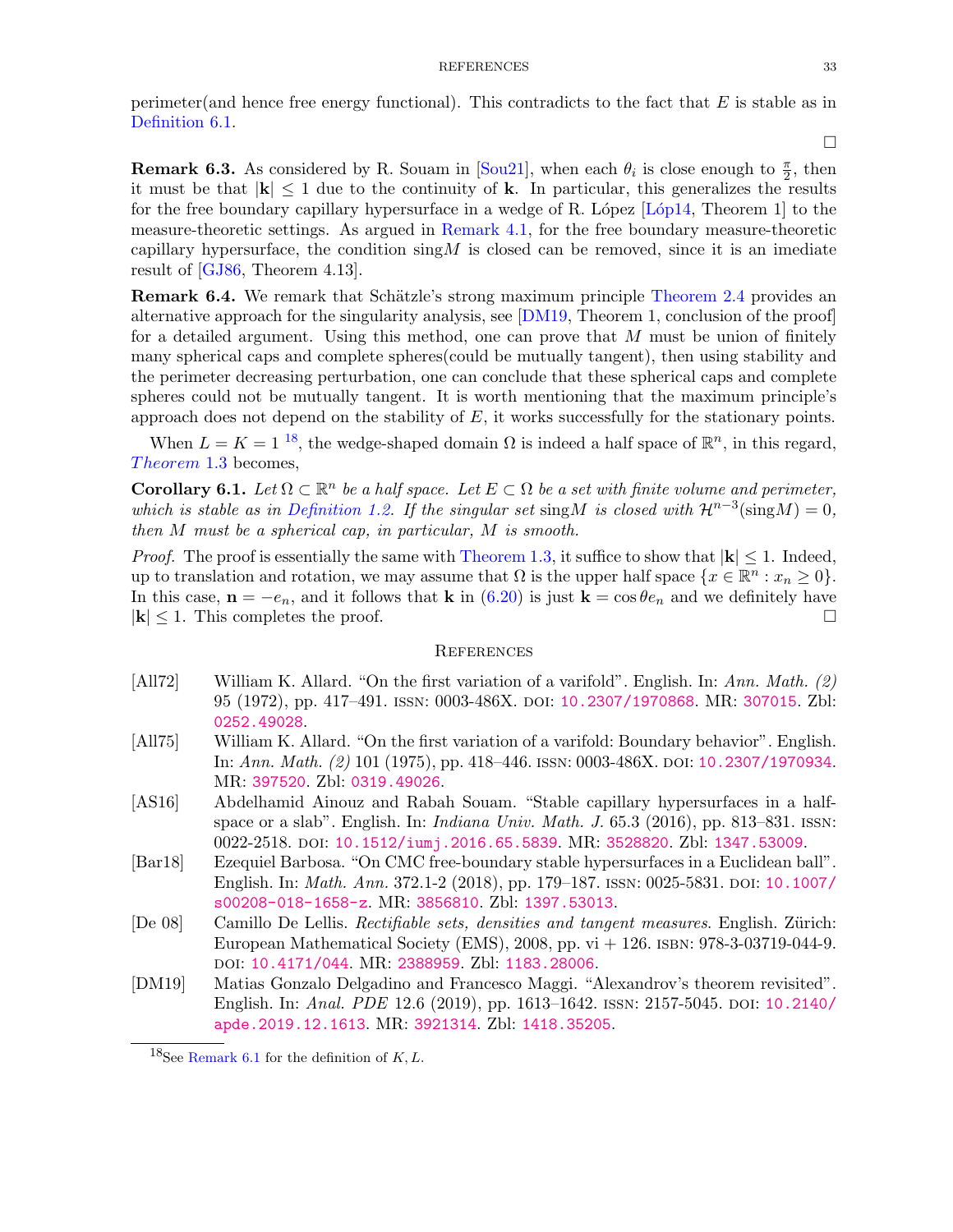- <span id="page-33-1"></span>[Fin86] Robert Finn. Equilibrium capillary surfaces. English. Vol. 284. Springer, Cham, 1986. MR: [816345](http://www.ams.org/mathscinet-getitem?mr=MR816345). Zbl: [0583.35002](http://zbmath.org/?q=an:0583.35002).
- <span id="page-33-3"></span>[GJ86] Michael Grüter and Jürgen Jost. "Allard type regularity results for varifolds with free boundaries". English. In: Ann. Sc. Norm. Super. Pisa, Cl. Sci., IV. Ser. 13 (1986), pp. 129–169. issn: 0391-173X. MR: [863638](http://www.ams.org/mathscinet-getitem?mr=MR863638). Zbl: [0615.49018](http://zbmath.org/?q=an:0615.49018).
- <span id="page-33-2"></span>[GMT83] E. Gonzalez, U. Massari, and I. Tamanini. "On the regularity of boundaries of sets minimizing perimeter with a volume constraint". English. In: Indiana Univ. Math. J. 32 (1983), pp. 25–37. issn: 0022-2518. doi: [10.1512/iumj.1983.32.32003](https://doi.org/10.1512/iumj.1983.32.32003). MR: [684753](http://www.ams.org/mathscinet-getitem?mr=MR684753). Zbl: [0486.49024](http://zbmath.org/?q=an:0486.49024).
- <span id="page-33-4"></span>[Grü87] Michael Grüter. "Boundary regularity for solutions of a partitioning problem". English. In: Arch. Ration. Mech. Anal. 97 (1987), pp. 261–270. ISSN: 0003-9527. DOI: [10.1007/BF00250810](https://doi.org/10.1007/BF00250810). MR: [862549](http://www.ams.org/mathscinet-getitem?mr=MR862549). Zbl: [0613.49029](http://zbmath.org/?q=an:0613.49029).
- <span id="page-33-9"></span>[KT17] Takashi Kagaya and Yoshihiro Tonegawa. "A fixed contact angle condition for varifolds". English. In: Hiroshima Math. J. 47.2 (2017), pp. 139–153. issn: 0018-2079. MR: [3679887](http://www.ams.org/mathscinet-getitem?mr=MR3679887). Zbl: [1405.49033](http://zbmath.org/?q=an:1405.49033).
- <span id="page-33-15"></span>[Lóp14] Rafael López. "Capillary surfaces with free boundary in a wedge". English. In: Adv. *Math.* 262 (2014), pp. 476–483. ISSN: 0001-8708. DOI: [10.1016/j.aim.2014.05.019](https://doi.org/10.1016/j.aim.2014.05.019). MR: [3228434](http://www.ams.org/mathscinet-getitem?mr=MR3228434). Zbl: [1294.53014](http://zbmath.org/?q=an:1294.53014).
- <span id="page-33-10"></span>[LX17] Haizhong Li and Changwei Xiong. "Stability of capillary hypersurfaces with planar boundaries". English. In: J. Geom. Anal. 27.1 (2017), pp. 79–94. issn: 1050-6926. doi: [10.1007/s12220-015-9674-7](https://doi.org/10.1007/s12220-015-9674-7). MR: [3606545](http://www.ams.org/mathscinet-getitem?mr=MR3606545). Zbl: [1362.53017](http://zbmath.org/?q=an:1362.53017).
- <span id="page-33-0"></span>[Mag12] Francesco Maggi. Sets of finite perimeter and geometric variational problems. An introduction to geometric measure theory. English. Vol. 135. Cambridge: Cambridge University Press, 2012, pp. xix + 454. isbn: 978-1-107-02103-7; 978-1-139-10813-3. doi: [10.1017/CBO9781139108133](https://doi.org/10.1017/CBO9781139108133). MR: [2976521](http://www.ams.org/mathscinet-getitem?mr=MR2976521). Zbl: [1255.49074](http://zbmath.org/?q=an:1255.49074).
- <span id="page-33-6"></span>[Nun17] Ivaldo Nunes. "On stable constant mean curvature surfaces with free boundary". English. In: *Math. Z.* 287.1-2 (2017), pp. 473–479. ISSN: 0025-5874. DOI: [10.1007/](https://doi.org/10.1007/s00209-016-1832-5) [s00209-016-1832-5](https://doi.org/10.1007/s00209-016-1832-5). MR: [3694683](http://www.ams.org/mathscinet-getitem?mr=MR3694683). Zbl: [1375.53017](http://zbmath.org/?q=an:1375.53017).
- <span id="page-33-14"></span>[Ros93] Harold Rosenberg. "Hypersurfaces of constant curvature in space forms". English. In: Bull. Sci. Math., II. Sér. 117.2 (1993), pp. 211–239. ISSN: 0007-4497. MR: [1216008](http://www.ams.org/mathscinet-getitem?mr=MR1216008). Zbl: [0787.53046](http://zbmath.org/?q=an:0787.53046).
- <span id="page-33-8"></span>[RS97] Antonio Ros and Rabah Souam. "On stability of capillary surfaces in a ball". English. In: Pac. J. Math. 178.2 (1997), pp. 345–361. ISSN: 1945-5844. DOI: [10.2140/pjm.](https://doi.org/10.2140/pjm.1997.178.345) [1997.178.345](https://doi.org/10.2140/pjm.1997.178.345). MR: [1447419](http://www.ams.org/mathscinet-getitem?mr=MR1447419). Zbl: [0930.53007](http://zbmath.org/?q=an:0930.53007).
- <span id="page-33-7"></span>[RV95] Antonio Ros and Enaldo Vergasta. "Stability for hypersurfaces of constant mean curvature with free boundary". English. In: Geom. Dedicata 56.1 (1995), pp. 19–33. issn: 0046-5755. doi: [10.1007/BF01263611](https://doi.org/10.1007/BF01263611). MR: [1338315](http://www.ams.org/mathscinet-getitem?mr=MR1338315). Zbl: [0912.53009](http://zbmath.org/?q=an:0912.53009).
- <span id="page-33-13"></span>[Sch04] Reiner Schätzle. "Quadratic tilt-excess decay and strong maximum principle for varifolds". English. In: Ann. Sc. Norm. Super. Pisa, Cl. Sci. (5) 3.1 (2004), pp. 171–231. issn: 0391-173X. MR: [2064971](http://www.ams.org/mathscinet-getitem?mr=MR2064971). Zbl: [1096.49023](http://zbmath.org/?q=an:1096.49023).
- <span id="page-33-12"></span>[Sim83] Leon Simon. Lectures on geometric measure theory. English. Vol. 3. Australian National University, Centre for Mathematical Analysis, Canberra, 1983. MR: [756417](http://www.ams.org/mathscinet-getitem?mr=MR756417). Zbl: [0546.49019](http://zbmath.org/?q=an:0546.49019).
- <span id="page-33-11"></span>[Sou21] Rabah Souam. On stable capillary hypersurfaces with planar boundaries. 2021. arXiv: [2111.01500](https://arxiv.org/abs/2111.01500).
- <span id="page-33-5"></span>[SZ18] Peter Sternberg and Kevin Zumbrun. "A singular local minimizer for the volumeconstrained minimal surface problem in a nonconvex domain". English. In: Proc. Am.